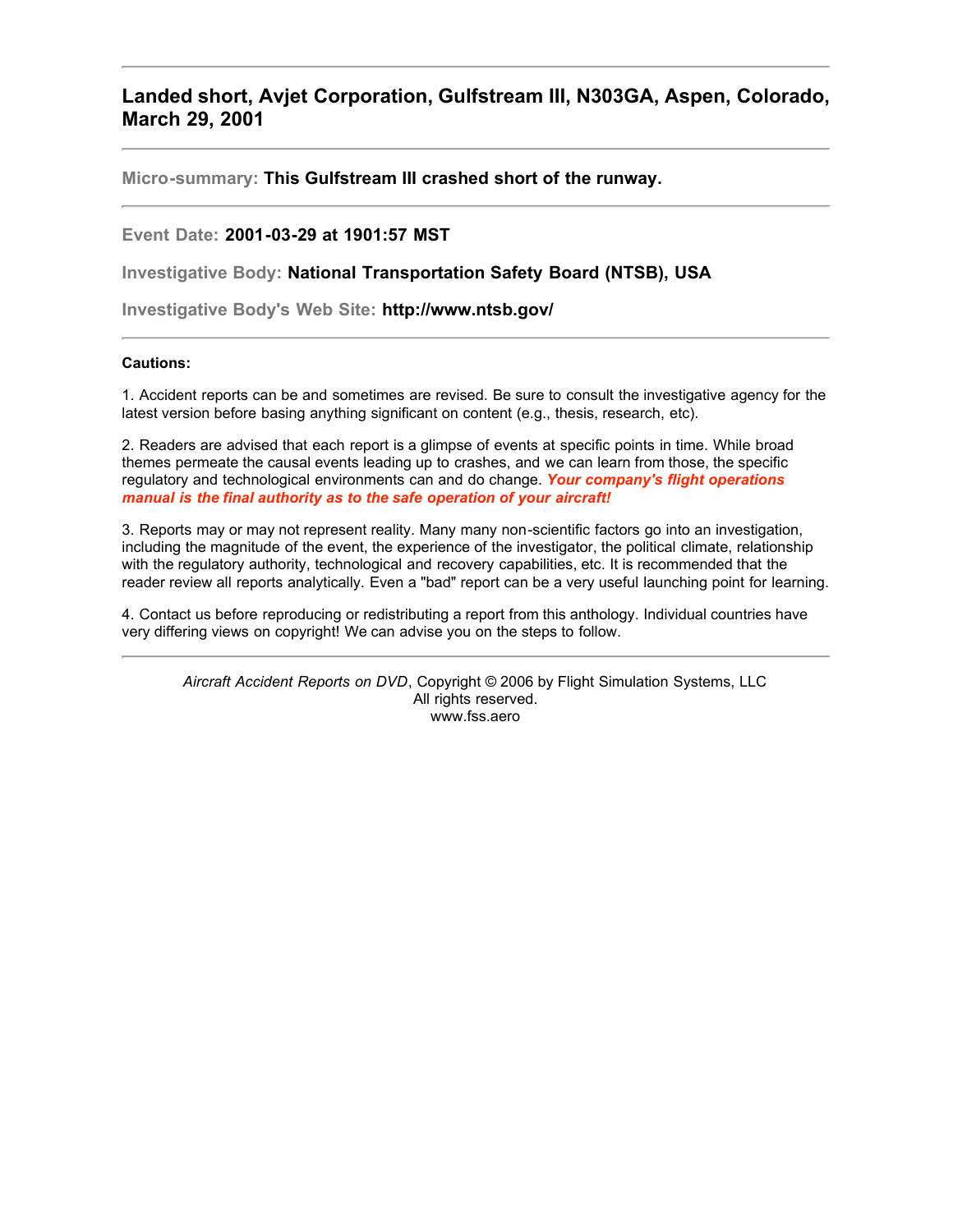

National Transportation Safety Board **Washington, D.C. 20594** 

Aircraft Accident Brief

Accident Number: DCA01MA034 Operator: Avjet Corporation Aircraft and Registration: Gulfstream III, N303GA Location: Aspen, Colorado Date: March 29, 2001

# **HISTORY OF FLIGHT**

On March 29, 2001, about 1901:57 mountain standard time,<sup>1</sup> a Gulfstream III, N303GA, owned by Airbourne Charter, Inc., and operated by Avjet Corporation of Burbank, California, crashed while on final approach to runway 15 at Aspen-Pitkin County Airport (ASE), Aspen, Colorado. The charter flight had departed Los Angeles International Airport (LAX) about 1711 with 2 pilots, 1 flight attendant, and 15 passengers. The airplane crashed into sloping terrain about 2,400 feet short of the runway threshold. All of the passengers and crewmembers were killed, and the airplane was destroyed. The flight was being operated on an instrument flight rules (IFR) flight plan under 14 *Code of Federal Regulations* (CFR) Part 135.

 The captain and first officer for the charter flight reported to the Avjet facility at the Burbank-Glendale Pasadena Airport (BUR), Burbank, California, sometime before 1300 (1200 Pacific standard time) on the day of the accident.<sup>2</sup> An Avjet captain stated, in a postaccident interview, that he saw the captain checking the ASE weather on a computer display and discussing the ASE weather with an Avjet charter department scheduler while at BUR. Another Avjet captain stated, in a postaccident interview, that he saw the first officer performing what appeared to be a routine airplane preflight inspection on N303GA on the ramp at BUR.

 About 1200 (1100 Pacific standard time), the first officer contacted the Hawthorne, California, Automated Flight Service Station (AFSS) specialist for a weather briefing. A review of the audiotape indicated that the specialist informed the first officer of three National Weather Service (NWS) AIRMETs [Airman's Meteorological

 $\begin{array}{c|c}\n\hline\n\end{array}$ <sup>1</sup> Unless otherwise indicated, all times are mountain standard time, based on a 24-hour clock.

 $2^2$  The exact times that the flight crewmembers reported for duty could not be determined because Avjet does not use sign-in sheets for its pilots. The time frame for crew check-in was based on information from postaccident interviews and, for the first officer, the time that he contacted the Hawthorne, California, Automated Flight Service Station for a weather briefing.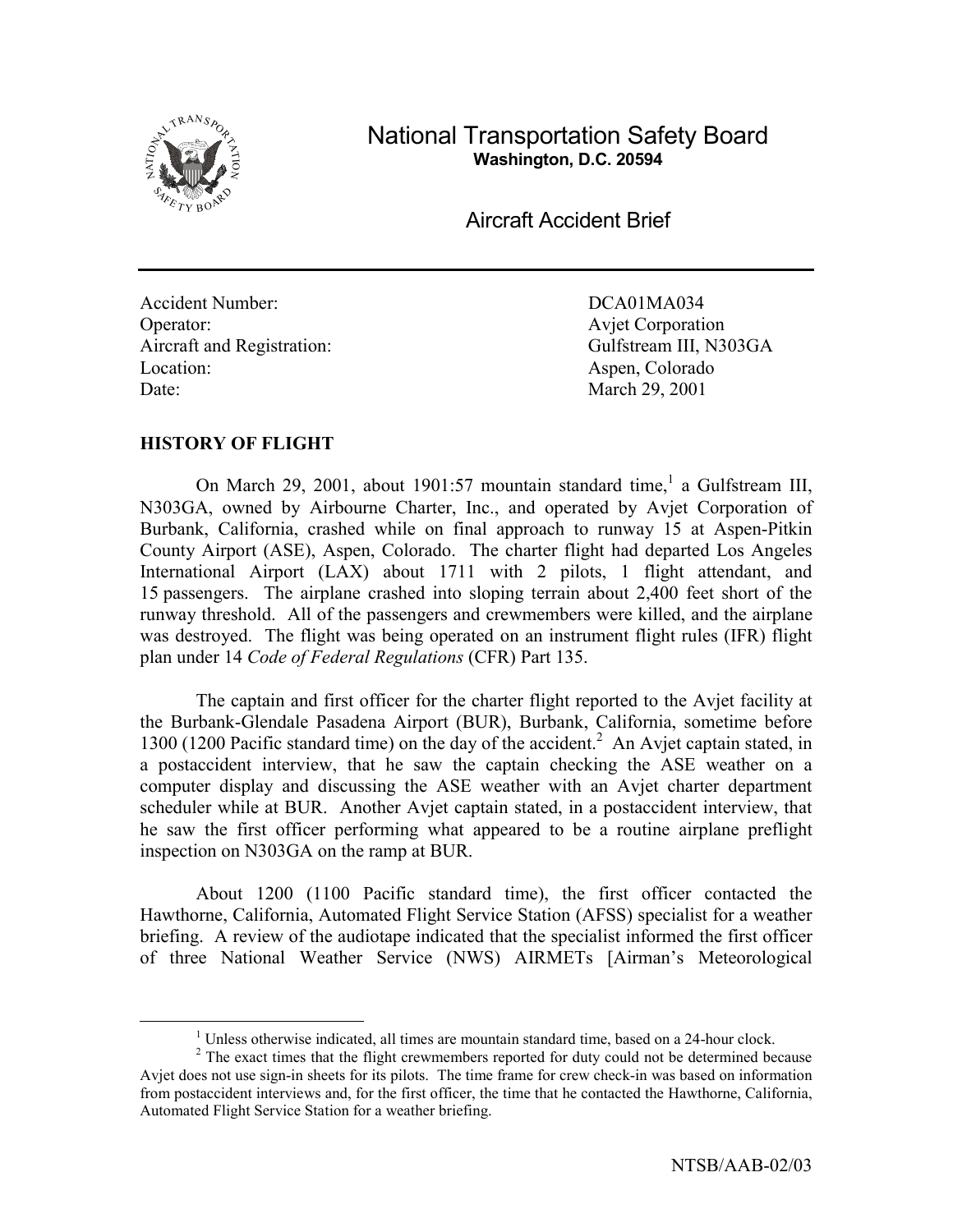Information] $3$  pertinent to the flight to ASE, an 1141 weather observation for ASE, and the ASE forecast for 1300 to 1900. $4$  The specialist also informed the first officer that the approach procedure had been updated and that circling minimums were no longer authorized at night.<sup>5</sup> During the briefing, the first officer filed the flight plan, identifying Garfield County Regional Airport in Rifle, Colorado, as the alternate airport.

 The captain and first officer departed BUR at 1538 (1438 Pacific standard time) for a positioning flight to LAX, arriving there 11 minutes later. While at LAX, the captain and a charter department scheduler discussed the status of the passengers' arrivals (none were at the airport when the airplane arrived) and the weather currently being forecast for the flight's arrival time at ASE. Also, the captain and another Avjet captain discussed the nighttime landing restriction at ASE that required the airplane to land within 30 minutes after sunset.<sup>6</sup> ASE's nighttime airport operating hours, according to an airport chart dated November 1, 1994, indicated that aircraft that did not meet FAA stage III noise criteria were not authorized to land at the airport on March 29 after 1858.

The airplane's departure from LAX at 1711 (1611 Pacific standard time) was 41 minutes later than originally scheduled because of the late arrival of the passengers, including the charter customer. The flight was planned for 1 hour 35 minutes, so the estimated arrival time at ASE was 1846—12 minutes before the airport's nighttime landing curfew.

 Statements early in the cockpit voice recorder (CVR) recording indicated that the flight crew was aware of the nighttime landing restriction at ASE. The CVR transcript indicated that, about 1831:06, the captain stated, "well, there's the edge of night right here." About 1831:24, the first officer asked the captain about the time of official sunset for ASE. The captain replied "six twenty eight" and then stated, "so we get thirty minutes after sunset. so six fifty eight...about...seven o'clock."

About 1837:04, the first officer called for the approach briefing.<sup>7</sup> The captain then stated, "we're...probably gonna make it a visual...if we don't get the airport over here we'll go ahead and shoot that approach" and "we're not going to have a bunch of extra gas so we only get to shoot it once and then we're going to Rifle.<sup>38</sup> The first officer

 <sup>3</sup> <sup>3</sup> An AIRMET is an in-flight weather advisory issued by the NWS Aviation Weather Center in Kansas City, Missouri. An AIRMET advisory indicates weather that may be hazardous to single-engine and other light aircraft and visual flight rules (VFR) pilots. Operators of large aircraft may also be concerned with the information included in an AIRMET. 4

 $<sup>4</sup>$  For more information on this weather briefing, see the section of this brief titled, "Automated</sup> Flight Service Station Briefing," under the heading titled, "Meteorological Information."

 $5$  For more information on the updated approach procedure, see the section of this brief titled, "Notice to Airmen," under the heading titled, "Airport Information."

 $6$  ASE is closed from 2300 to 0700. Aircraft that do not meet FAA stage III noise criteria must land within 30 minutes after sunset because of local noise restrictions. N303GA was a stage II aircraft.

<sup>&</sup>lt;sup>7</sup> According to Avjet's Operations Manual, the captain is required to conduct an approach briefing as part of the descent checklist. For more information on this briefing, see the section of this brief titled, "Flight Manual," under the heading titled, "Additional Information."

<sup>&</sup>lt;sup>8</sup> N303GA's flight log indicated that, between March 26 and 29, 2001, the airplane was on the ramp at BUR with 4,000 pounds of fuel. The airplane received an additional 8,710 pounds of fuel before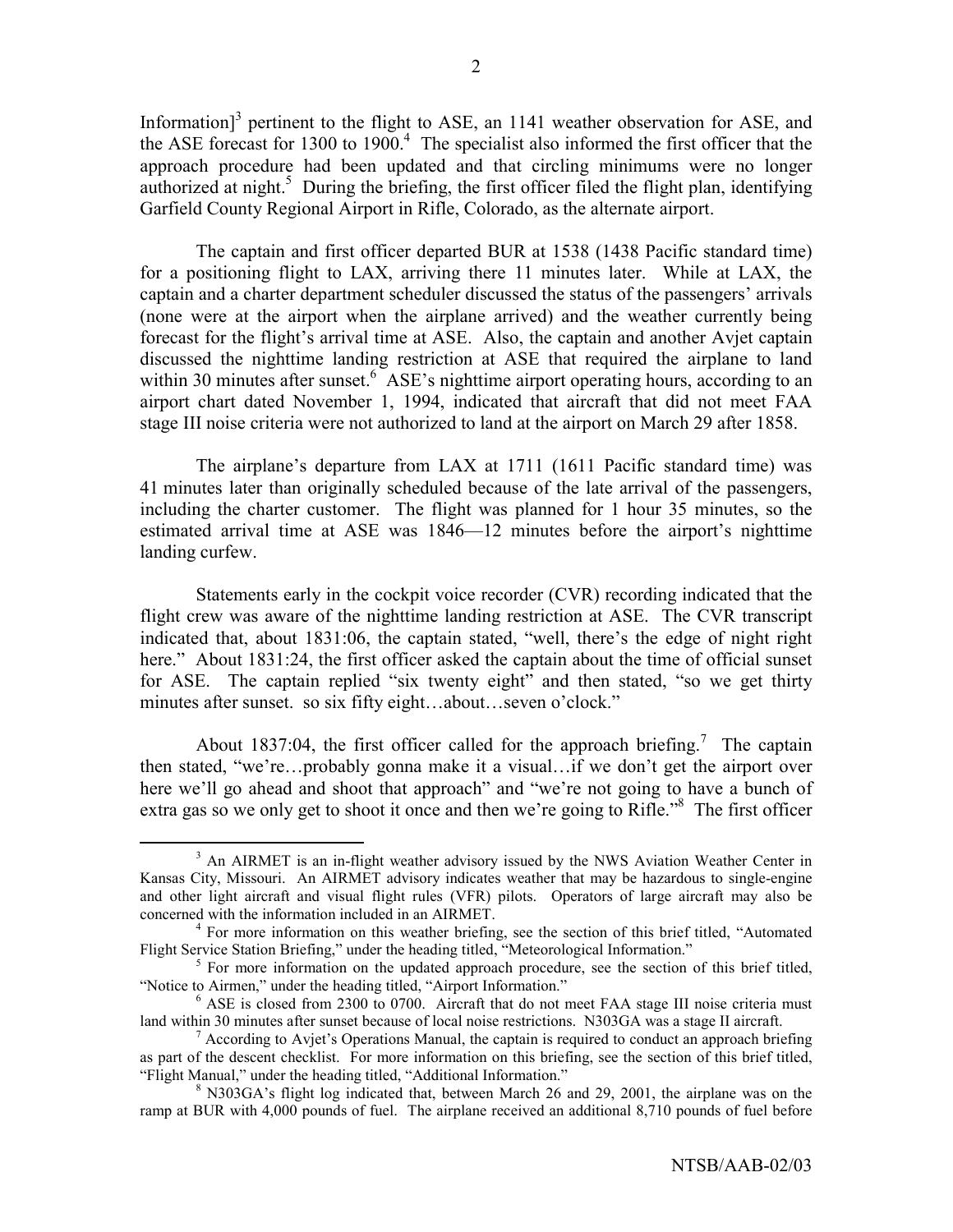acknowledged this information. About 1839:56, the flight crew began to receive automated terminal information service (ATIS) information Hotel.<sup>9</sup> Afterward, the first officer read back the wind, visibility, sky condition, and temperature information, and the captain acknowledged this information.

About 1844:22, the first officer made initial contact with ASE approach control. About 1844:43, the flight crew heard, over the ASE approach control frequency, the request of a Canadair Challenger 600 airplane, N527JA, for another approach to ASE. The approach controller then cleared N527JA to continue on the published missed approach procedure. About  $1845:00$ , the first officer stated, "I hope he's doing practice approaches." About 3 seconds later, the captain asked the controller whether the pilot of N527JA was practicing or had actually missed the approach. The controller replied that the pilot had missed the approach and indicated that he had seen the airplane at  $10,400$  feet.<sup>10</sup> The controller also informed the captain that two other airplanes were on approach to ASE. About 1845:32, the controller instructed the flight crew to turn to a 360º heading for vectors for the approach sequence.

While the airplane was descending into the terminal area, the CVR recorded the flight crew discussing the location of a highway near the airport. About 1845:45, the captain stated, "where's that...highway? can we get down in there?" About 11 seconds later, the captain stated, "can you see?" and the first officer stated, "I'm looking I'm looking...no." About 1846:26, the captain indicated, "I got it," and, about 2 seconds later, he asked the first officer, "can't really see up there can ya?" The first officer replied, over the next several seconds, "nope not really" and "I see a river but I don't see nothing else." About 1847:19, the first officer stated, "I see...some towns over here and the highway's leading that way but I'm not sure."

About 1847:30, the approach controller made a blanket broadcast that the pilot of an airplane (a Cessna Citation, N900MF) saw the airport at 10,400 feet and was making a straight-in approach, to which the first officer stated, "ah, that's good." (This airplane landed without incident at the airport about 10 minutes before the accident.) About 1847:41, the captain informed the controller that, "I can almost see up the canyon from here but I don't know the terrain well enough or I'd take the visual." About 1847:51, the

 $\overline{a}$ 

departing for LAX. A page from N303GA's flight log that was found in the wreckage indicated that, on March 29, the airplane landed at LAX with 10,700 pounds of fuel remaining. The airplane received an additional 1,750 pounds of fuel before departing for ASE. After the accident, Gulfstream generated sample flight plans that were based on the accident airplane's cruising altitude, historical winds, and known fuel quantity. The sample flight plans showed that the amount of fuel aboard the accident airplane would have exceeded the amount required by 14 CFR 135.223 (that is, IFR aircraft must carry enough fuel to complete the flight to the destination airport, a flight from the destination airport to the alternate airport, and 45 additional minutes of flight at normal cruising speed). 9

<sup>&</sup>lt;sup>9</sup> ATIS information Hotel was based on the 1753 local weather observation and stated that the wind was from 030º at 4 knots, visibility was 10 miles, sky condition was scattered clouds at 2,000 feet with a ceiling of 5,500 feet broken and 9,000 feet broken, temperature was  $2^{\circ}$  C, dew point was  $-3^{\circ}$  C, and altimeter setting was 29.86 inches of mercury (Hg). Visibility is expressed in statute miles; all other references to miles in this brief are expressed in nautical miles.<br><sup>10</sup> Unless otherwise indicated, all altitudes are mean sea level (msl). According to air traffic

control (ATC) radar data, N527JA did not descend below 10,300 feet.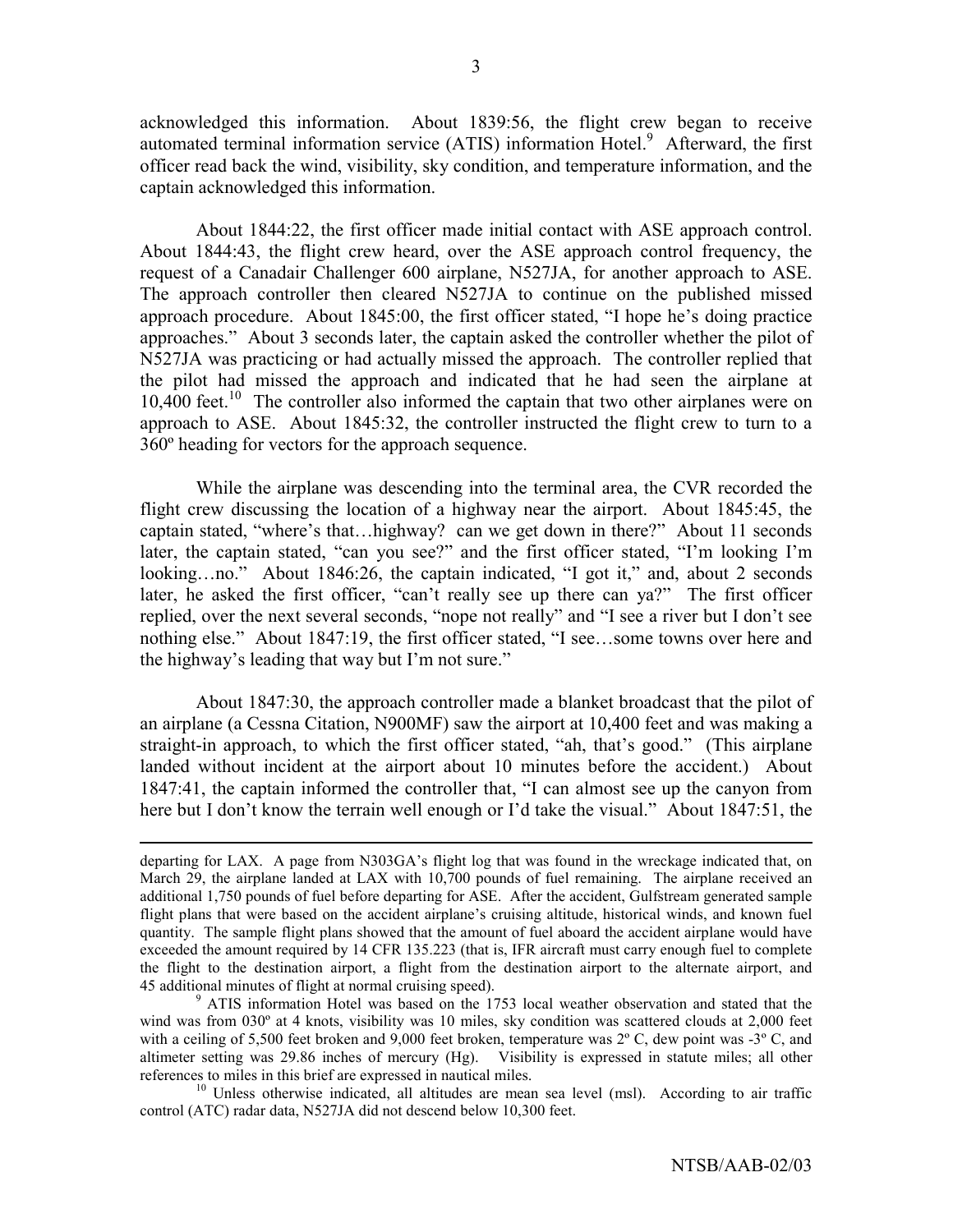first officer stated, "could do a contact<sup>[11</sup>] but...I don't know," followed by his statement, "probably we could not...." The first officer also stated, about  $1848:04$ , "remember that crazy guy in this Lear  $[jet]$  when we were...on the ground in Aspen last time and he [stated that he could] see the airport but he couldn't see it." The captain did not respond to either of the first officer's statements.

About 1848:51, the captain stated, "there's the highway right there." The first officer then asked the captain if he wanted to be set up on the approach, and the captain indicated that he was ready. About 1849:28, the captain asked the first officer whether he could see the highway, to which the first officer replied, "no it's clouds over here on this area I don't see it." About 1850:42, the captain stated, "but it's right there." About 6 seconds later, he stated, "oh I mean we'll shoot it from here I mean we're here but we only get to do it once." About 1850:54, the captain indicated to the flight attendant that, if the attempt to execute the approach was not successful, they would have to go to Rifle because "it's too late in the evening then to come around."

About 1851:54, the approach controller instructed the flight crew to turn to a heading of 050º. About 1853:09, the approach controller instructed the flight crew to turn to a heading of 140º to intercept the final approach course and maintain an altitude of 16,000 feet. Afterward, the controller made a blanket broadcast that the last airplane (a Canadair Challenger 600, N898R) had missed the approach, to which the first officer remarked, "that's...not...good."

About 1853:57, the flight attendant asked whether a male passenger could sit on the jumpseat in the cockpit. About 11 seconds later, the flight attendant instructed that passenger to make sure his seatbelt was on, and the CVR recorded a sound consistent with a seatbelt buckle. About 1855:05, the flight crew heard, over the approach control frequency, the pilot of N898R transmit his intention to execute a missed approach. Afterward, the captain stated, "the weather's gone down they're not making it in," and an unidentified male voice in the cockpit stated, "oh really. $i<sup>12</sup>$  The approach controller subsequently cleared N898R to continue on the missed approach procedure.

About 1856:06, the approach controller cleared the flight crew for the VOR/DME-C approach,13 advised the crew that the airplane was 5 miles from the Red

 $11$  A contact approach is a procedure in which an aircraft on an IFR flight plan proceeds to the destination airport by visual reference with the surface. ATC only authorizes this approach when requested by the pilot and when the reported ground visibility at the airport is at least 1 mile. The pilot must remain clear of clouds and have a reasonable expectation of continuing to the destination airport under this

condition.<br><sup>12</sup> According to 14 CFR 135.100, flight crewmembers cannot engage in any activity that could distract them from their duties or interfere in any way with the proper conduct of those duties once the airplane has descended below 10,000 feet msl, including engaging in nonessential conversations within the cockpit. N303GA was above that altitude at the time.

<sup>&</sup>lt;sup>13</sup> The VOR/DME [very high frequency omnidirectional radio range/distance measuring equipment]-C approach is the only public use standard instrument approach procedure at ASE. The ìCî part of the approach title indicates that the approach does not have straight-in landing minimums because it does not meet the criteria for the maximum descent gradient. This approach is also referred to as the VOR/DME or GPS-C procedure, which indicates that the approach procedure is included in approved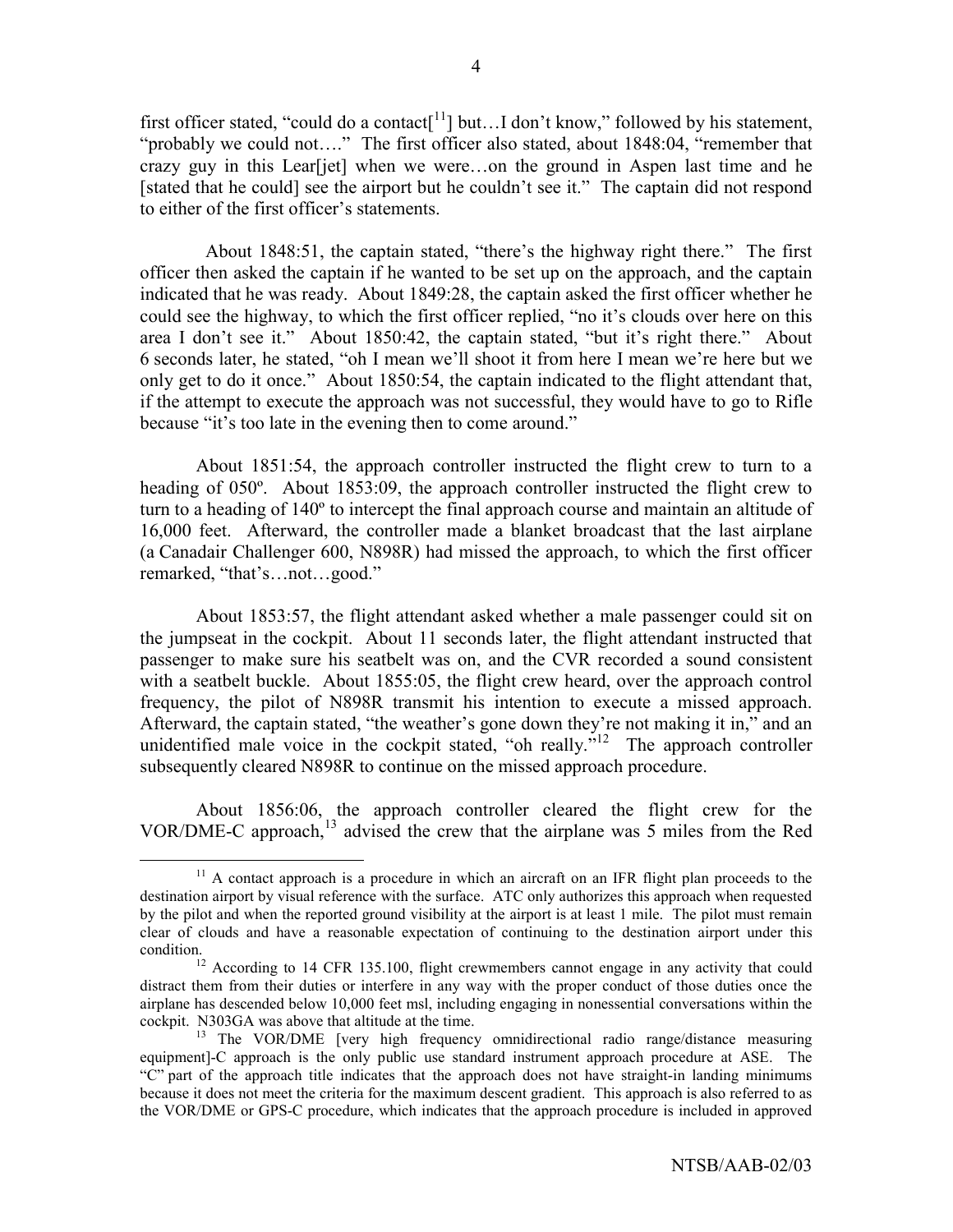Table VOR (the initial approach fix), and instructed the crew to cross the VOR at or above an altitude of 14,000 feet. The first officer acknowledged this information. Figure 1 shows the ASE approach plate, dated February 18, 2000, that was in effect at the time of the accident.

About 1856:23, the first officer said, "after VOR you are cleared to twelve thousand seven hundred." About 1856:42, the approach controller made a blanket broadcast that ATIS information  $\text{India}^{14}$  was current and that the visibility north of the airport was 2 miles.<sup>15</sup> The approach controller then instructed the flight crew to contact ASE local control, and the crew established contact with the local controller about 1857:28. The local controller informed the flight crewmembers that they were following a Challenger airplane (N527JA) that was 2 miles from the runway, reported the wind at 240º at 5 knots, and cleared the airplane to land on runway 15. About 1857:55, the first officer acknowledged the clearance to land. The captain then asked the first officer for the  $DME^{16}$  at the 12,700-foot step-down fix. The first officer replied, 3 DME (south of the Red Table VOR).

 About 1858:00, the local controller asked the pilot of N527JA whether he had the airport in sight, to which he replied, "negative, going around." About 1858:13, an unidentified male voice in the cockpit asked, "are we clear?" The captain replied, "not yet" and "the guy in front of us didn't make it either." About 1858:27, the captain asked the first officer about the next step-down altitude, and he answered that it was 12,200 feet. The first officer also indicated that the next step-down fix was at 6 DME (south of the Red Table VOR). (This step-down fix, ALLIX, is the final approach fix and the beginning of the final approach segment.) About 1859:11, the captain asked the first officer about the next step-down altitude, and the first officer answered, 10,400 feet.

About 1859:30, the captain called for the landing gear, and the CVR recorded the sound of two "clunks" and an increase in background noise immediately afterward. The captain called for landing flaps about 1859:34, and the CVR recorded a "click" and a ìclunkî sound about 2 seconds later. About 1859:39, the first officer indicated that the step-down fix at 10,400 feet was 9.5 DME (south of the Red Table VOR). About 1859:46, the first officer stated, "three greens." About 1900:04, the first officer indicated that the missed approach point was 11 DME (south of the Red Table VOR). About  $1900:08$ , an unidentified male voice in the cockpit stated, "snow." About 1900:22, when

global positioning system (GPS) receiver databases. Minimum visibility is 3 statute miles for category C aircraft, such as the Gulfstream III. (Aircraft in category C have approach speeds of 121 knots or greater but less than 141 knots. These speeds are based on 1.3 times the power-off stall speed at the aircraft's maximum certificated landing weight in the landing configuration. According to Gulfstream Aerospace's GIII Flight Manual, the Gulfstream III has a stall speed of 106 knots in this configuration; 1.3 times this stall speed is 138 knots.)<br><sup>14</sup> ATIS information India, which was mostly based on the 1853 local weather observation,

indicated that the wind was from 250º at 3 knots, visibility was 10 miles in light snow, sky condition was a few clouds at 1,500 feet with a ceiling of 2,500 feet broken and 5,000 feet broken, temperature was 1º C, dew point was -3° C, and altimeter setting was 29.89 inches of Hg.<br><sup>15</sup> The Safety Board notes that the 3-mile category C minimum visibility requirement was met

because the controlling visibility for the approach was 10 miles, as reported in ATIS information India. 16 DME is expressed in nautical miles.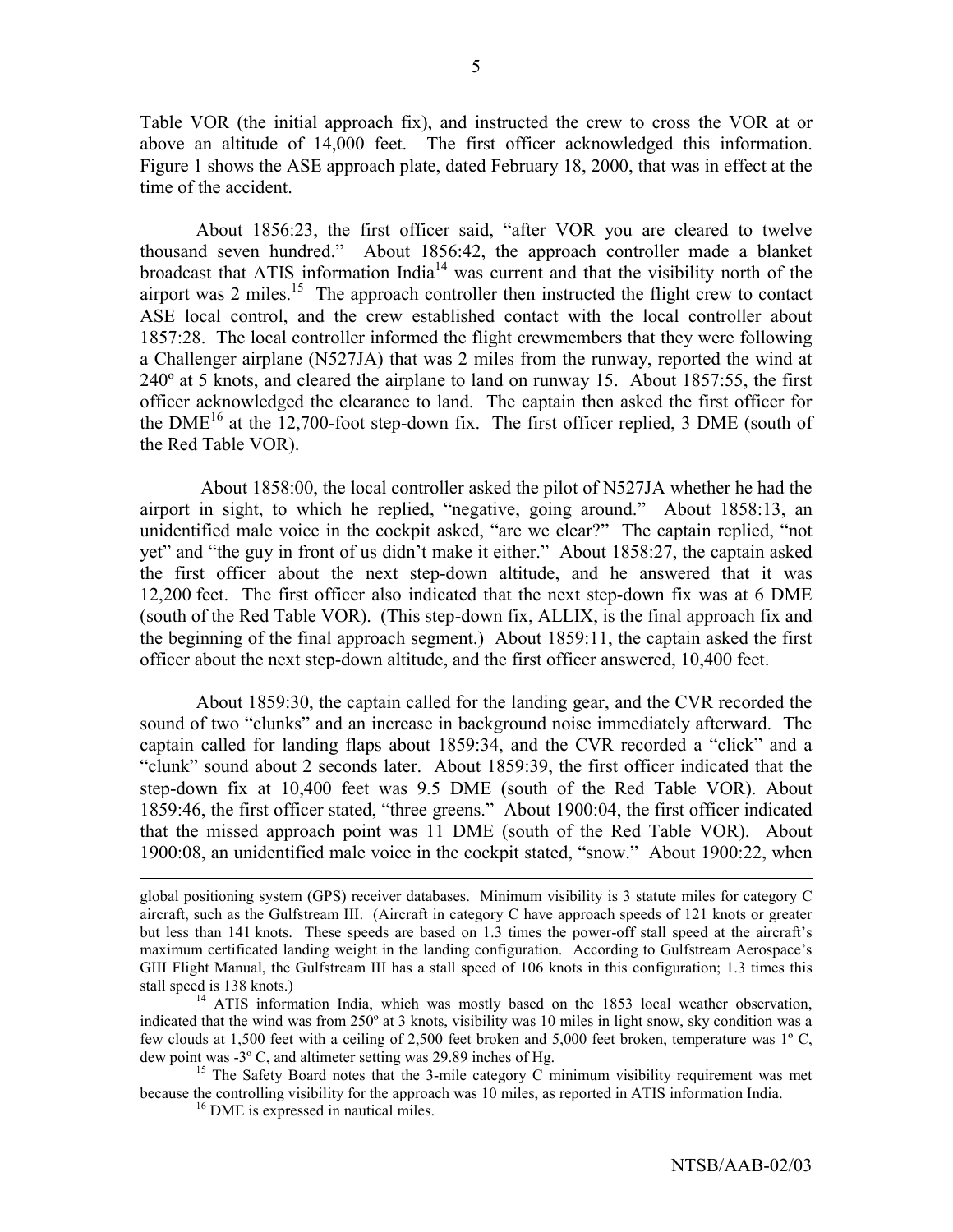#### **Illustration not Available**

Fss.aero was unable to obtain permission from Jeppesen-Sanderson, Inc. to reproduce this copyrighted chart.

Please see the FAQ for easy work-arounds.

Jeppesen-Sanderson can be reached at:

www.jeppesen.com

55 Inverness Drive East Englewood, CO 80112-5498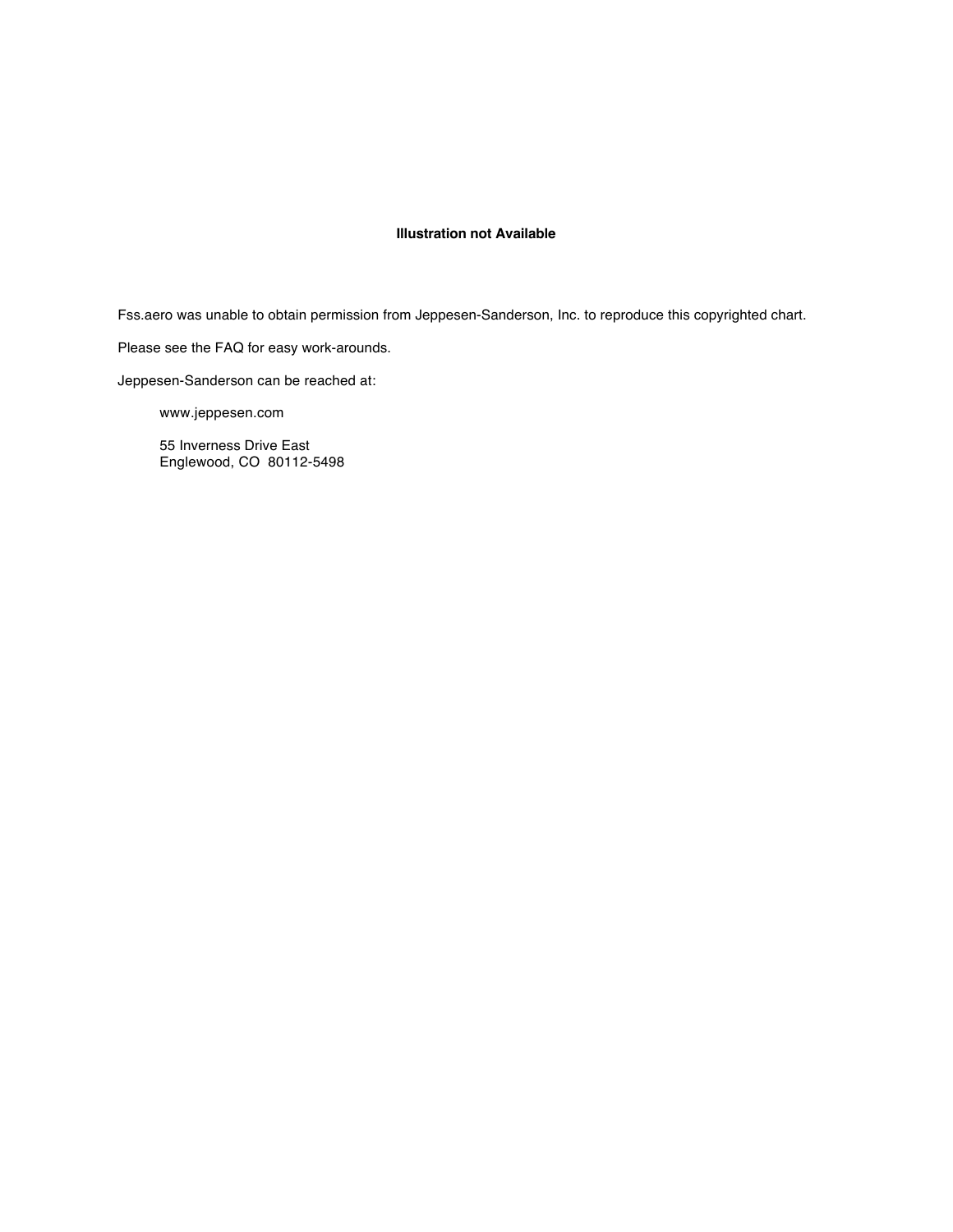the airplane was at an altitude of  $10,400$  feet, the captain stated, "okay...I'm breaking out," and asked the local controller, about 5 seconds later, whether the runway lights were all the way up. The controller indicated, "affirmative they're on high." About 1900:30, the first officer said, "okay you can go...ten thousand two hundred [the minimum descent altitude]. $117$ 

About 1900:43, the captain asked the first officer whether he could see the runway, and the CVR recorded an unintelligible statement made by the first officer about 2 seconds later. About 1900:46, when the airplane was at an altitude of 10,000 feet, the captain asked the first officer whether he could see the highway, and he replied, about 1 second later, "see highway." The local controller asked the flight crewmembers, about 1900:49, whether they had the runway in sight. About 2 seconds later, the first officer stated, "affirmative," and the captain stated, "yes now yeah we do." About 1 second afterward, the first officer advised the controller that the runway was in sight. About  $1901:13$ , the first officer stated, "...to the right is good." According to radar data, the airport was to the left of the airplane at this time.

About 1901:21, the CVR recorded a sound consistent with the airplane's configuration alarm, which continued for 9 seconds. About 1901:28, the CVR recorded the airplane's flight profile advisory (FPA) unit announce the  $1,000$ -foot callout.<sup>18</sup> and the first officer stated, "one thousand to go." About  $1901:31$  and  $1901:34$ , the CVR recorded the sound of the FPA's 900- and 800-foot callouts, respectively. About 1901:36, the captain stated, "where's it at?" The CVR recorded the FPA's 700- and 600-foot callouts about 1901:38 and 1901:42, respectively. About 1901:42, the first officer stated, "to the right," which the captain repeated about 1 second later. Radar data indicated that the airport was still to the left of the airplane at this point.

About 1901:45, the CVR recorded the airplane's GPWS and FPA unit simultaneously announce the 500-foot callout. According to radar data, the airplane started a turn to the left about 1901:47. About 1901:49, the GPWS announced a sink rate alert,<sup>19</sup> and the FPA announced the 400-foot callout. About 1901:52, the CVR again recorded a GPWS sink rate alert and the FPA 400-foot callout. Also, the CVR recorded a rumbling noise that continued until the end of the recording.<sup>20</sup> According to the CVR Sound Spectrum Study performed for this accident, the engines increased to maximum power about 1901:53. The FPA 300-foot callout was recorded about 1901:54, and the GPWS and FPA 200-foot callouts were recorded about 1 and 2 seconds later, respectively. About 1901:57, the CVR recorded the GPWS bank angle alert when the airplane was banked about  $40^{\circ}$  left wing down.<sup>21</sup>

 $17$  This altitude is 2,385 feet above airport elevation.

<sup>&</sup>lt;sup>18</sup> All FPA and ground proximity warning system (GPWS) altitude callouts are expressed as feet above ground level.<br><sup>19</sup> The sink rate alert indicates a rate of descent that exceeds predetermined thresholds.

<sup>&</sup>lt;sup>20</sup> For more information on this noise, see the section of this brief titled, "Cockpit Voice Recorder Sound Spectrum Study," under the heading titled, "Tests and Research."<br><sup>21</sup> The bank angle alert occurs when the airplane enters a steep bank angle; the threshold for the

alert ranges from 50º of bank at 190 feet above ground level to 15º of bank at ground level.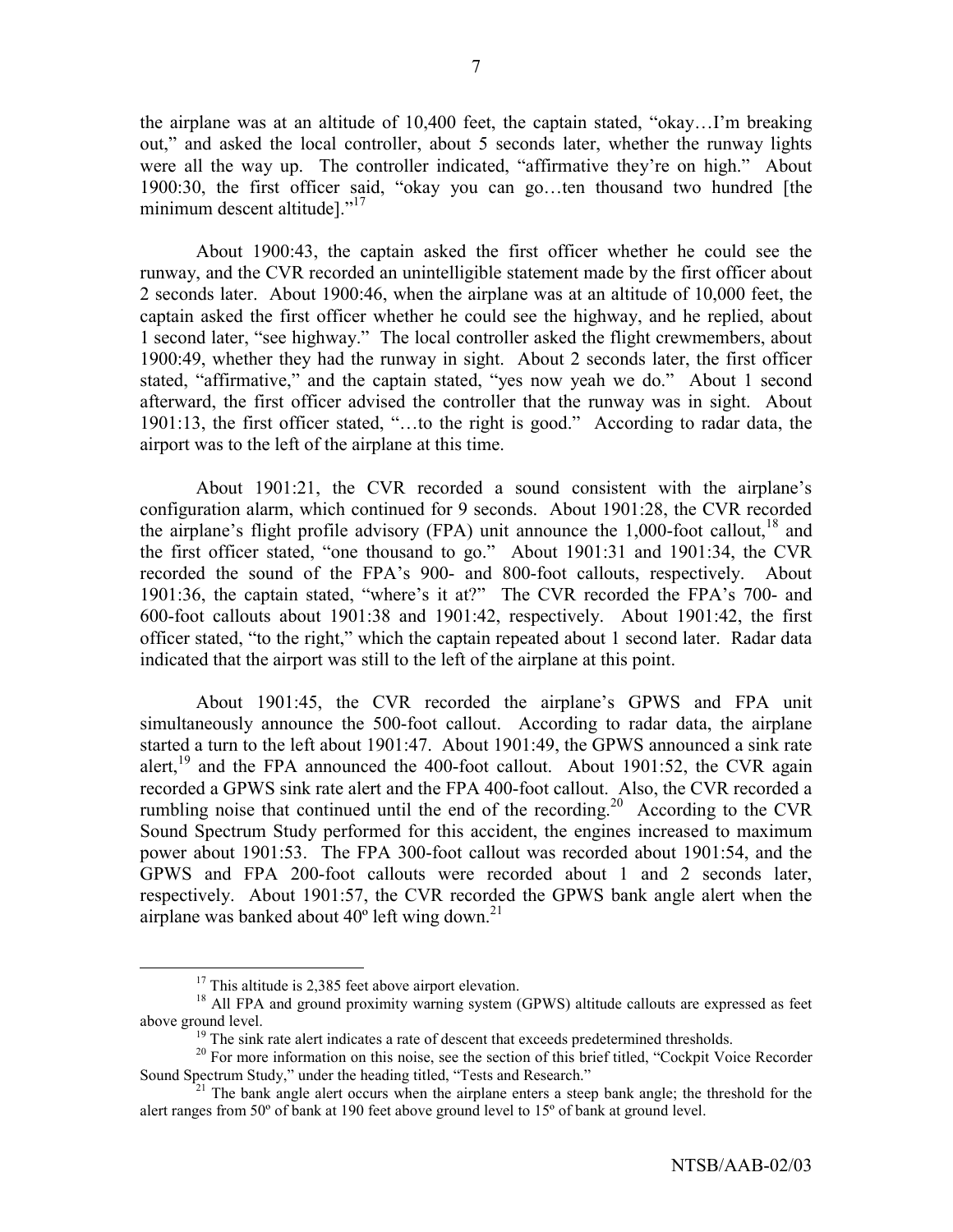The airplane crashed into terrain while in a steep left bank about 2,400 feet short of the runway 15 threshold, 300 feet to the right (west) of the runway centerline and 100 feet above the runway threshold elevation.<sup>22</sup> The accident occurred at  $39^\circ$ 14.315 minutes north latitude and 106º 52.637 minutes west longitude. The time of the accident was 34 minutes after official sunset. The CVR stopped recording about 1901:58.

### **DAMAGE TO AIRPLANE**

 The airplane was destroyed by impact forces and, in isolated areas, postcrash fire. According to Avjet, the airplane was valued at \$10 million.

### **PERSONNEL INFORMATION**

### **The Captain**

The captain, age 44, was hired by Avjet in October 2000. He held a Federal Aviation Administration (FAA) Airline Transport Pilot certificate and a first-class medical certificate dated October 16, 2000, with a limitation that required lenses to correct for near vision. The captain received his initial Gulfstream III type rating in January 1990.

According to Avjet employment records, the captain had accumulated 9,900 hours total flying time, including 7,900 hours as pilot-in-command and 1,475 hours in the Gulfstream III (175 of which were with Avjet as a pilot-in-command). He had flown approximately 87, 21, and 2 hours in the 90 days, 30 days, and 24 hours, respectively, before the accident. According to FAA records, the captain's last recurrent ground training occurred on November 9, 2000, and his last proficiency check occurred on December 8, 2000. FAA records also indicated no accident history<sup>23</sup> or enforcement action, and a search of the National Driver Register database indicated no record of driver's license suspension or revocation.

In a postaccident interview, the captain's fiancée indicated that he was in good health and was not taking any medications. She also indicated that he was a "light" smoker who was in the process of quitting and that he consumed alcoholic beverages occasionally. Further, the captain's fiancée stated that, on the morning of the accident, he awoke about 0700 (Pacific standard time) and that he had no sleeping difficulties.

According to the Avjet Director of Operations, the captain had been paired with the first officer for 5 months, and they had flown to ASE two times before the accident flight. These flights were reported to have occurred during daylight conditions.

<sup>&</sup>lt;sup>22</sup> The approach end of runway 15 is at an elevation of 7,674 feet, and its opposite end is at an elevation of 7,815 feet, which gives the runway an upward slope.<br><sup>23</sup> FAA records indicated that the captain had been involved in an incident on January 20, 1999.

The captain was landing a Gulfstream 1159-series airplane at Chino, California, but the airplane departed the end of the runway and went 150 feet into the paved overrun area. No action was taken against the captain.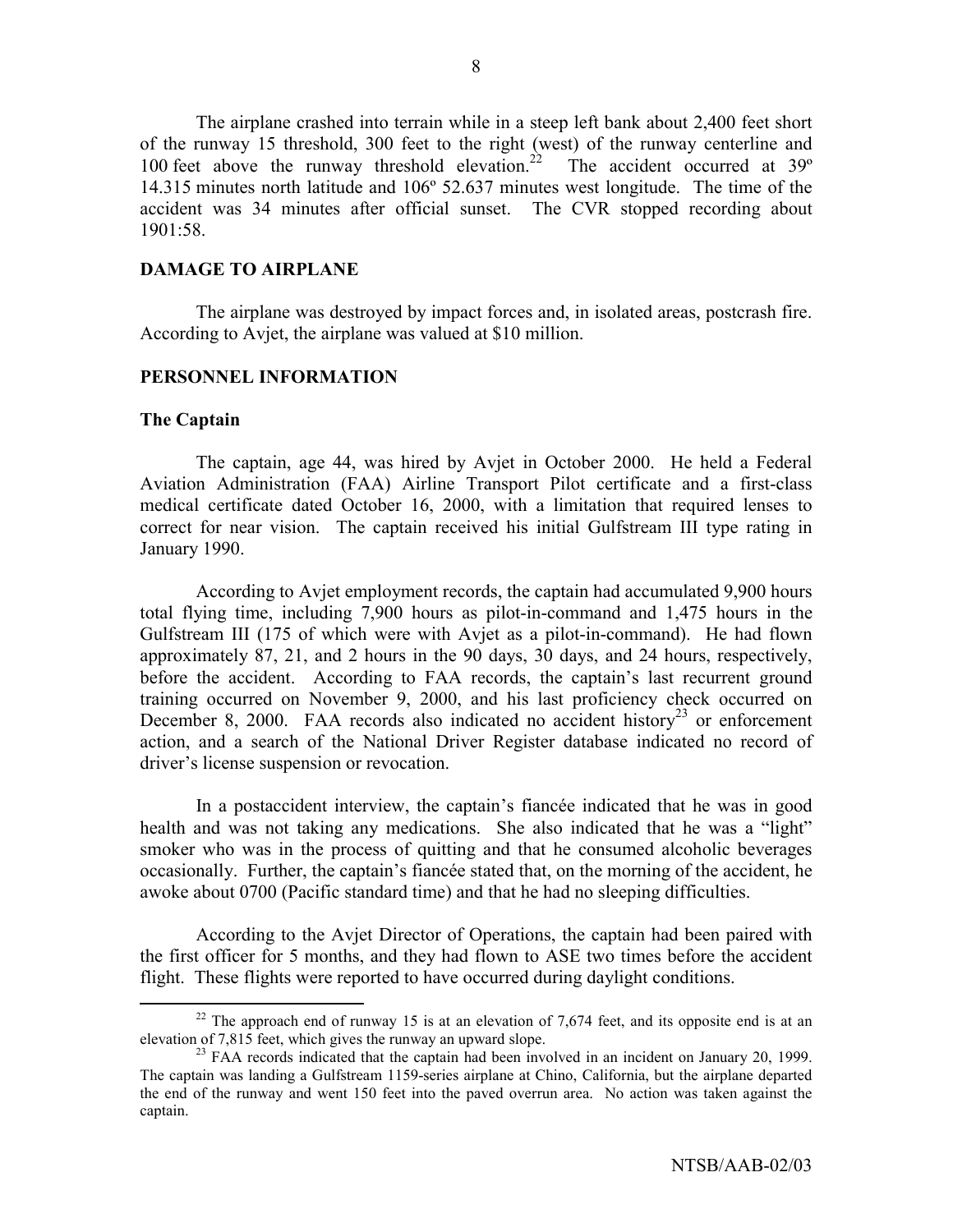### **The First Officer**

The first officer, age 38, was hired by Avjet in November 2000. He held an FAA Airline Transport Pilot certificate and a first-class medical certificate dated December 8, 2000, with no limitations. He received his initial Gulfstream III type rating on February 9, 2001.

According to Avjet employment records, the first officer had accumulated 5,500 hours total flying time, including 4,612 hours as pilot-in-command and 913 hours in the Gulfstream II and III (110 of which were with Avjet as a Gulfstream III second-incommand). He had flown approximately 49, 10, and 2 hours in the 90 days, 30 days, and 24 hours, respectively, before the accident. According to FAA records, the first officer's initial ground training occurred on November 9, 2000, and his last proficiency check occurred on February 9, 2001.<sup>24</sup> FAA records also indicated no accident or incident history or enforcement action, and a search of the National Driver Register database indicated no record of driver's license suspension or revocation.

In a postaccident interview, the first officer's wife indicated that he was in good health and was not taking any medications. She also indicated that he was a nonsmoker and consumed alcoholic beverages infrequently. Further, the first officer's wife stated that, on the night before the accident, he went to sleep about 2330 (Pacific standard time) and that, on the morning of the accident, he awoke about 0745 (Pacific standard time).

#### **AIRPLANE INFORMATION**

 The accident airplane, serial number 303, was manufactured in 1980 by Gulfstream Aerospace Corporation and was issued an Export Airworthiness Certificate and Ivory Coast registration number TU-VAF. The airplane's records indicated that it had been substantially damaged in Africa in  $1988$ ,<sup>25</sup> shipped to the manufacturer for repairs, and placed back in service in October 1989 with a U.S. airworthiness certificate and registration number N1716W. In April 1990, Gulfstream sold the airplane to Airbourne Charter, Inc., which changed the registration number to N303GA. At the time of the accident, the airplane had accumulated 7,266 flight hours and 3,507 cycles.<sup>26</sup>

<sup>&</sup>lt;sup>24</sup> FAA records for the first officer indicated the following information: On June 2, 1993, the first officer failed his first check ride for an instrument rating in the areas of ATC and navigation systems; he passed his second check ride the next day. On June 27, 1994, the first officer failed his first check ride for a flight instructor rating in the areas of ground reference maneuvers and approach and landing; he passed his second check ride on June 30, 1994. On May 24, 1998, the first officer failed his first check ride for an Airline Transport Pilot certificate in the area of VOR and circling approaches; he passed his second check ride on June 13, 1998. On March 25, 1999, the first officer was performing a GIII simulator competency check ride, during which time it was determined that he needed additional training to gain proficiency in

normal takeoff, takeoff with engine failure, and nonprecision approaches.<br><sup>25</sup> According to Gulfstream, the airplane's landing gear was torn off and its wings were damaged<br>after landing on a closed runway and going through

 $^{26}$  A cycle is one complete takeoff and landing sequence.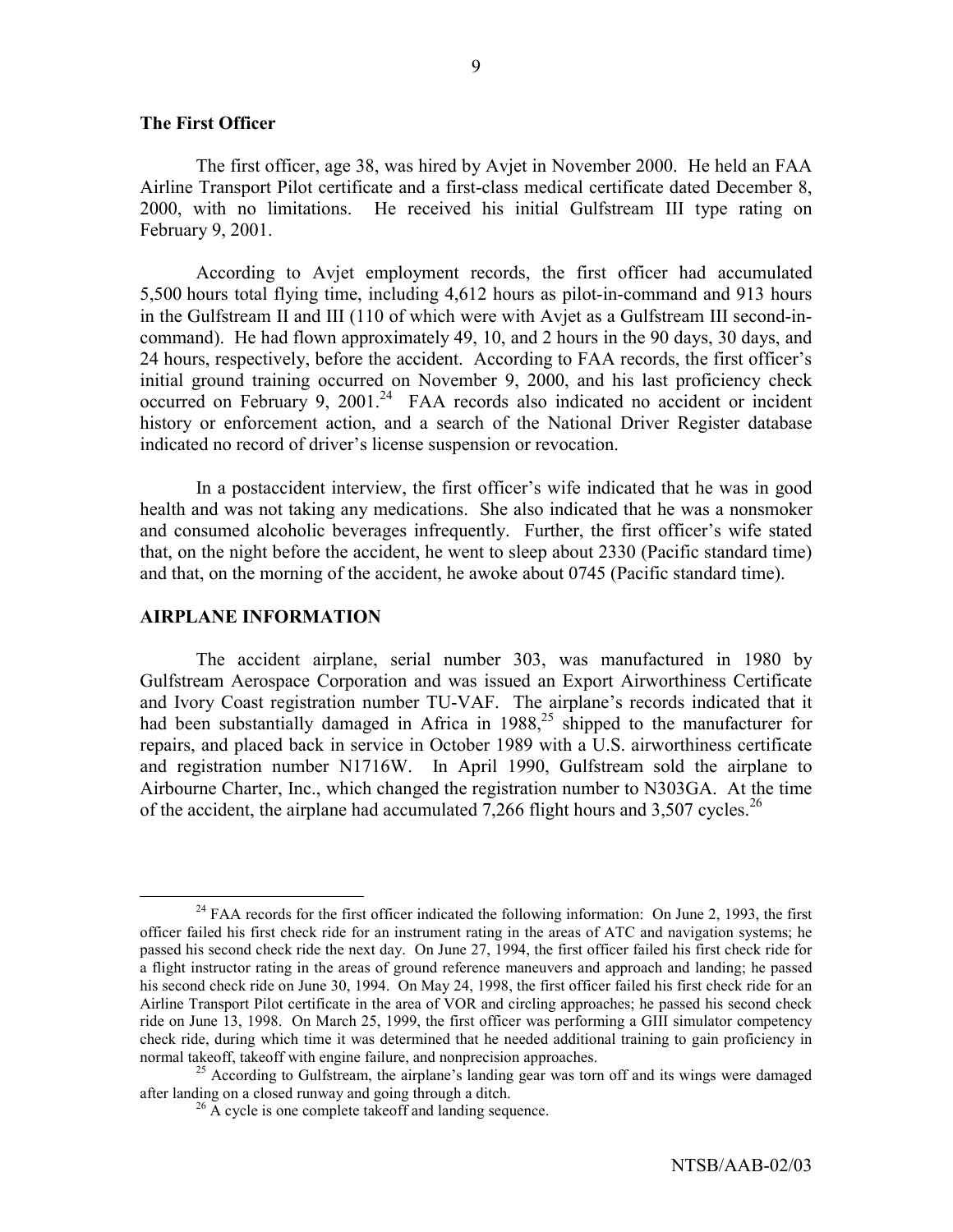The airplane was equipped with two Rolls-Royce Spey MK 511-8 turbofan engines. These two-shaft engines have a 5-stage low-pressure compressor driven by a 2-stage low-pressure turbine and a 12-stage high-pressure compressor driven by a 2-stage high-pressure turbine. The left engine, serial number 11005, had a time since new of 7,116 hours (3,499 cycles). The right engine, serial number 11006, had a time since new of 7,563 hours (3,822 cycles). Both engines had a time since overhaul (in December 1995) of 2,368 hours (2,572 cycles). The airplane was also equipped with a Garrett Model GTCP36-100 auxiliary power unit, which had accumulated 3,942 hours time since new.

The airplane was equipped with a Collins FPA-80 unit. The FPA unit was designed to announce radio altitudes every 100 feet between 1,000 and 100 feet above the ground and deviations from a selected altitude. The airplane was also equipped with an AlliedSignal Mark VI GPWS computer. The GPWS was designed to announce the 500 and 200-foot radio altitude callouts and alerts for excessive descent rate, excessive closure rate to terrain, insufficient terrain clearance, and excessive bank angle. The CVR indicated that the FPA and the GPWS provided overlapping callouts at the 500- and 200-foot altitudes.

### **Maintenance Records**

The airplane was maintained in accordance with an FAA-approved program that consisted of four regularly scheduled operations inspections. Operations inspection number 1 was to be accomplished every 150 flight hours; it was last accomplished when the accident airplane had accumulated 7,176 flight hours (90 flight hours before the time of the accident). Operations inspection number 2 was to be accomplished every 12 months; it was last accomplished on the accident airplane on March 23, 2001. Operations inspections numbers 3 and 4 were to be accomplished every 24 months; they were last accomplished on the accident airplane on February 11, 2000, and March 23, 2001, respectively. A review of the scheduled maintenance items revealed that no inspections were overdue.

The airplane's maintenance records for scheduled maintenance for January through March 2001 and unscheduled maintenance for March 2001 showed no discrepancies. The maintenance records also showed that all of the airplane's applicable FAA airworthiness directives had been accomplished.

The airplane's interior was refurbished on March 24, 2001. According to the maintenance records, the airplane's weight and balance and center of gravity were recalculated and found to be within limits.

### **METEROLOGICAL INFORMATION**

 Weather observations at ASE are made by an Automated Surface Observing System (ASOS), which is maintained by the NWS. The ASOS anemometers are located east of the approach end of runway 15. The ASOS continuously measures wind,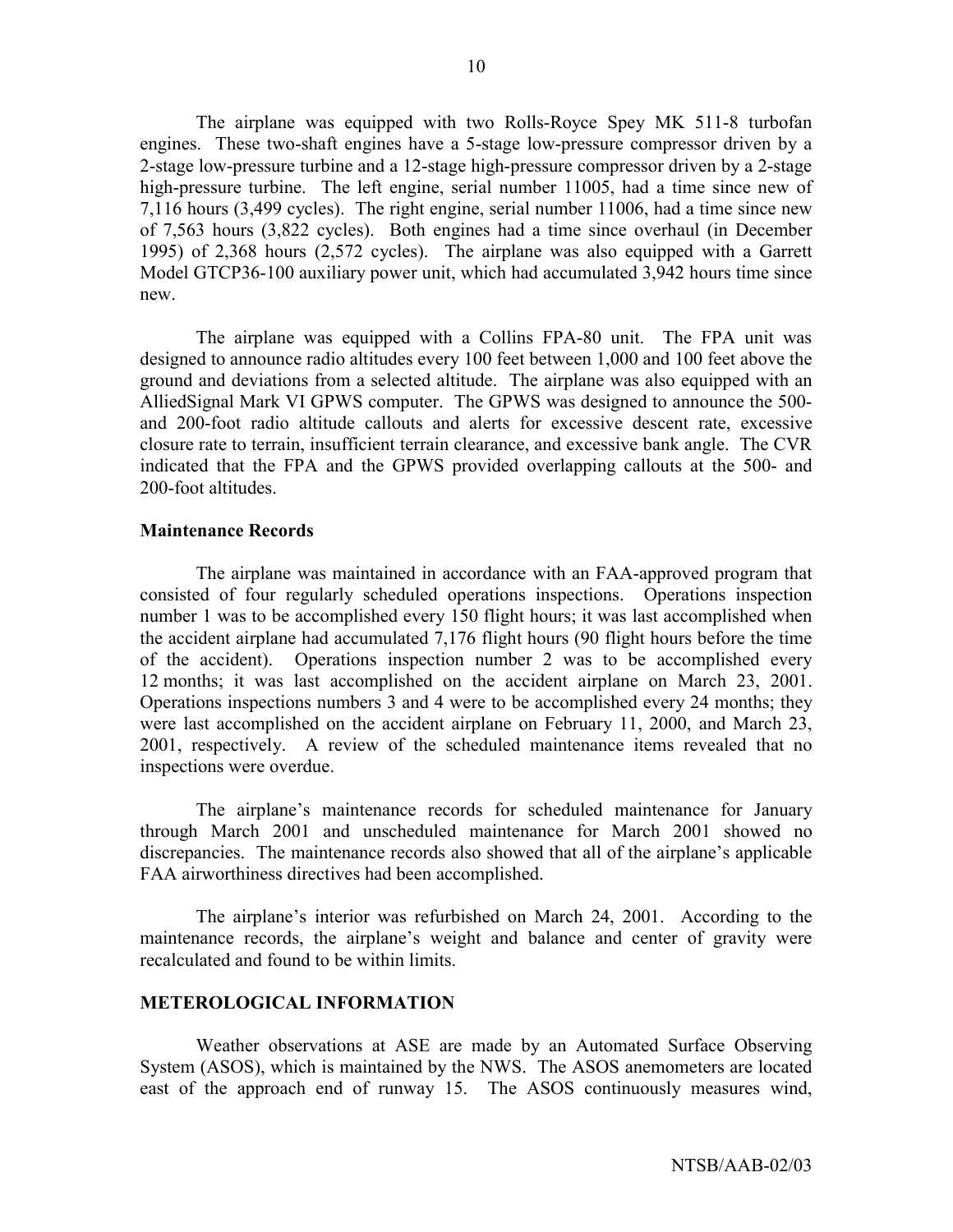visibility, precipitation and obstructions to vision, cloud height, sky cover, dew point, and altimeter setting. The measurements are backed up and augmented by air traffic controllers who have been certified in weather observation. These controllers can provide observations for any other operationally significant information. The controllers can also override the automated mode if it malfunctions or provides unrepresentative values.

 The ASOS transmits an official Meteorological Aerodrome Report (known as a METAR) about 53 minutes past each hour and a special weather observation (known as a SPECI) as conditions warrant. The ASOS hourly observations for 1753:26 and 1853:26 were the source for ATIS information Hotel and India, respectively (see the History of Flight section).<sup>27</sup> The ASOS transmitted a SPECI at 1912:26 (10  $\frac{1}{2}$  minutes after the accident), indicating that the visibility had decreased to  $1\frac{3}{4}$  miles in light snow. At 1920:26 (18 ½ minutes after the accident), the ASOS transmitted another SPECI, indicating that the visibility had increased to 3 miles in light snow and mist. The ASOS 5-minute observations surrounding the time of the accident (1900:31 and 1905:31) indicated that the visibility was 9 and 6 miles in light snow, respectively. The ASOS 1-minute visibility value about the time of the accident was 8 miles. In addition, at 1902 the ASOS reported that the wind was 277º at 1 knot.

 Weather observations at the airport at Rifle (the alternate destination airport) are also made by an ASOS—but only in the automated mode. The ASOS observation for 1853 indicated that the wind was from 190º at 5 knots, sky condition was clear at or below 12,000 feet, visibility was 10 miles, temperature was 4º C, dew point was 2º C, and altimeter setting was 29.86 inches of Hg.

The NWS office in Grand Junction, Colorado, operates a Weather Surveillance Radar 1988 Doppler (WSR-88D) system. The WSR-88D's 0.5° elevation angle at 1857 and 1902 showed weak weather radar echoes at or near the Red Table VOR and along the accident airplane's flight track from about 8 to 4 miles from the approach end of runway 15. These images also indicated that the weak weather echoes in the airport area were moving to the southeast.

Two AIRMETs were issued by the NWS Aviation Weather Center on March 29, 2001, at 1345 and were valid until 2000 for an area that included ASE. One AIRMET indicated the following: "mountains occasionally obscured in clouds and precipitation." The other AIRMET warned of "occasional moderate rime or mixed icing in cloud and in precipitation above the freezing level to FL [flight level] 180.<sup>7</sup>

In addition, the NWS Aviation Weather Center issued an area forecast for Colorado (mountains and west section) on March 29, 2001, at 1345 that was valid until March 30, 2001, at 0200. The area forecast indicated the following:

<sup>&</sup>lt;sup>27</sup> The 1753:26 METAR indicated that a trace of precipitation (less than 0.01 inch) had been recorded since the time of the preceding hourly observation. The 1853:26 METAR indicated that snow had begun at 1851 and that a trace of precipitation had been recorded since the time of the preceding hourly observation.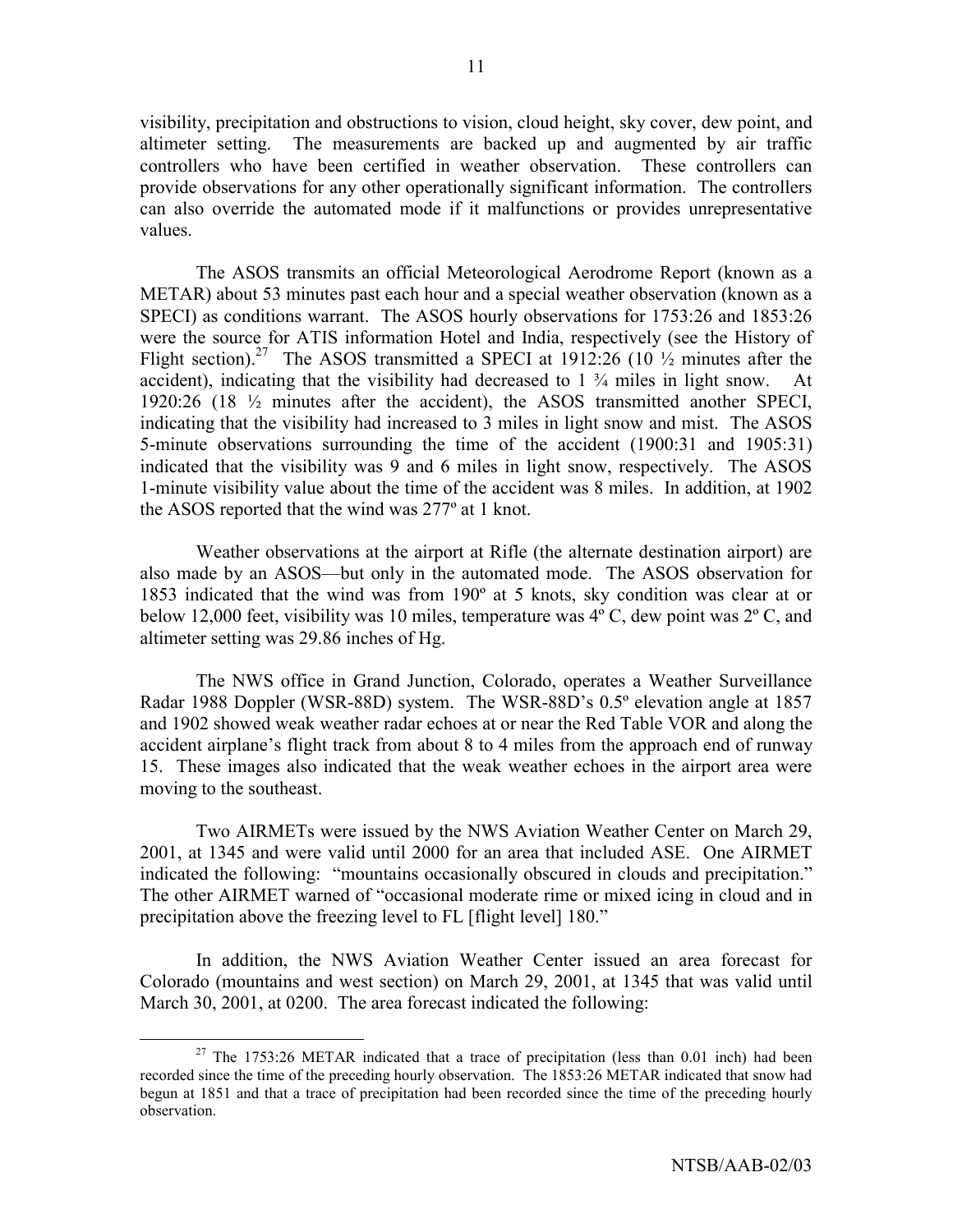Clouds 8,000 to 10,000 broken to overcast. Tops to FL 180. Broken cirrus. Widely scattered light rain and snow showers. Isolated thunderstorms, light rain, lowering ceilings/visibilities 1,500 feet overcast to 2,500 feet overcast with visibility 3 to 5 miles. Becoming March 29, 2001 at 2000 to March 30, 2001 at 0200, isolated light rain and snow showers. Cumulonimbus tops to FL 310.

### **Automated Flight Service Station Briefing**

 Three NWS AIRMETs pertinent to the flight to ASE were provided to the first officer during the AFSS weather briefing. These AIRMETs were issued on the day of the accident at 0745 and were valid until 1400. One AIRMET warned of "occasional moderate turbulence below 15,000 feet. Another AIRMET warned of "occasional moderate rime or mixed icing in cloud and in precipitation above the freezing level to FL 180." The last AIRMET indicated the following: "mountains occasionally obscured in clouds and precipitation."

The 1141 ASE weather observation indicated that the wind was variable at 3 knots; visibility was 7 miles in light snow; sky condition was a few clouds at 1,100 feet, scattered clouds at 1,600 feet, and a ceiling of 3,000 feet overcast; temperature was  $1^{\circ}$  C; dew point was -2º C; and altimeter setting was 29.85 inches of Hg. The AFSS specialist informed the first officer that the visibility reported in this observation had recently increased from 1 mile in heavier snow showers.

The ASE forecast for 1300 to 1900 indicated that the wind was  $330^{\circ}$  at 10 knots, visibility was greater than 6 miles with showers in the vicinity, and sky condition was scattered clouds at 3,000 feet with a ceiling of 5,000 feet broken. This forecast also included a report of temporary conditions (known as a TEMPO), indicating that the wind was variable at 10 knots with gusts to 15 knots, visibility was 3 miles in light snow showers, and sky condition was a ceiling of 2,500 feet broken and 5,000 feet overcast.

### **AIRPORT INFORMATION**

 ASE, also known as Sardy Field, is owned and operated by Pitkin County, Colorado. The airport is located about 3 miles northwest of the city of Aspen at an elevation of 7,815 feet msl and is surrounded on all sides by high terrain. The airport has only one runway, 15/33. Figure 2 shows the final approach course to runway 15 and the surrounding terrain.

 Runway 15/33 is constructed of asphalt with a porous friction course overlay. The runway is 7,006 feet long and 100 feet wide and is equipped with medium intensity runway lights (MIRL) and threshold lights. Runway end identifier lights (REIL) are installed at the threshold of runway  $15^{28}$  Also, runway 15 is painted with nonprecision

 $2<sup>8</sup>$  The three intensity settings for the MIRL and REIL are controlled in the tower by a single switch. The ASE air traffic control tower's (ATCT) standard operating procedure manual indicates that the lights are to be operated in accordance with FAA Order 7110.65, "Air Traffic Control." Paragraph 3-4-1-3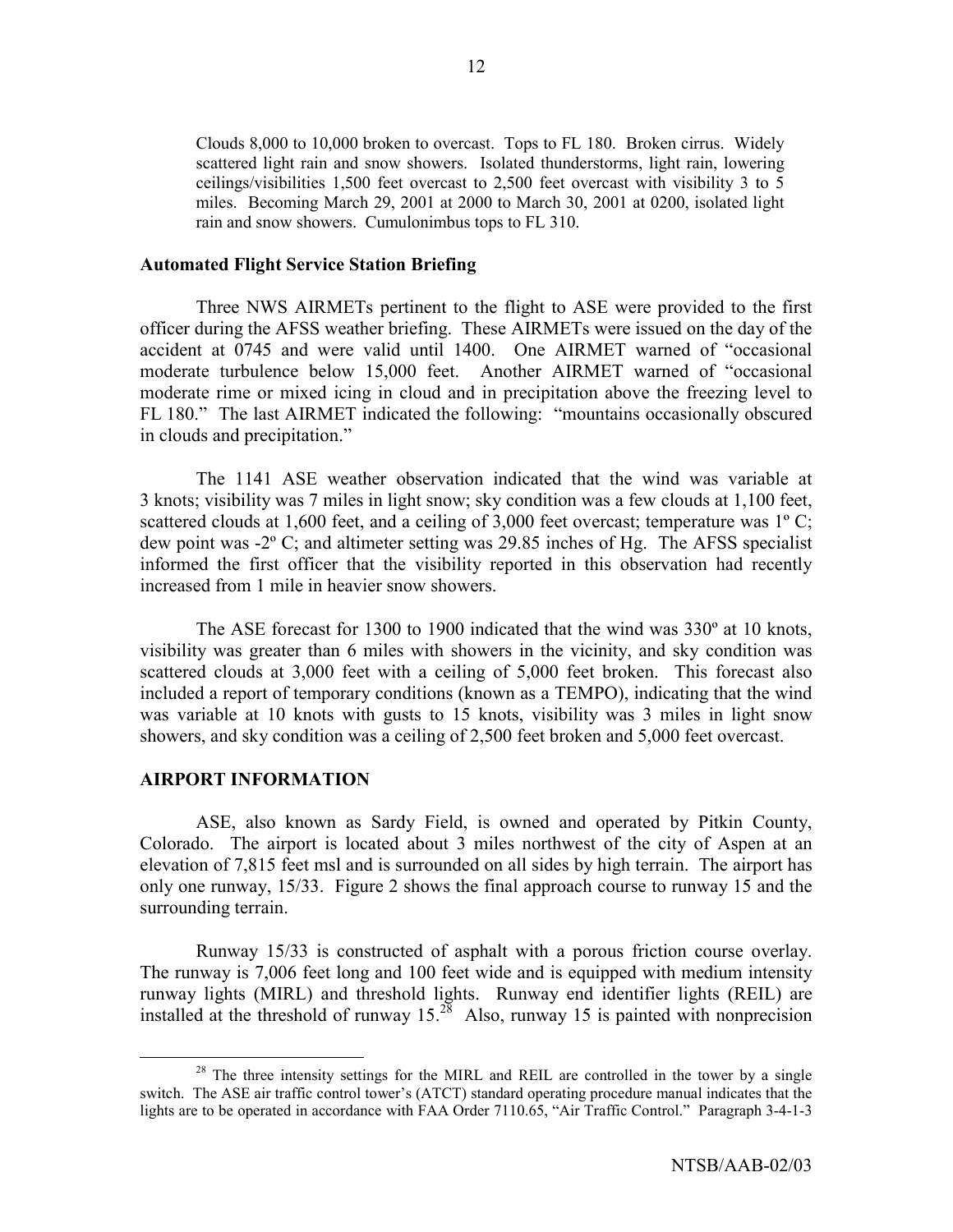instrument runway markings and is equipped with a precision approach path indicator system for visual glideslope guidance.

The airport is certified by the FAA as an aircraft rescue and fire fighting (ARFF) index B facility.<sup>29</sup> ASE has one four-wheel-drive ARFF vehicle (radio call sign "ARFF 699") with the capacity to carry 1,500 gallons of water and 205 gallons of aqueous film forming foam (AFFF). It also carries 500 pounds of Purple-K dry chemical fire-fighting agent.

The most recent FAA annual airport certification inspection before the accident occurred on July 26 and 27, 2000. The most recent triennial full-scale disaster drill was held on September 23, 2000.



**Figure 2.** Airborne view of runway 15.

 $\overline{a}$ 

of the FAA order states that the MIRL should be set at step 3 (the highest intensity) when visibility is less than 2 miles or when the pilot requests this setting.<br><sup>29</sup> According to 14 CFR 139.315, the index determination of an airport is derived from the number

of daily departures of aircraft of a certain size. Because ASE has an average of five or more daily departures of air carrier aircraft that are at least 90 feet but less than 126 feet in length, the airport meets the criteria for an index B facility. Title 14 CFR 139.317 requires index B facilities to have one or two ARFF vehicles carrying a combined minimum of 1,500 gallons of water and AFFF, and one of these vehicles is required to carry a minimum of 500 pounds of sodium-based dry chemical or halon 1211.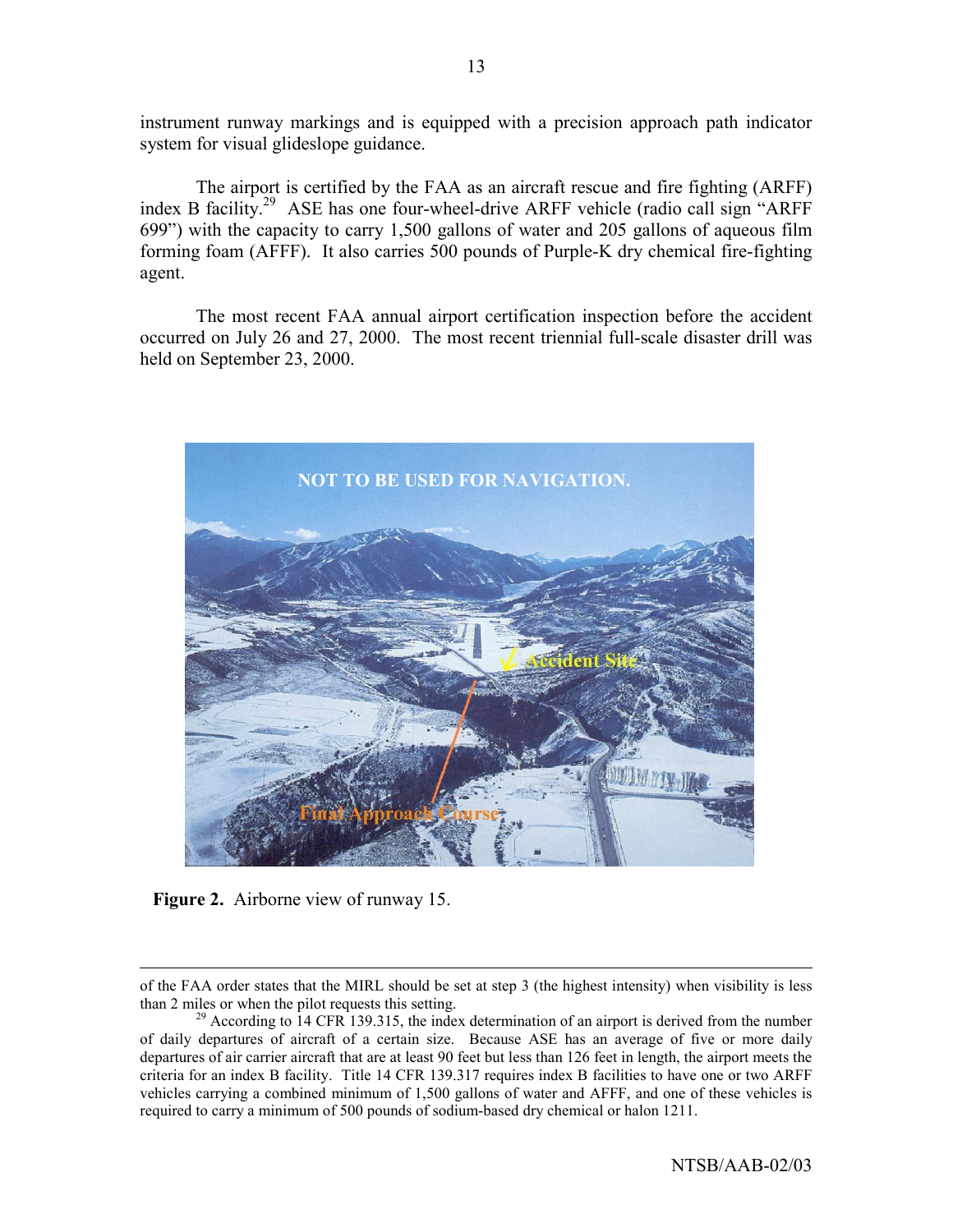#### **Instrument Approach Procedure**

According to FAA file information, the VOR/DME-C instrument approach does not include straight-in minimums because of excessive descent gradients. However, the approach does meet the FAA's straight-in alignment criteria.

Change 17 to FAA Order 8260.3B, "Terminal and Enroute Procedures" (also known as TERPS), states that, to establish straight-in minimums, the final approach course must be aligned within 30º of the runway extended centerline and intercept it no more than 3,000 feet from the threshold. ASE's final approach course for runway 15 is aligned within 16º of the runway extended centerline and intercepts it 2,912 feet from the threshold. However, TERPS paragraph 252 indicates that, for straight-in minimums, the maximum gradient between the final approach fix minimum altitude and the runway threshold crossing height must be no more than 400 feet per mile and that, if this value is exceeded, only circling minimums may be established regardless of the course alignment. The descent gradient between ALLIX (the final approach fix at an altitude of 12,200 feet) and the threshold crossing height at the end of runway 15 (55 feet above ground level, or 7,729 feet msl) is 700 feet per mile. Thus, straight-in minimums cannot be included as part of the instrument approach procedure.

The FAAís Aeronautical Information Manual, paragraph 5-4-18d, states the following:

The fact that a straight-in minimum is not published does not preclude pilots from landing straight-in if they have the active runway in sight and have sufficient time to make a normal approach for landing. Under such conditions and when ATC [air traffic control] has cleared them for landing on that runway, pilots are not expected to circle even though only circling minimums are published. If they decide to circle, they should advise ATC.

### **Notice to Airmen**

On March 21, 2001, a flight inspection crew from the FAAís Oklahoma City, Oklahoma, Flight Inspection Field Office performed a commissioning flight check at ASE to support a proposed GPS standard instrument approach procedure to runway 15. After the inspection, the flight inspection crew noted, on the procedural control form, that circling should not be allowed at night $30$  because areas of unlighted terrain conflicted with traffic patterns and circling descent maneuvers near the airport. Afterward, the flight inspection crew provided its comments to FAA staff at the National Flight Procedures Office in Oklahoma City.

The National Flight Procedures Office decided to add a restriction on nighttime operations to the VOR/DME-C procedure and issued a permanent Notice to Airmen

<sup>&</sup>lt;sup>30</sup> When the ASE VOR/DME-C approach was first established in December 1988, the procedure was not authorized at night. According to postaccident interviews with staff from the FAA's Flight Standards Service, the night restriction on the approach was removed in October 1994 because of complaints from user groups.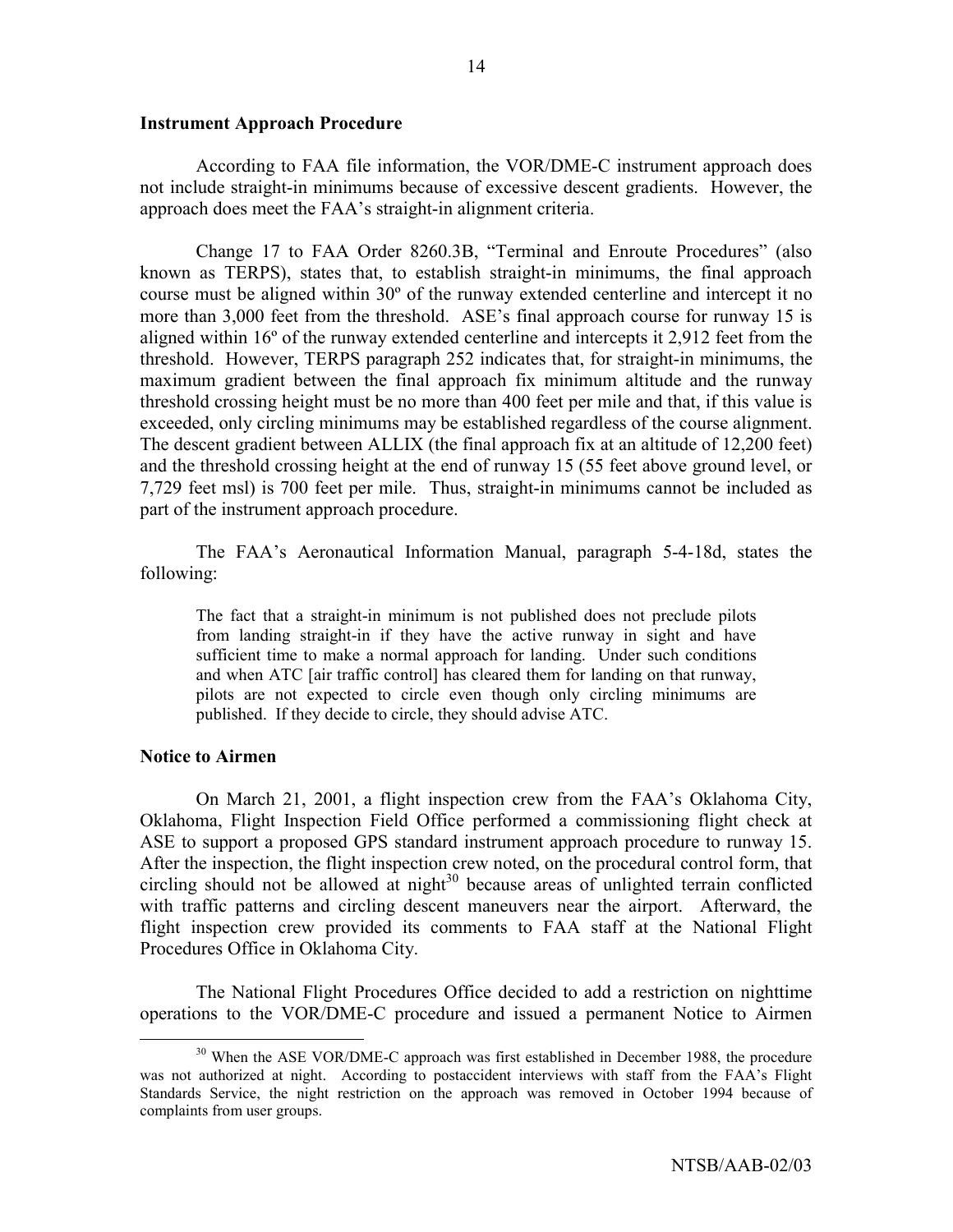(NOTAM) that stated, "circling NA [not authorized] at night." According to FAA flight procedures specialists, the NOTAM eliminated all circling minimums at night and therefore implied that the entire procedure was not authorized because no straight-in minimums are published.<sup>31</sup> The NOTAM was sent to the U.S. NOTAM Office in Herndon, Virginia; the National Flight Data Center in Washington, D.C.; and the Seattle, Washington, Flight Procedures Office on March 27, 2001. The Denver Air Route Traffic Control Center (ARTCC) Flight Data Communications position received the NOTAM the same day. The specialist at this position was responsible for distributing NOTAMs to affected ARTCC sectors and associated towers and facilities, including the ASE ATCT. The Denver ARTCC specialist did not send this particular NOTAM to the ASE ATCT (because of human error), but the NOTAM was received at the Hawthorne, California, AFSS and was included in the first officer's preflight briefing.

After the accident, the FAA became concerned about potential pilot confusion regarding the wording of the NOTAM issued on March 27, 2001. Specifically, the FAA was concerned that pilots might infer that straight-in landings to runway 15 were authorized at night. As a result, a revised NOTAM was issued on March 30, 2001, which stated, "procedure NA at night."

Title 14 CFR 1.1 defines "night" as "the time between the end of evening civil twilight and the beginning of morning civil twilight." The U.S. Naval Observatory explains "evening civil twilight" as follows: "to end in the evening when the center of the Sun is geometrically 6 degrees below the horizon. This is the limit at which twilight illumination is sufficient, under good weather conditions, for terrestrial objects to be clearly distinguished.... Complete darkness, however... begins sometime after the end of evening civil twilight." On the night of the accident, evening civil twilight officially ended at ASE at 1855, 27 minutes after sunset and about 7 minutes before the accident.

## **Air Traffic Control Tower Information**

The ASE ATCT is a combined tower cab and terminal radar approach control (TRACON). The ATCT is located about 2,500 feet southeast of the approach end of runway 15.

The ATCT is equipped with a BI-5 beacon radar system (also known as secondary radar); transponder equipment on board aircraft actively replies to signals from the ground station with a four-digit code. (No primary radar coverage is available.) The beacon interrogator is located about 2,000 feet west of the approach end of runway 15. Coverage exists out to about 50 miles from the airport, but low-altitude coverage is masked in many areas because of the high terrain. The beacon information is processed by an Automated Radar Terminal Systems 2E system and is displayed on two Digital Bright Radar Indicator Tower Equipment units in the tower. A Minimum Safe Altitude

<sup>&</sup>lt;sup>31</sup> FAA Order 8260.19C, "Flight Procedures and Airspace," paragraph 226b, states that the NOTAM text should use "plain language" and that "specialists must keep in mind that the NOTAM is directed to the pilot, and should be worded so that the intended change will not be misinterpreted."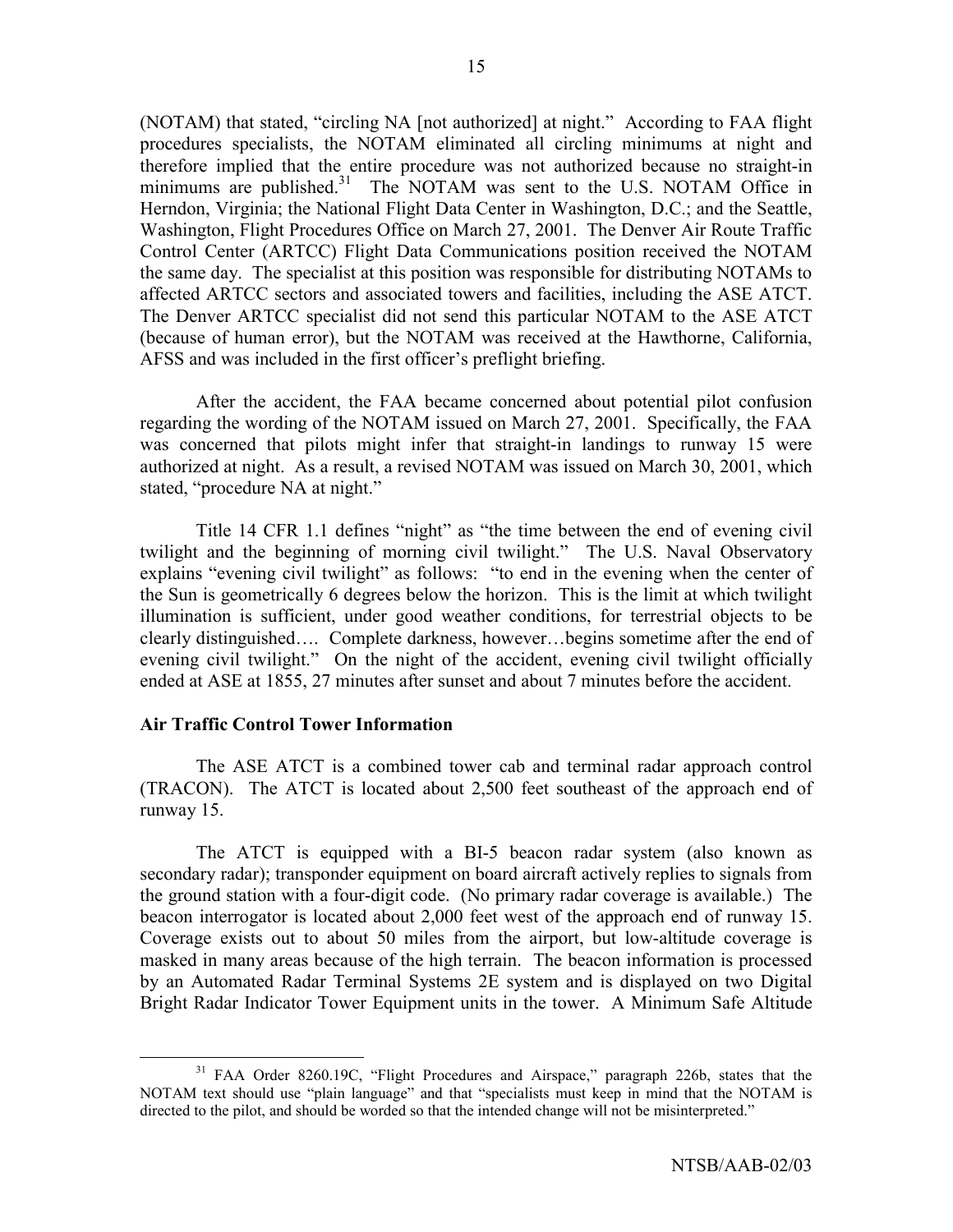Warning System is not installed at the ATCT because of the high number of false alarms that would be created by the high terrain surrounding ASE.

The ATCT operates between 0700 and 2300 each day, corresponding with the airport's hours of operation. The Denver ARTCC assumes responsibility for ATC services for the airspace surrounding ASE during the time that the ATCT and airport are not in operation.

The air traffic controllers are trained to closely monitor the progress of airplanes executing the VOR/DME-C approach. The training concentrates on ensuring that the controllers pay close attention to an airplane's proximity to the required minimum step-down fix altitudes published in the approach procedure. Controllers are trained to advise pilots immediately when they see an aircraft pass below a required step-down minimum altitude. In postaccident interviews, controllers at the ATCT indicated that, when they observe an airplane's altitude about 200 feet lower than the published altitude (to account for altimeter or transponder error), they ask the pilot whether the runway is in sight. If the pilot does not report the runway in sight, the controller issues a low-altitude alert and may issue missed approach instructions.

Four controllers were on duty on the night of the accident—the local controller, the radar approach controller, a ground controller, and a controller-in-charge. The local controller was certified in all positions except radar approach control. (She was in training for that position.) She began her ATC career in 1981 at Elmendorf Air Force Base in Alaska and started work with the FAA in March 1986 as an air traffic assistant at the ATCT at Anchorage International Airport, Alaska. Between 1990 and 1997, she worked at various flight service stations in Alaska and, in October 1997, began working at the Denver Flight Service Station. She started as a terminal controller at ASE in August 1999.

During a postaccident interview, the local controller stated that her first interaction with N303GA was when one of its pilots reported on frequency. (She indicated that the airplane was near the Red Table VOR about that time.) The local controller also stated that, after clearing the airplane to land, she saw it descend below a step-down altitude. (Radar data indicated that this altitude was 10,400 feet). During the exchange with the pilots regarding whether they had the runway in sight, the local controller was not able to see the airplane. About 1 minute later, she saw the airplane "come out of the snow, pointed at Shale [Bluffs]." (Shale Bluffs is located northwest of ASE and the runway.) The local controller said that the airplane appeared low and to the right of the centerline. She indicated that the pilot then apparently "got the runway and turned toward it." She noted that the airplane looked as if it were accelerating, with its lights pointed directly at the tower, and that the airplane was rolling rapidly to its left. The local controller thought the airplane was going to crash and immediately reached for the crash phone. As she saw the explosion, she immediately hit the emergency siren switch to alert ARFF.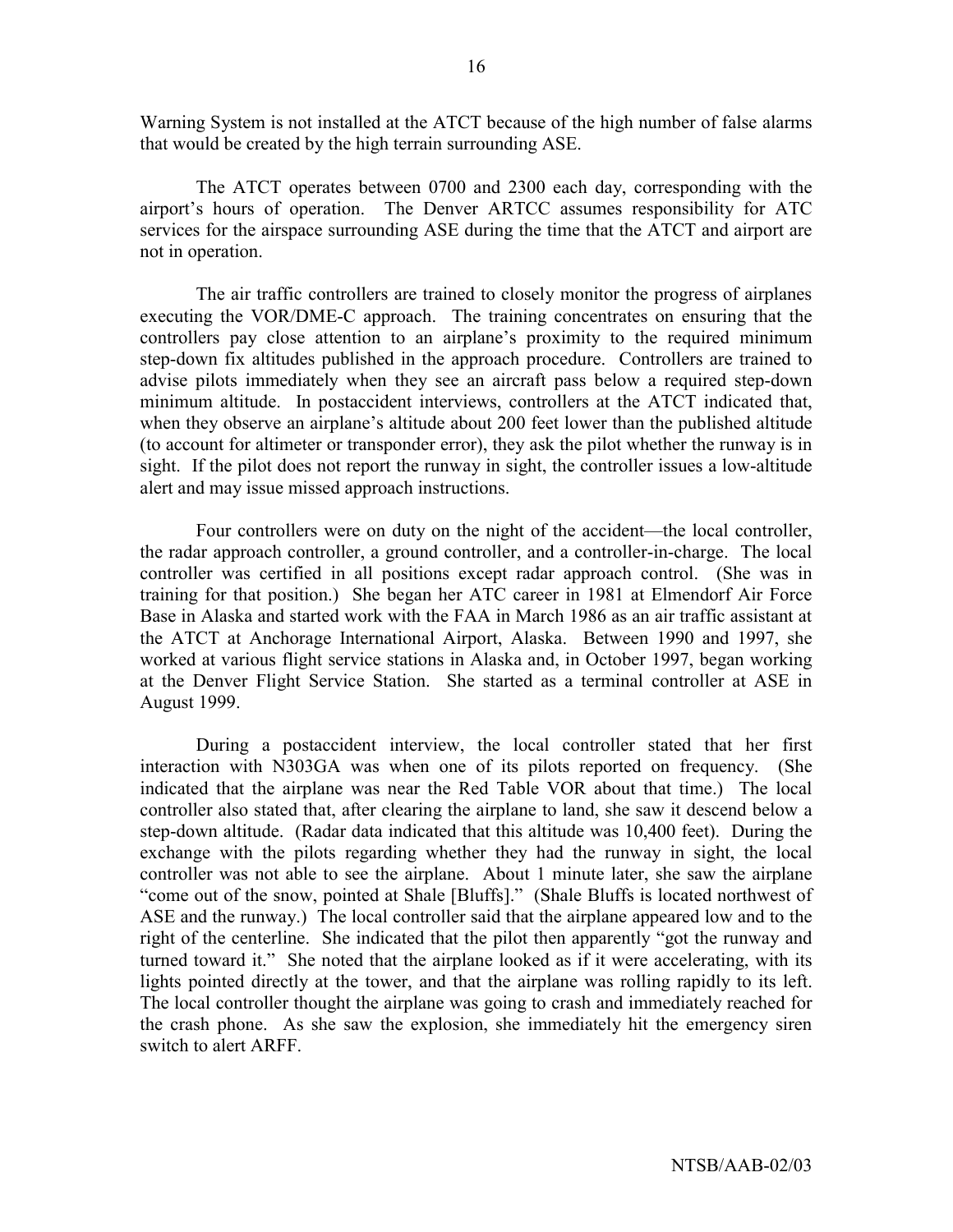### **FLIGHT RECORDERS**

 The accident airplane was equipped with a Fairchild A100A CVR, serial number 54667. The exterior CVR case was slightly dented but was intact. The crash-survivable interior box did not appear to have sustained any structural damage, but the tape assembly unit within it had detached. The tape was contained on its spool and was intact. The CVR exterior, interior, and tape did not exhibit heat or fire damage.

The CVR was sent to the Safety Board's audio laboratory in Washington, D.C., for readout and evaluation. The CVR recording started about 1830:18 and continued until 1901:58. A transcript was prepared for the entire 31-minute 40-second recording. The recording consisted of three channels of "good quality" audio information.<sup>32</sup> The three channels contained the captain's audio panel information, the cockpit area microphone (CAM), and the first officer's audio panel information.

The airplane was not equipped with a flight data recorder. Title 14 CFR Parts 91 and 135 did not require the airplane to be so equipped.

### **WRECKAGE AND IMPACT INFORMATION**

A ground scar indicated that the left wing tip made the initial impact with the terrain. Measurements obtained from tree strikes near the ground scar showed that the airplane initially impacted terrain in a 49º left-wing-down attitude, with a flightpath angle of -15º. The ground scar was about 72 feet long.

Airplane debris was spread over a 300-foot-long path that began at the initial impact point, continued through a 40-foot ravine, and ended with the airplane's tail section.<sup>33</sup> The debris path followed a 147<sup>°</sup> heading. The impact subjected the airplane to severe accordion-type crushing, causing components to separate and structure to fracture. The fuselage was destroyed by impact forces.

The left wing was fractured about 9 feet from the wingtip. The left wing was also fractured from the separated tip inboard to the main portion of the wing box, but the wing was intact from the fractured tip to the wing box. The right wing was fractured about 30 feet inboard from the wing tip. About 12 feet of the right wing and its inboard wing root were attached to the wing box. Both airplane flaps were separated from the wing in the full-down (39°) position.<sup>34</sup> Both ailerons had separated from the wing.<sup>35</sup>

<sup>&</sup>lt;sup>32</sup> The Safety Board ranks the quality of CVR recordings in five categories: excellent, good, fair, poor, and unusable. For a recording to be considered good quality, most of the crew conversations need to be accurately and easily understood. The transcript developed from the recording might indicate several words or phrases that were not intelligible; such losses are attributed to minor technical deficiencies or momentary dropouts in the recording system or simultaneous cockpit/radio transmissions that obscure one

another.<br><sup>33</sup> The location of the main wreckage was 39° 14.278 minutes north latitude and 106° 52.621

minutes west longitude.<br><sup>34</sup> The Gulfstream III has one single-slotted trailing flap on each wing. Each flap can be moved to one of four positions: 0º (up), 10º (takeoff), 20º (approach), and 39º (down).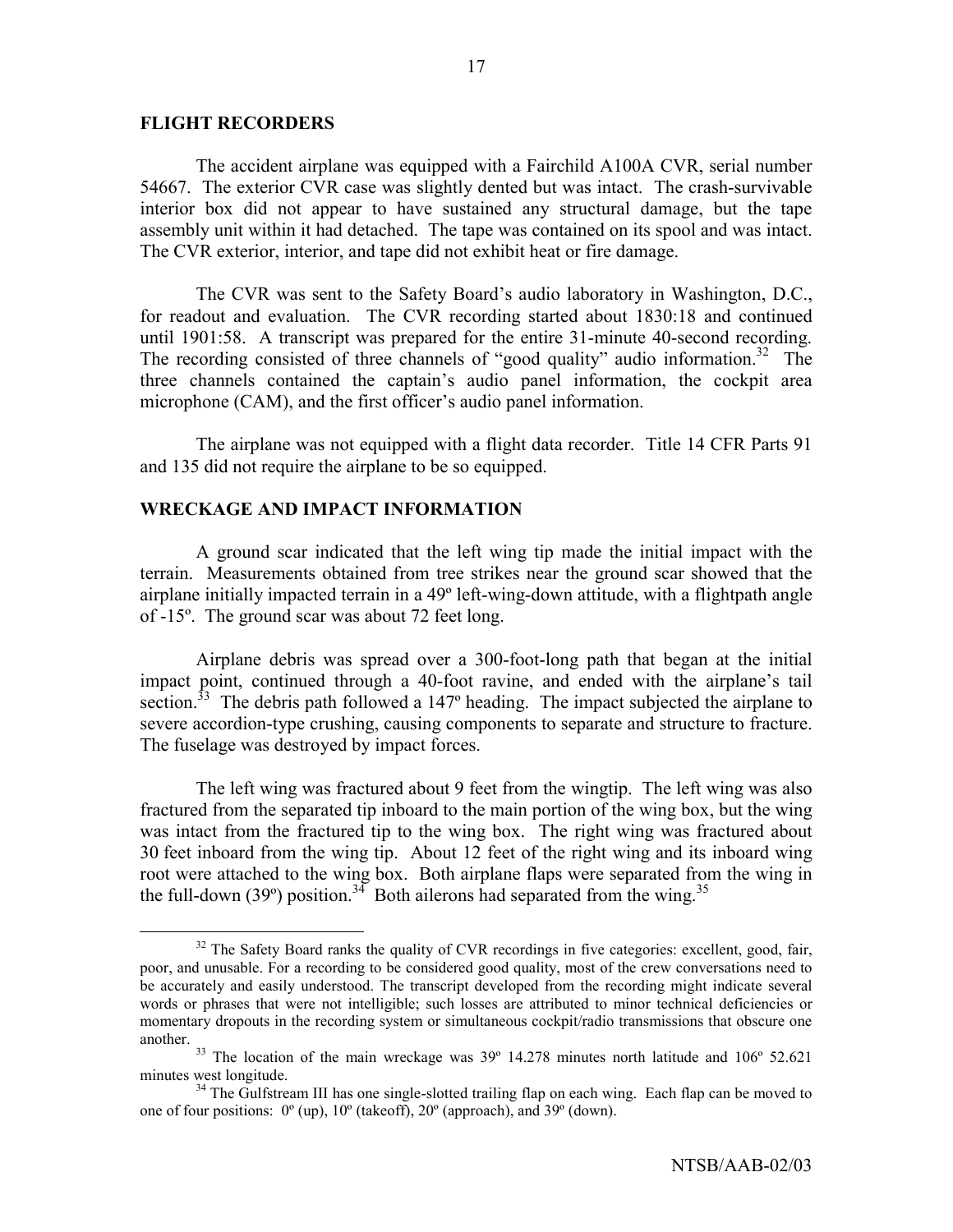The airplane's left and right engines had separated from their pylons, and neither engine showed any signs of any uncontainments or fires. The fan and compressor blades were bent opposite the direction of rotation of the compressor rotor. The second-stage low-pressure turbine blades and second-stage low-pressure turbine nozzles were all intact and undamaged with metal spray on the blades and nozzles.

The horizontal stabilizer remained attached to the vertical stabilizer and was in an approximately  $6^\circ$  leading-edge-down position.<sup>36</sup> Both elevators were attached to the horizontal stabilizer, and the rudder was attached to the vertical stabilizer. The trailing edges of the elevators and rudder sustained minor damage.

The left and right main landing gear were mostly undamaged and were found in their wheel wells. The nose gear fractured in two places: the shock strut piston fractured below the steering unit, and the steering shock strut cylinder fractured near the upper trunnion attachment point. The landing gear handle was not located. The landing gear handle knob, which contains lights that illuminate when the landing gear is in transit, was located. However, examination by the Safety Board did not provide conclusive evidence whether the lights were illuminated at the time of impact.

## **MEDICAL AND PATHOLOGICAL INFORMATION**

Fluid specimens from the captain and the first officer were sent to the FAA's Civil Aerospace Medical Institute in Oklahoma City, Oklahoma, for toxicological analysis. The specimens tested negative for major drugs of abuse and prescription and over-the-counter medications. The specimens also tested negative for ethanol.

## **SURVIVAL ASPECTS**

 Autopsy results for the captain, first officer, and flight attendant indicated that all died from multiple blunt force injuries. According to the Pitkin County Coroner, the cause of death for all of the passengers was massive blunt force trauma.

## **EMERGENCY RESPONSE**

As previously stated, the local controller indicated that she immediately reached for the crash phone as she saw the airplane roll to the left and that she hit the emergency siren switch after she saw the explosion. The crash phone simultaneously connects the ATCT with the ARFF communications center, the airport operations office, and the Aspen-Pitkin County Communications Center. The emergency siren is located atop the ARFF building and is activated by a toggle switch in the tower cab.

<sup>&</sup>lt;sup>35</sup> The Gulfstream III has one aileron on each wing located just outboard of the flap.

<sup>&</sup>lt;sup>36</sup> The Gulfstream III's horizontal stabilizer moves only as a function of flap position. With the flaps in the full-down position, the horizontal stabilizer moves to 6<sup>o</sup> leading edge down  $(\pm\frac{1}{4})$ .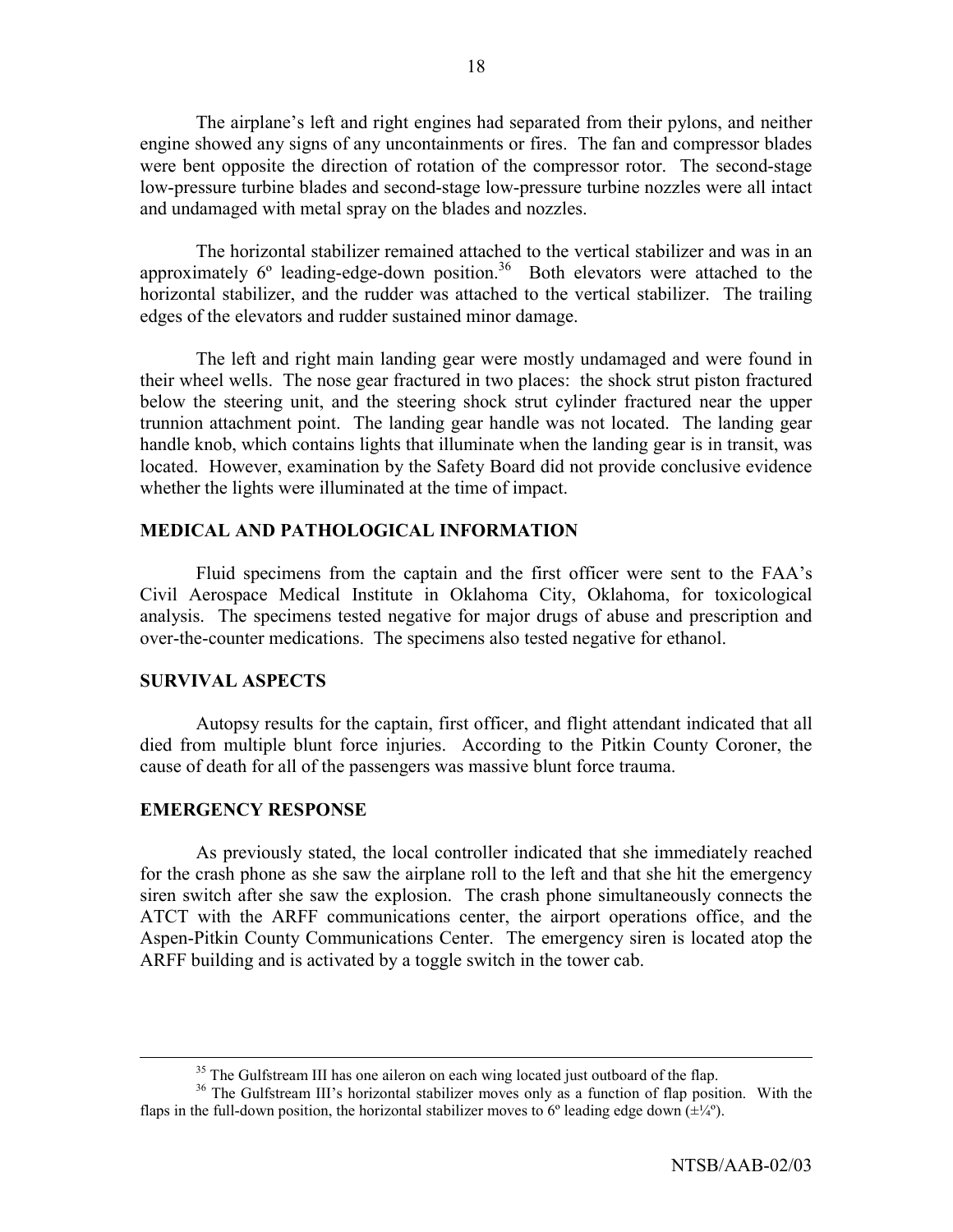According to a timed audiotape from the Aspen-Pitkin County Communications Center, the initial Alert 3 notification<sup>37</sup> was received from the tower cab at  $1901:53^{38}$ The audiotape also indicated that a radio call from the dispatch office to all Aspen fire and ambulance units (including ARFF 699) occurred at 1903:41.

 The ARFF crew chief at the time of the accident stated that she immediately departed the station in ARFF 699 and proceeded toward the standard staging site. An off-duty airport firefighter, who was working in the main terminal building when the alarm sounded, was also aboard ARFF 699. About 1903:28, the crew chief contacted the ATCT ground controller, asking for emergency information. She was provided with the Alert 3 status, the airplane type and registration number, and an approximate location of the accident site (the Shale Bluffs area). About 1904:22, the crew chief stated, "ARFF 699, roger, we will respond." The crew chief proceeded to a perimeter gate, rather than continuing to the staging area, after learning that the accident site was north of the airport area.

The on-duty ASE Airport Operations Officer was in the ARFF station when the crash alarm sounded. He followed ARFF 699 in a separate airport vehicle. About 1904:57, the on-duty airport operations officer radioed that ARFF 699 should "stand down" because the accident site, although on airport property, was outside of the airport operations area (the portion of the airport that is contained within the perimeter fencing and considered a controlled access area).<sup>39</sup> The crew chief stated that she then asked the on-duty airport operations officer to call the ASE Director of Aviation for authorization for ARFF 699 to leave the airport. She reported that, about 3 minutes later, ARFF 699 received clearance to proceed to the accident site.<sup>40</sup>

The Aspen Fire Protection District maintains a four-wheel-drive vehicle (radio call sign "Tender One") at the airport with a capacity to carry 3,000 gallons of water and 30 gallons of AFFF. The vehicle is staffed by members of the all-volunteer force. Two Aspen volunteer firefighters staffed Tender One on the night of the accident. The ASE Airside Operations Supervisor/Fire Chief stated that the second firefighter aboard ARFF 699 reported that he observed Tender One traveling toward the accident scene at the time that ARFF 699 was awaiting permission to leave the airport. About 1908:28, ARFF 699 radioed ATCT ground control, stating that the vehicle was off the airport. When ARFF 699 arrived at the accident site, Tender One was the only other fire truck on scene.

<sup>&</sup>lt;sup>37</sup> "Alert 3" indicates that an aircraft has been or is expected to be involved in an accident near or on the airport. It is the most serious of the three alert categories.<br><sup>38</sup> The times in this section could not be correlated with ATC and CVR transcript times and radar

data information.<br><sup>39</sup> The ASE Airside Operations Supervisor/Fire Chief stated that ARFF crews had been trained to

respond to off-airport emergencies but that, about October 2000, the Pitkin County Sheriffís Office notified airport officials that the airport had no jurisdiction beyond the airport perimeter. As a result, the airport began instructing ARFF crews that they were not to leave the airport without first receiving permission from the airport director.<br><sup>40</sup> On April 5, 2001, the ARFF Fire Chief issued a memorandum to all ARFF staff. The

memorandum stated that, "effective immediately, ARFF 699 may leave the Airport Operations Area for downed aircraft emergencies at the discretion of the Crew Chief, with permission of the on-duty Operations Officer (Airport Director approval is not required)."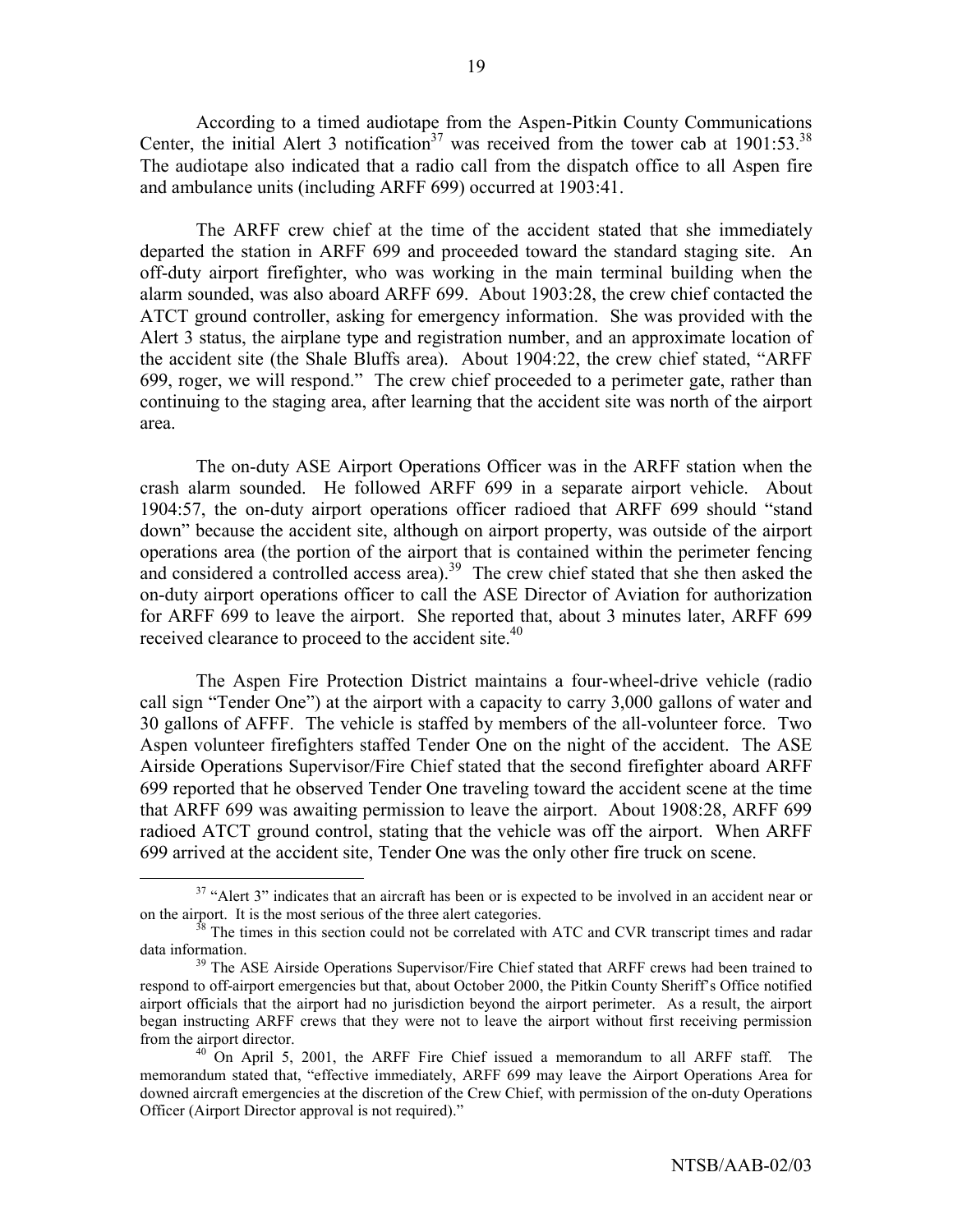The fire was extinguished about 10 minutes after ARFF 699 arrived on scene. According to Aspen Fire Protection District records and Aspen-Pitkin County Communications Center transcripts, 5 fire-fighting units, 2 rescue vehicles, 1 jeep, at least 2 medical units, and 30 Aspen Fire Protection District personnel responded to the accident.

### **TESTS AND RESEARCH**

#### **Airplane Performance Study**

 The Safety Board conducted an airplane performance study to develop the time history of the airplane's motion and to calculate various performance and orientation parameters. To perform the study, several sources of information were used, including information from the CVR and ATC transcripts, Airport Surveillance Radar (ASR) radar data from the ASE TRACON, National Track Analysis Program (NTAP) radar data from the Denver ARTCC, aerodynamic data from the airplane's manufacturer, and upper-level wind data from Grand Junction (located about 77 miles west of the accident site). The times for the ASR and NTAP data and the CVR and ATC transcript information were correlated. Figure 3 shows a profile view of the airplane's approach to ASE.



RDO, radio communication transmitted to and from N303GA; TWR, radio transmission from ASE local controller; HOT-2, first officer's audio panel information; MAP, missed approach point; HOT-1, captain's audio panel information; MDA, minimum descent altitude.

**Figure 3.** Profile view of N303GA's approach to ASE.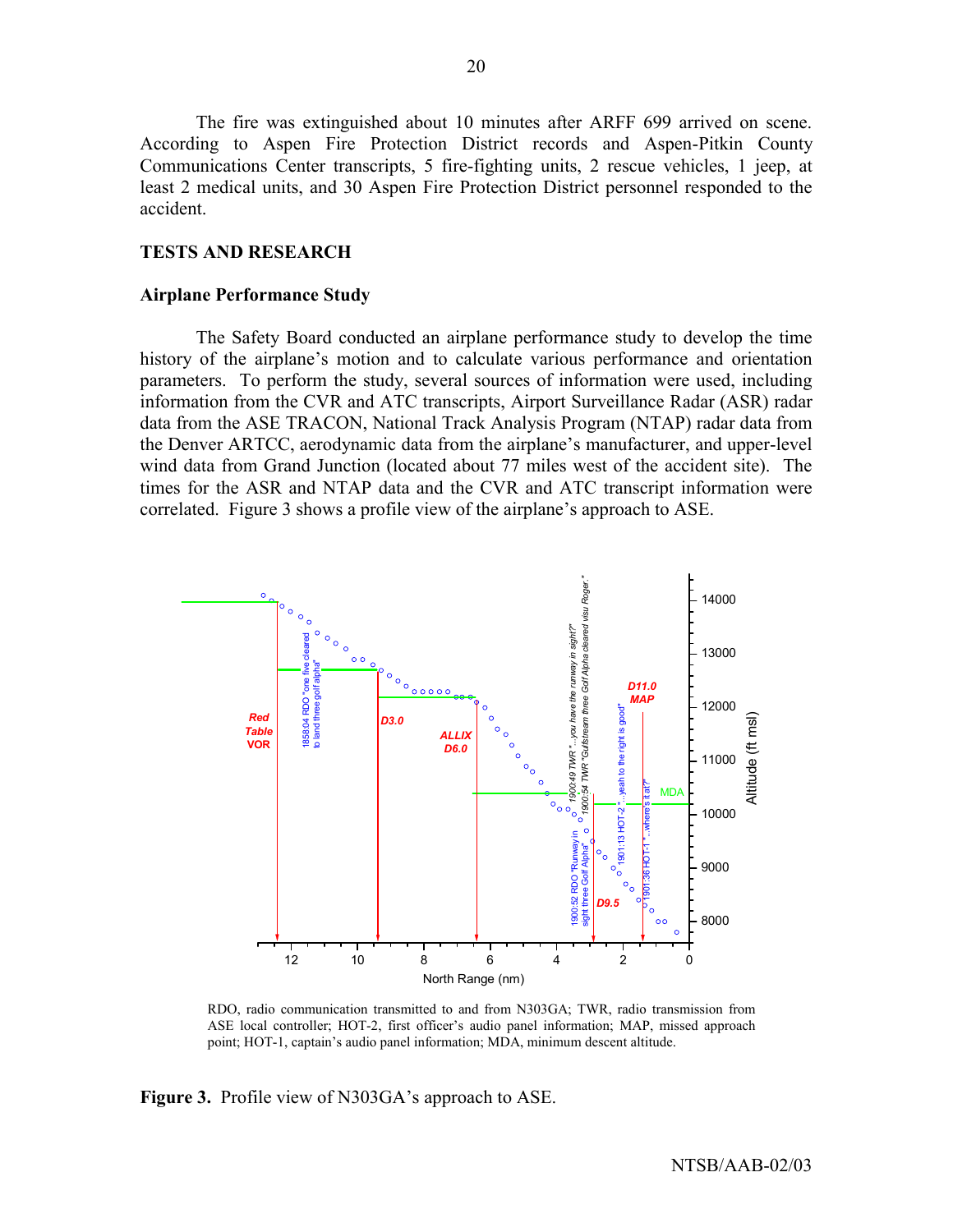According to the study, N303GA crossed the Red Table VOR (the initial approach fix) about 1857:49 at an altitude of 14,000 feet, a magnetic heading of 168º, and an airspeed of about 160 knots.<sup>41</sup> The airplane crossed the step-down fix located 3 DME south of the Red Table VOR about 1858:40 at an altitude of 12,700 feet and an airspeed of about 150 knots. About 1859:00, the airplane started to level off near 12,200 feet, and the airplane's speed decreased to approximately 125 knots by about 1859:30. About 10 seconds later, the airplane crossed ALLIX (the final approach fix) at an altitude of 12,100 feet (about 100 feet below the minimum altitude for ALLIX).

 After passing ALLIX, N303GA maintained a descent rate of about 2,200 feet per minute and an airspeed of about 125 knots. (The reference airspeed for landing  $[V_{ref}]$  for the airplane's weight was 123 knots indicated airspeed.) The airplane leveled off at an altitude of 10,100 feet (about 300 feet below the minimum specified altitude for the 9.5 DME step-down fix) about 1900:39 but began to descend again about 10 seconds later. At that point, the airplane's heading increased about  $15^{\circ}$  as the airplane turned slightly to the right. (About that time, the CVR recorded the exchange between the controller and the flight crewmembers regarding whether they had the runway in sight.)

The airplane continued its descent at a rate of about 2,200 feet per minute and an airspeed of about 125 knots. The airplane passed the step-down fix located 9.5 DME south of the Red Table VOR about 1901:00 at an altitude of 9,500 feet (900 feet below the minimum specified altitude). About  $1901:13$ , the airplane's heading started to decrease slightly while the airplane was at an altitude of 9,000 feet. (At this time, the CVR recorded the first officer's comment, "...to the right is good.") Radar data showed that, at this time, the airport was to the left of the airplane.

The FPA's 1,000-foot callout (about 1901:28) occurred when the airplane was at an altitude of 8,600 feet. At the time of the FPA's 800-foot callout (about 6 seconds later), the airplane's bank angle started to increase in the right-wing-down direction, and the airplane's magnetic heading of about  $185^\circ$  started to increase. When the CVR recorded the captain asking, "where's it at?" about  $1901:36$ , the airplane was banked to the right with its heading increasing. When the first officer's response "to the right" was recorded by the CVR about 6 seconds later, the airplane was still banked to the right, but the bank angle was decreasing.

N303GA was flying on a 200º magnetic heading when the 500-foot callout was announced by both the FPA and GPWS about 1901:45. The airplane started to turn to the left about 1901:47. At the time of the FPA's 400-foot callout about 1901:49, the airplane was banked 10º left wing down with its heading starting to decrease. The last recorded radar return occurred at 1901:50 when the airplane was at an altitude of 8,000 feet. The GPWS<sup> $\degree$ </sup> 200-foot callout was recorded about 1901:55 when the airplane was at an altitude of about 7,900 feet. At the time of the GPWS' bank angle alert (about 1901:57), the airplane's bank angle exceeded 40° left wing down, consistent with the ground scar and tree strike evidence found at the accident scene.

<sup>&</sup>lt;sup>41</sup> The airspeeds in this section are calibrated airspeeds that were calculated from radar groundspeed and track data, wind data, magnetic variation, and atmospheric data.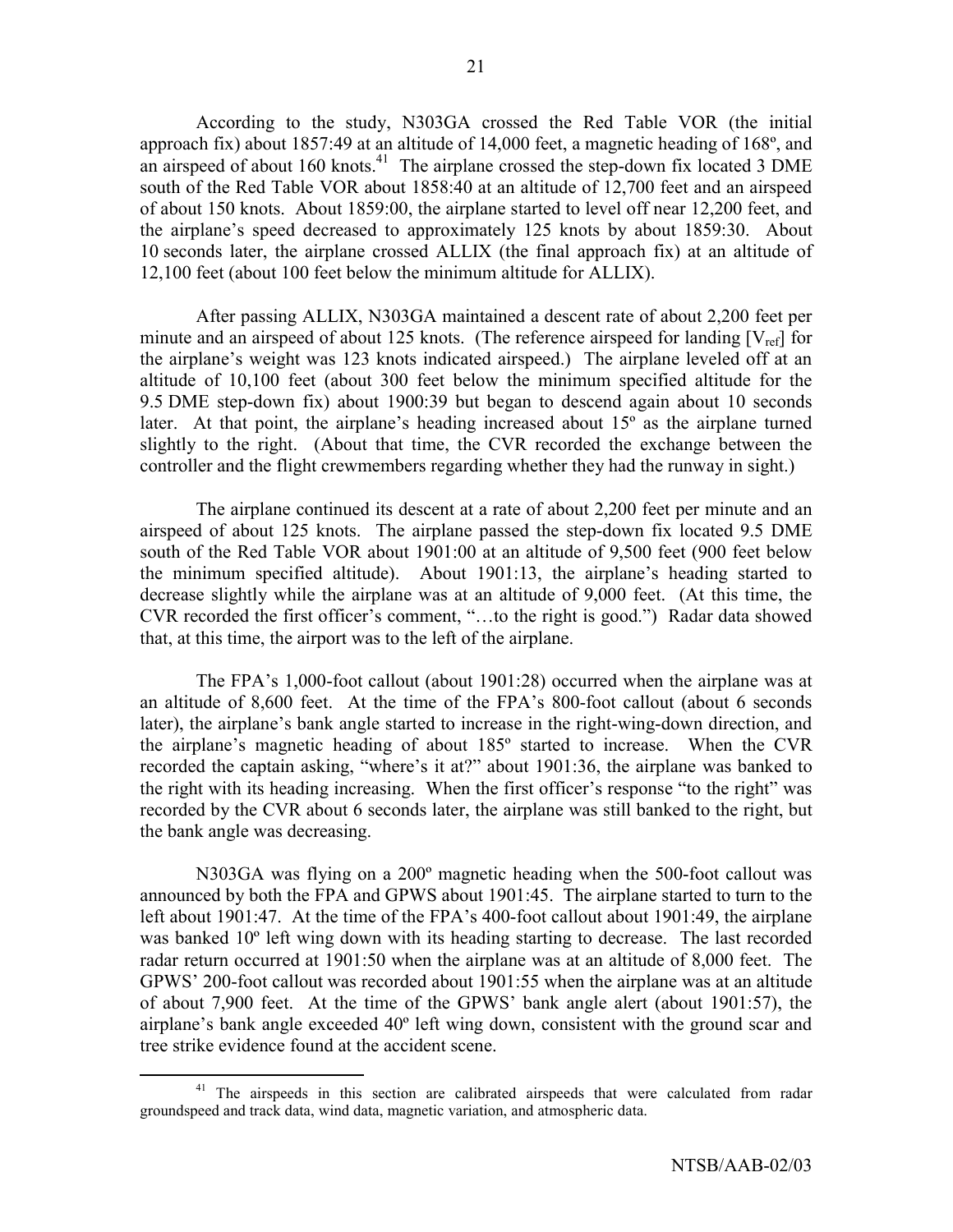As indicated in the History of Flight section, the CVR recorded two 400-foot callouts about 1901:48 and 1901:52. The Airplane Performance Study determined that, during this part of the approach, the airplane's descent rate was mostly constant, but the terrain below the airplane changed. Specifically, at the time of the second 400-foot callout, the airplane was crossing a riverbed, and the terrain dropped 140 feet in elevation from the bank to the lowest point in the riverbed. The terrain rose again as the airplane crossed the riverbed, during which time the 300- and 200-foot callouts were recorded on the CVR. After the FPA's 200-foot callout (recorded 1 second after the GPWS' 200-foot callout), the terrain rose another 25 feet (the elevation of the accident site).

### **Cockpit Voice Recorder Sound Spectrum Study**

 A CVR sound spectrum study was performed to (1) determine if sounds similar to landing gear retraction could be heard toward the end of the CVR recording, (2) confirm the cockpit aural advisories and warnings that were transcribed from the CVR recording, (3) investigate the unidentified rumbling noise at the end of the CVR recording, and (4) document the recorded engine signatures. The results of this study are discussed in the following paragraphs.

 First, as stated in the History of Flight section, the captain called for the landing gear about 1859:30, and the sound of two clunks and an increase in background noise followed immediately. Two sections of the CAM channel recording were reviewed: the landing gear movement series of noises and the time of the FPA's 1,000-foot callout through the end of the recording (from about 1901:28 to about 1901:58). An aural and spectral comparison of the two sections of the recording indicated the last 30 seconds of the recording did not contain any acoustic evidence of landing gear movement or operation.

 Second, the Gulfstream III aural advisories and warnings were identified, and the aural advisories and warnings recorded on the accident airplane's CVR were confirmed. The GPWS and FPA unit aural advisories and warnings recorded by the CVR were distinctly identifiable: the GPWS voice gender was male, whereas the FPA unit voice gender was female. The GPWS' advisories and warnings were consistently recorded on the CAM channel only, and the FPA unit's advisories and warnings were consistently recorded on the captain's and first officer's channels and the CAM channel until the 500-foot callout. At that point, the GPWS' 500-foot callout was recorded on the CAM channel, and the FPA's 500-foot callout was recorded only on the flight crew channels. The FPA's 400-foot callouts were not recorded on the CAM channel but continued to be recorded on the flight crew channels, the 300-foot callout was partially recorded on the captain's channel (recorded as "three hun" and followed by sounds indicative of a microphone key that continued to the end of the recording) and fully recorded on the first officer's channel, and the 200-foot callout was recorded only on the first officer's channel. In addition, the frequencies of the system tones recorded by the accident airplane's CVR were confirmed.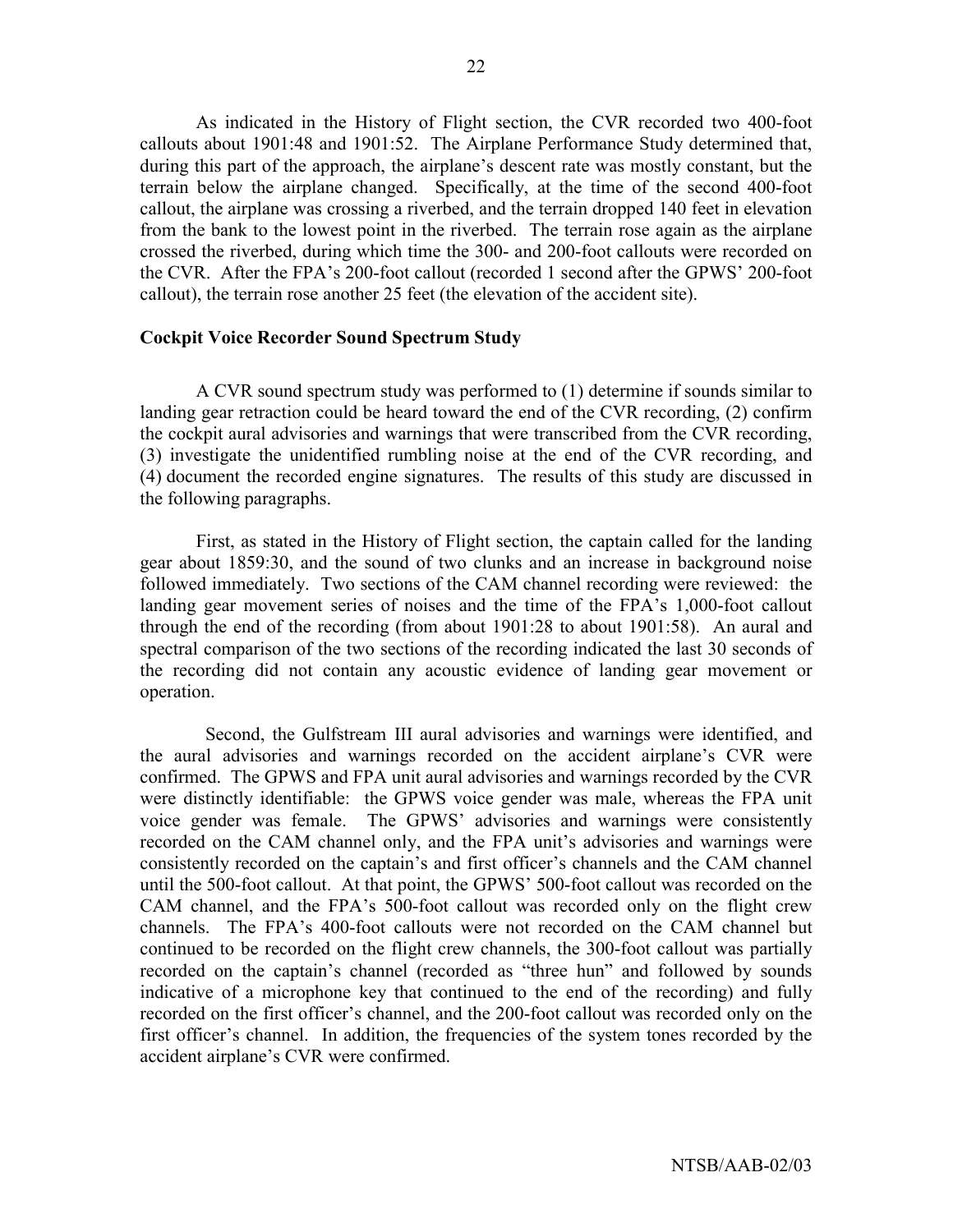Third, the CVR transcript indicated that a rumbling noise began about 1901:52, blended into the background about 1901:57, and continued until the end of the recording.<sup>42</sup> A spectrogram (a graphic depiction of signal frequency and energy versus time) of the last 7 seconds of the CAM channel recording indicated a broadband noise with a cycle of 16.5 Hertz (Hz). The stick shakers from a similar Gulfstream III stall warning system were recorded during a ground test. Spectrograms of the two stick shaker systems from the test airplane's CAM channel recording contained characteristics similar to the rumbling noise on the accident airplane's recording. Specifically, one stick shaker system produced a broadband noise with a cycle of 16.1 Hz, and the other stick shaker system produced the same noise but with a cycle of 17.2 Hz. (The stick shaker motor operates between 13.3 and 23.3 Hz.)

 Fourth, the spectrogram of the last 6 minutes of the CAM channel recording indicated a signature that ranged between about 260 and 510 Hz. According to the airplane and engine manufacturers, such a signature recorded by the CAM channel is typically associated with the engine-driven hydraulic pump; as a result, it was possible to determine the corresponding engine speeds  $(N_2)$ .<sup>43</sup> A spectrogram of the last 6 minutes of the CAM channel recording showed two separate signatures, which indicated that the two engines were operating independently. Also, the spectrogram indicated that the engine speeds ranged from about 53 to 102 percent  $N_2$ , with both engines indicating 102 percent  $N_2$  at the end of the CVR recording.

### **ADDITIONAL INFORMATION**

### **Company Information**

According to Avjet's Director of Operations, the company was formed in 1977. All of the airplanes managed by Avjet are privately owned. When the owners are not using the airplanes under 14 CFR Part 91, they are available for on-demand charter flights conducted under 14 CFR Part 135. The Director of Operations also stated that all cockpit crews are assigned to a specific airplane and owner and that most pilots are certified under both Parts 91 and 135. The director further stated that, at the time of the accident, the company employed 55 pilots and 4 check airmen, all of whom were full-time employees. At the time of the accident, the company's Part 135 certificate listed 18 airplanes, 15 of which were Gulfstream airplanes.

 According to Avjetís Director of Operations, the company considered ASE to be a special airport. He explained that, for operations into special airports, the charter manager would discuss the flight crew's qualifications with upper managers and might not assign a captain to an airport with which he/she was not familiar.

<sup>&</sup>lt;sup>42</sup> Calculated airspeeds between 1901:52 and 1901:57 ranged from 120 to 127 knots. At 40 $^{\circ}$  of bank and the airplane's weight at the time of the accident, the stall speed was about 134 knots.

 $^{43}$  N<sub>2</sub> is the rotational speed of the high-pressure spool in a gas turbine engine.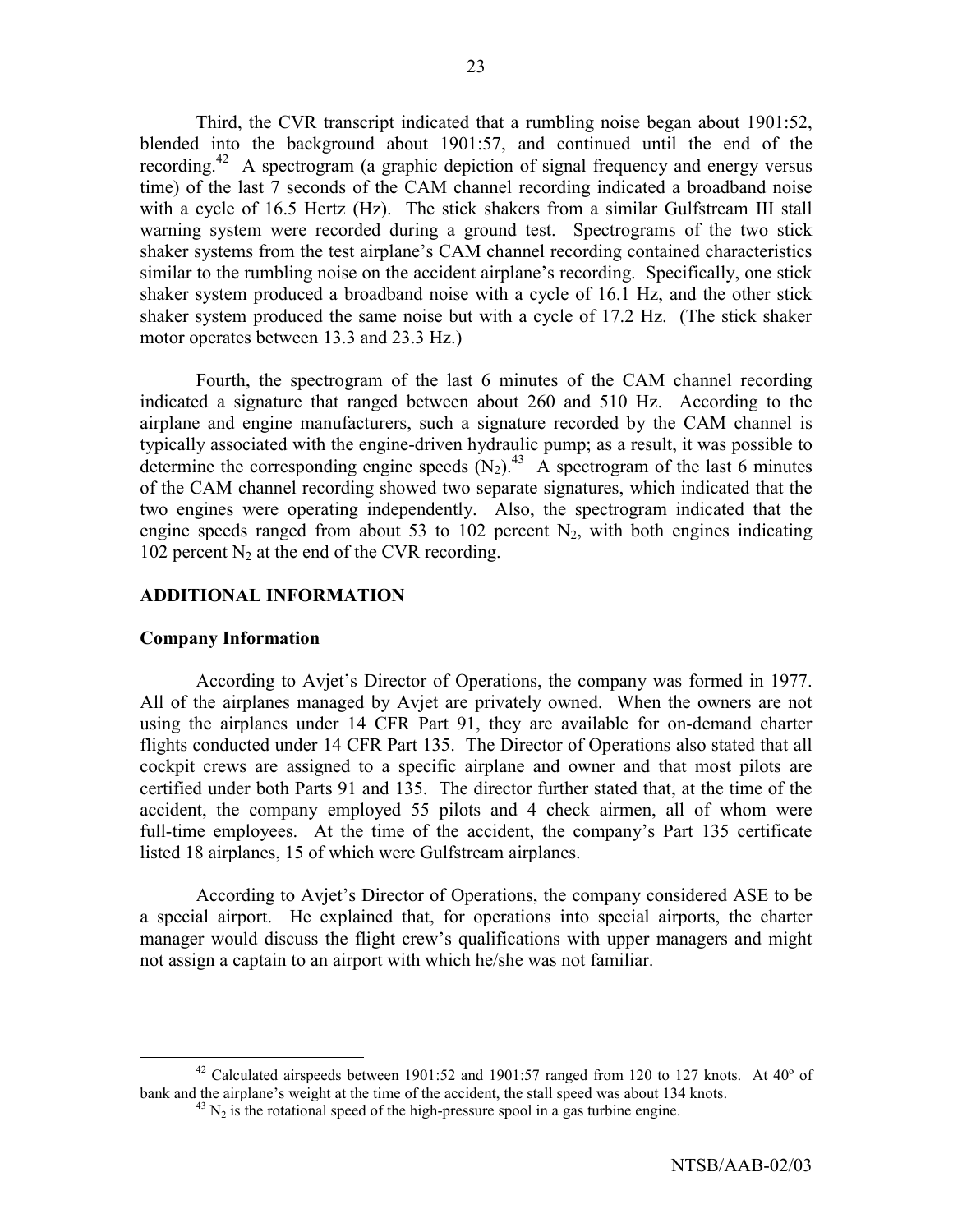### **Operations Manual**

 The Avjet Operations Manual in effect at the time of the accident was dated July 15, 2000. Page 3-6 states that the pilot-in-command "will ensure that the flight is conducted in complete compliance with all Federal, Local, and Company regulations and policies."

Page 4-4 indicates that, during the descent, the captain is responsible for conducting an approach briefing after leaving 18,000 feet but before reaching 10,000 feet. The manual instructs the captain to emphasize the following: configuration; approach speed; final approach fix altitude; decision height/minimum descent altitude; visual descent point; circling maneuver; missed approach heading, altitude, and intentions; runway information; and abnormal conditions. The manual indicates that the first officer is responsible for calling "one thousand to go" at  $1,000$  feet above the assigned altitude.

 Pages 4-4 and 4-5 indicate the flight crew callouts that are required during the final approach segment of an instrument approach. The captain is responsible for announcing his intentions at the decision height or missed approach point. The first officer is responsible for the following:

- When intercepting the final approach course: call "Needle alive."
- At initial downward movement of the glideslope indicator: call "Glideslope alive."
- At FAF [final approach fix]: Call "Outer marker" or "Final fix." Start timing. Visually cross-check altimeters. Then call "Altimeters check, no flags."
- At 1000 feet above minimums: Call  $\degree$ 1000 to go, no flags."
- At 500 feet above minimums: Call "500 to go."
- At 100 feet above minimums: Call "Approaching minimums."
- At MDA (Non-precision): Call "At minimums (time) (distance) to  $\overline{20}$ .
- At MAP (Non-precision): Call "Missed approach point, runway in sight" or "Missed approach point, runway not in sight."

#### **Training Manual**

The Avjet Part 135 Training Manual that was in effect at the time of the accident was dated November 30, 2000. Appendix C of the manual, pages C-53 through C-67, describes the Gulfstream G1159 series recurrent training program. According to the manual, the recurrent ground training consists of 13 general operational subjects, aircraft systems, and systems integration. The manual also states that the recurrent flight training consists of aircraft orientation and normal procedures, abnormal and emergency procedures, and an instrument proficiency and competency check in the flight simulator and/or the airplane. (These same areas are covered during initial ground and flight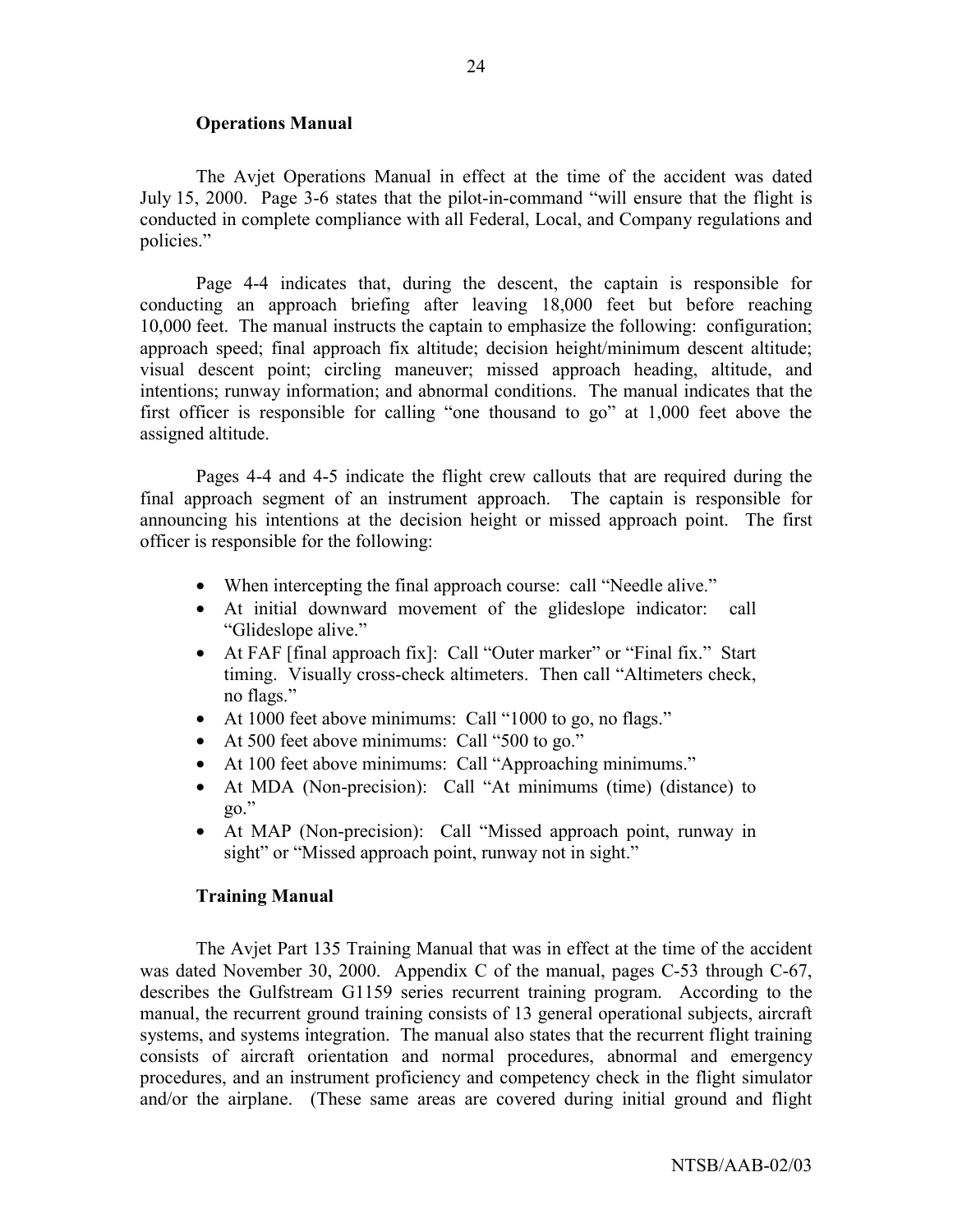training but in more detail.) Avjet requires its pilots to receive recurrent flight training every 12 months.

Section 2 of the manual, pages 2-32 and 2-33, describes the company's controlled flight into terrain (CFIT) training module. The manual lists the following CFIT ground training module items: CFIT hazards, enhancement of situational awareness, recognition and evaluation of potential dangers, risk assessment/reduction factors, and GPWS. Also, the manual states that the CFIT flight simulator module consists of the ground proximity escape maneuver. Avjet pilots receive 3 hours of initial CFIT training. Pilots receive recurrent CFIT training as required, but the manual stipulates that the ground proximity escape maneuver must be practiced every 24 months. Simuflite—one of Avjet's FAA-approved contractors for pilot training—provided the captain with his most recent recurrent training and the first officer with his initial company training. Simuflite's training form indicated numerous curriculum segments that were covered during ground and flight training, but CFIT training was not specifically cited on this list.

In addition, Appendix C of the Avjet Training Manual, pages C-56 and C-58, indicates that crew resource management (CRM) is 1 of 13 general operational subjects addressed during Gulfstream G1159 series initial and recurrent ground training. The manual did not indicate any stand-alone CRM module. Although the FAA mandated CRM training in 1997 for 14 CFR Part 121 operators and 14 CFR Part 135 commuter operators that conduct scheduled operations with aircraft requiring 2 pilots or having 10 or more passenger seats, CRM training is currently not required for pilots conducting 14 CFR Part 135 on-demand operations.<sup>44</sup> As a result, Avjet was not required to establish an FAA-approved CRM training program for its pilots.

### **Postaccident Actions**

 On April 10, 2001, Avjetís Director of Operations issued a memorandum to all company flight crews and charter department schedulers, informing them that airport operations at ASE and three other mountain airports were now prohibited between sunset and sunrise.<sup>45</sup> This prohibition applies to all Part 91 and 135 IFR and VFR operations.

The memorandum states that

if you cannot accomplish a landing and be on the ground at one of these airports before sunset you must divert to a suitable alternate. All passengers for one of these destinations must be informed of this policy. Flight crew members must report any violation of this policy or pressure from passengers to violate this policy to the Director of Operations or Chief Pilot.

<sup>&</sup>lt;sup>44</sup> To address this issue, the Safety Board adopted Safety Recommendation A-02-12 on June 11, 2002. Safety Recommendation A-02-12 asked the FAA to "revise 14 CFR Part 135 to require on-demand charter operators that conduct operations with aircraft requiring two or more pilots to establish an FAA-approved crew resource management training program for its flight crews in accordance with 14 CFR Part 121, subparts N and O."<br><sup>45</sup> The three other mountain airports are Telluride, Colorado; Eagle, Colorado; and Hailey (Sun

Valley), Idaho.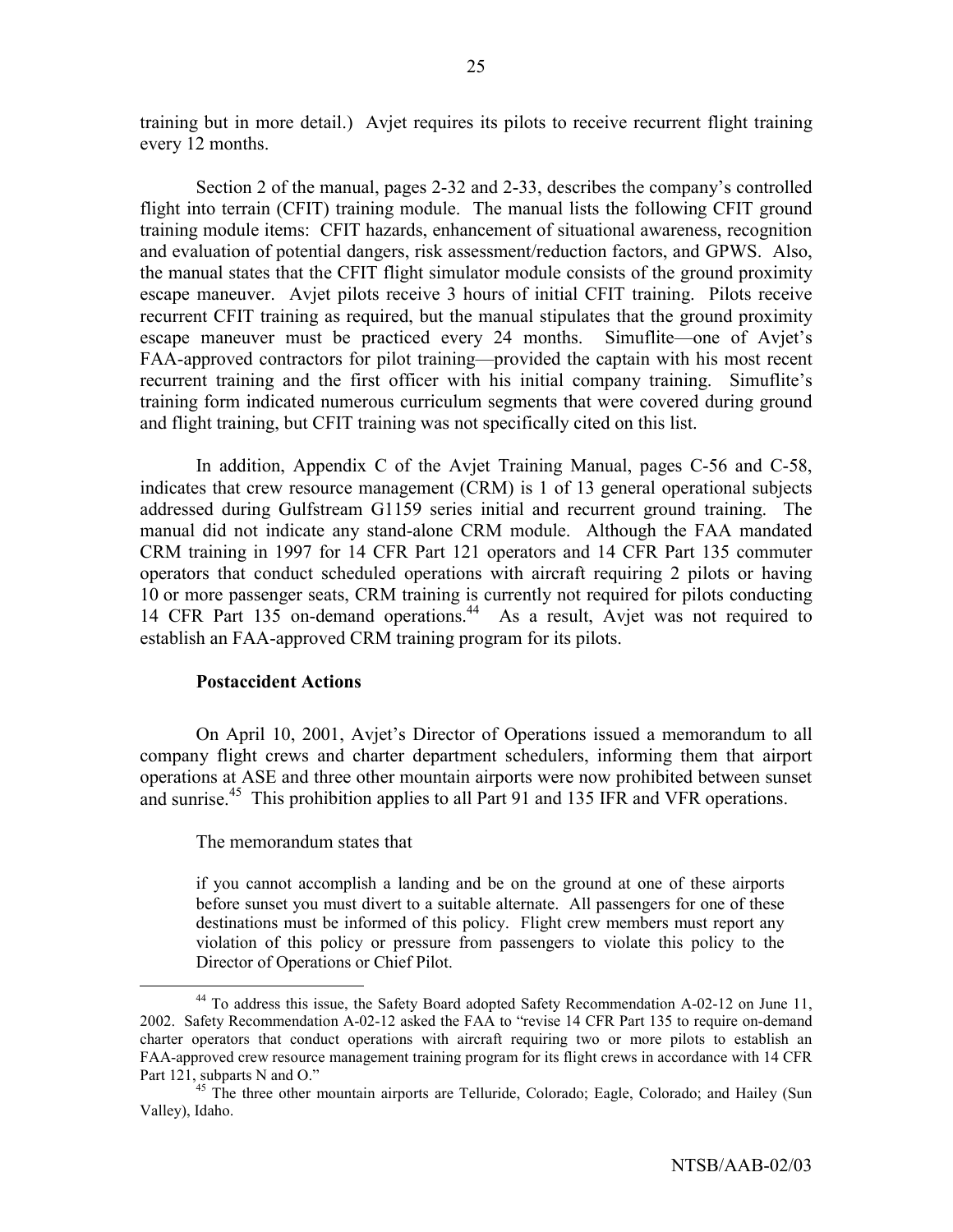According to the memorandum, its contents and additional guidance regarding weather minimums for mountain operations would be incorporated in the next revision of the Avjet Operations Manual. This revision has not yet been issued.

 On October 10, 2001, the Van Nuys, California, Flight Standards District Office revised the Operations Specifications of the 12 turbojet air carriers for which the office provides oversight (one of which was Avjet). The revised Operations Specifications dealt specifically with ASE and indicated that, "before beginning the VOR-DME approach, reported weather must be at least ceiling 4400 feet and visibility 5 miles." The specifications also indicated that "the flying pilot must be type rated in the aircraft and have made a takeoff and landing at this airport within the previous twelve (12) calendar months in a turbojet airplane."

On December 19, 2001, Avjet issued revisions to its Standard Operating Procedures. Page 4-1 of the Avjet Operations Manual was revised to state the following:

Sterile Cockpit

Whenever the aircraft is moving on the ground or during flight below 10,000 feet msl, the crew shall limit conversation to matters concerning the operation of the aircraft only. At airports with a field elevation of 5,000 feet or higher, sterile cockpit procedures shall apply from 18,000 feet msl to the ground.

Cockpit Observers Seat (Jump Seat)

Only an Avjet assigned crewmember, check airman, or FAA observer may occupy the observer's seat (jump seat) in any Avjet aircraft. Charter passengers shall never be allowed to occupy the observer's seat at any time.

### **Manufacturer Information**

Gulfstream Aerospace's GIII Flight Manual, section 1, "Limitations," page 1-16, dated December 3, 1991, indicates that, "speed brakes [spoilers] may be extended with flaps at  $10^{\circ}$  and  $20^{\circ}$  but may not be extended with flaps at  $39^{\circ}$  or with landing gear extended." Section 2, "Normal Procedures," page 2-22, dated October 14, 1999, states that, for high-pressure rpm, "maintain power levers at or above the minimum approach high pressure RPM (64%) until crossing runway threshold in order to obtain prompt engine acceleration and thrust used in landing climb performance should a go-around be necessary."

### **Federal Aviation Administration Oversight**

The FAA Principal Operations Inspector (POI) assigned to the Avjet certificate had been in that position since December 1999. At the time of the accident, he had oversight responsibilities for 7 operators (including Avjet), which had a total of 85 airplanes, 270 pilots, and 19 check airmen. He had an assistant until the fall of 2000.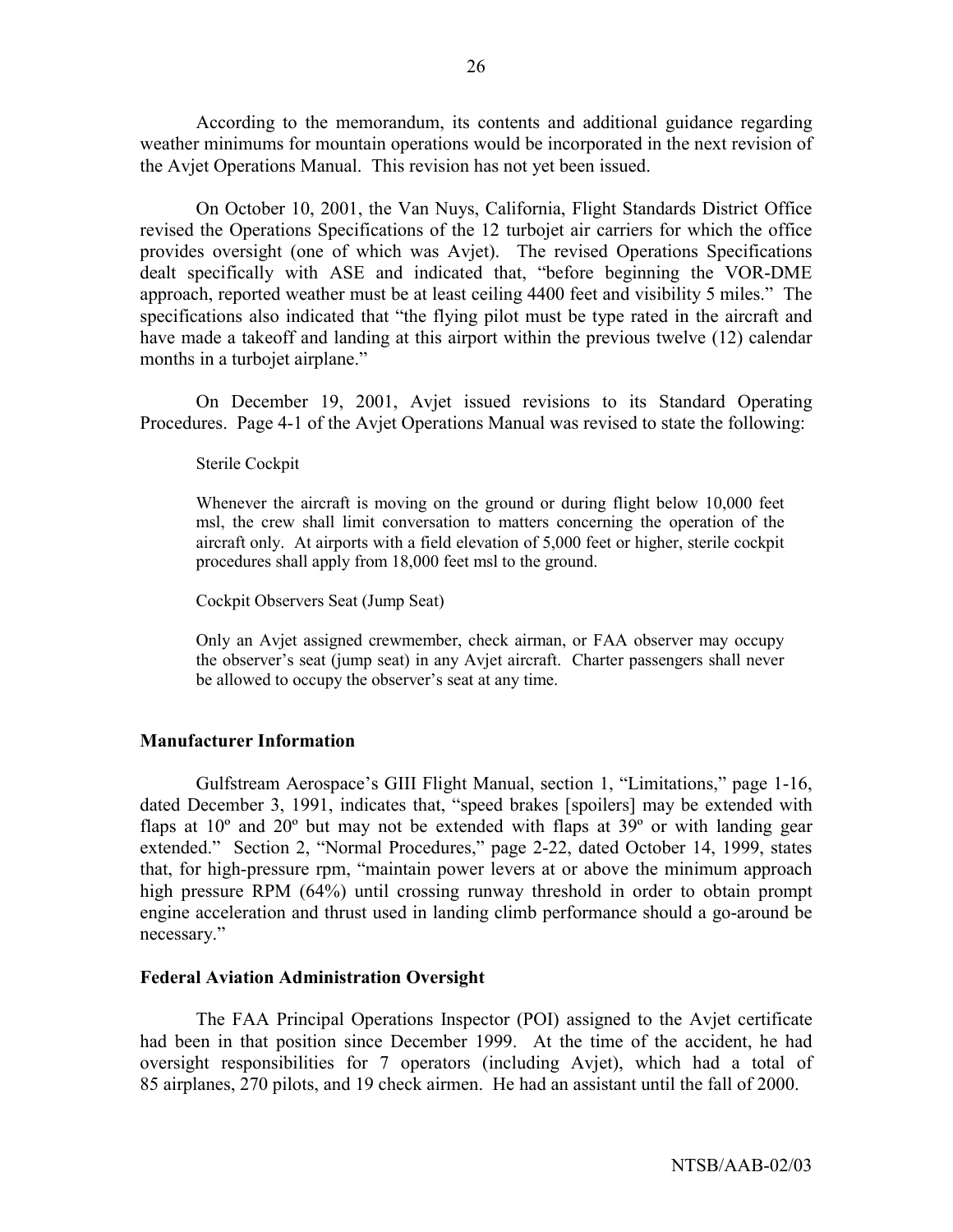Records provided by the POI indicated that, in the 2 years before the accident, he performed 6 surveillance inspections of Avjet and 23 technical or administrative activities for the company, including evaluating initial training and technical documents and approving minimum equipment lists and revisions to operations specifications. FAA records indicated that other FAA operations inspectors performed 4 surveillance inspections of Avjet and 18 technical and administrative activities for the company, including check rides and line checks, in the 2 years before the accident.

### **Landing Minimums**

According to 14 CFR 91.175 $(c)$ , "Operating Below DH or MDA," no pilot may operate an aircraft at any airport below the authorized MDA (or continue an approach below the DH) unless the following requirements are met:

- (1) The aircraft is continuously in a position from which a descent to a landing on the intended runway can be made at a normal rate of descent using normal maneuvers, and for approaches conducted under part 121 or part 135 unless that descent rate will allow touchdown to occur within the touchdown zone of the runway of intended landing;
- (2) The flight visibility is not less than the visibility prescribed in the standard instrument approach being used; and
- (3) Except for a Category II or Category III approach where any necessary visual reference requirements are specified by the [FAA] Administrator, at least one of the following visual references for the intended runway is distinctly visible and identifiable to the pilot:
	- (i) The approach light system, except that the pilot may not descend below 100 feet above the touchdown zone elevation using the approach lights as reference unless the red terminating bars or the red side row bars are also distinctly visible and identifiable.
	- (ii) The threshold.
	- (iii) The threshold markings.
	- (iv) The threshold lights.
	- (v) The runway end identifier lights.
	- (vi) The visual approach slope indicator.
	- (vii) The touchdown zone or touchdown zone markings.
	- (viii) The touchdown zone lights.
	- (ix) The runway or runway markings.
	- (x) The runway lights.

### **Charter Information**

The business assistant of the client who chartered N303GA stated, in a postaccident interview, that his employer had chartered the airplane because he was hosting a party in Aspen. The business assistant indicated that Avjet called him about 1630 and informed him that the passengers were not at the airport and that the latest time the airplane could depart was 1655. He stated that he immediately began to track down the passengers and found out that all but two (including his employer) were in the airport parking lot. The charter department scheduler who handled N303GA on the day of the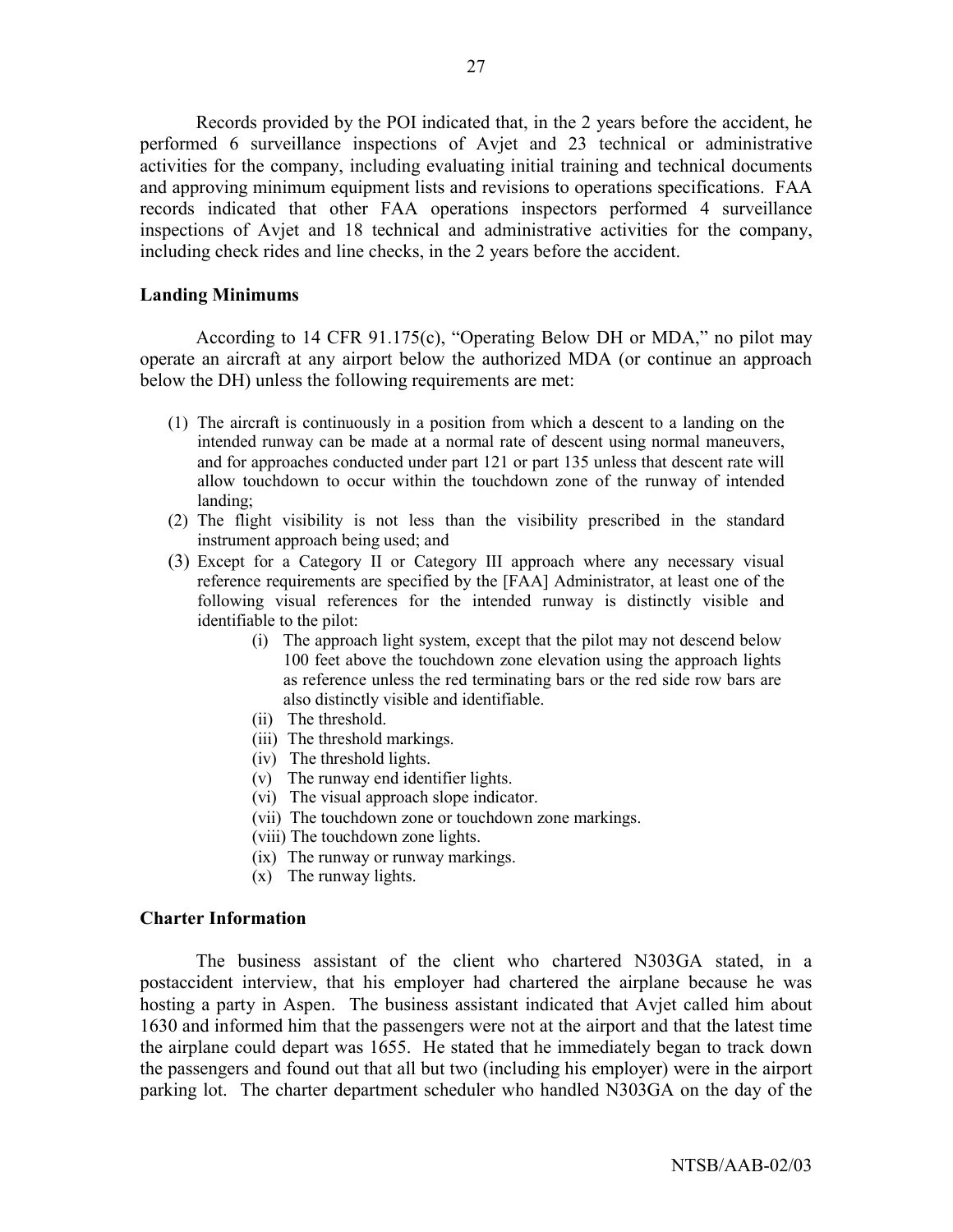accident indicated that she told the business assistant that the flight would instead have to go to the airport at Rifle if the two passengers did not arrive shortly.

According to the business assistant, the passengers that had arrived boarded the airplane. The business assistant indicated that one of the pilots had spoken to one or more passengers and stated that the airplane might not be able to land at ASE because of the nighttime landing curfew. The charter customer, upon learning about this conversation, instructed his business assistant to call Avjet and relay a message to the pilot that he should "keep his comments to himself."

The business assistant stated that, when he told his employer about the possibility that the flight might have to divert, his employer became "irate." According to the business assistant, he was told to call Avjet and tell the company that the airplane was not going to be redirected.46 Specifically, he was told to say that his employer had flown into ASE at night and was going to do it again. The business assistant stated that he called Avjet to express his employer's displeasure about the possibility of not landing in ASE.

The charter department scheduler who handled N303GA on the day of the accident indicated that the captain stated, during an en route conversation about 1830, that it was important to land at ASE because "the customer spent a substantial amount of money on dinner."

<sup>&</sup>lt;sup>46</sup> In a postaccident interview, an Avjet pilot stated that the company would have placed no pressure on the captain to land at ASE.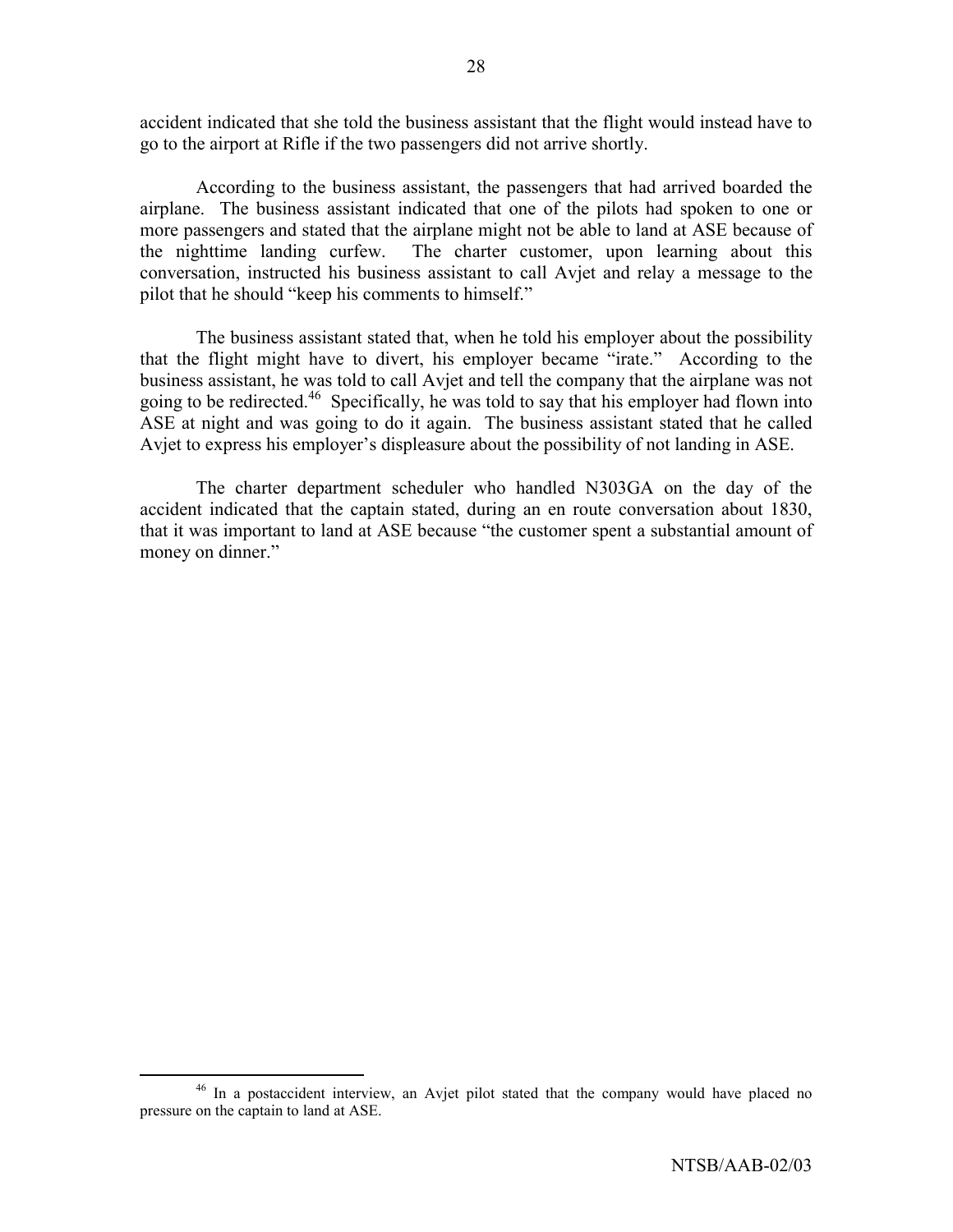### **ANALYSIS**

### **General**

 The captain and the first officer were properly certificated and qualified under Federal and company requirements. No evidence indicates any preexisting medical or behavioral conditions that might have adversely affected the flight crew's performance during the accident flight. Also, no evidence indicates that fatigue was a factor in this accident.

The accident airplane was properly certified, equipped, and maintained in accordance with Federal regulations. No evidence indicated any preexisting engine or system failures. The substantial damage to the airplane's structure that resulted from a 1988 landing accident in Africa was not a factor in this accident.

Navigational aids (the VOR and DME) and airport lighting systems (the runway end identifier lights, the medium intensity runway lights, and the precision approach path indicator) were also not factors in this accident. The accident was not survivable for any of the airplane occupants because they were subjected to impact forces that exceeded the limits of human tolerance.

This analysis focuses on the flight crew's performance in conducting the instrument approach procedure to Aspen-Pitkin County Airport (ASE), including operational and human factors that may have played a role in the flight crew's decision to continue the approach to an intended landing. This analysis also discusses visual factors that affected the flight crew's ability to see and safely avoid the mountainous terrain.

### **Accident Sequence**

The accident airplane was required to land at ASE no later than 30 minutes after sunset because of a local regulation regarding noise restrictions. Sunset on the day of the accident occurred at 1828, so the airplane had to land by 1858 to comply with the regulation. CVR evidence early in the recording and postaccident interviews indicated that the flight crew was aware of the landing restriction.

The FAA issued a Notice to Airmen (NOTAM) on March 27, 2001, stating "circling NA [not authorized] at night" for runway 15 at ASE. The NOTAM was intended to mean that the instrument approach procedure was no longer authorized at night because only circling minimums were authorized for that procedure. Thus, the NOTAM was vaguely worded because pilots could infer that an approach without a circle-to-land maneuver to runway 15 was still authorized. The first officer received the NOTAM during his preflight briefing with a specialist at the Hawthorne, California,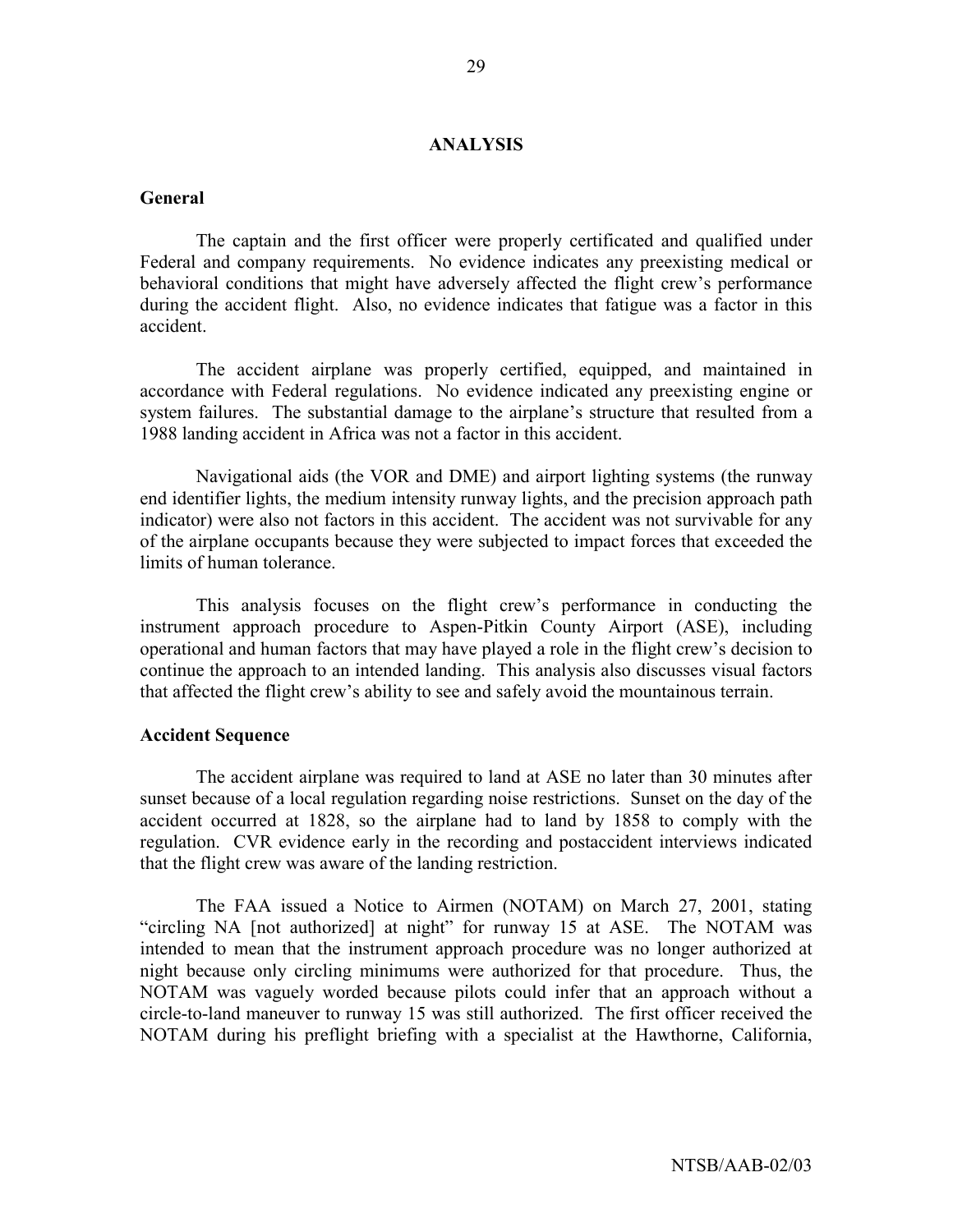Automated Flight Service Station (AFSS).<sup>47</sup> The first officer did not ask for further clarification of the NOTAM. According to the Federal Aviation Regulations, night begins at the end of evening civil twilight (when the center of the sun is geometrically 6º below the horizon), which occurred at 1855 on the day of the accident. The U.S. Naval Observatory publishes the precise times for the end of evening civil twilight; however, flight crews do not have a practical method for accessing this information. As a result, many flight crews estimate the end of evening civil twilight as 30 minutes after sunset.

CVR evidence early in the recording indicated that the flight crew expected to encounter visual conditions during the approach and to have only one attempt to execute the approach. For example, the captain's approach briefing indicated, "we're...probably gonna make it a visual...if we don't get the airport over here we'll go ahead and shoot that approach" and "we're not going to have a bunch of extra gas so we only get to shoot it once and then we're going to Rifle.<sup> $148$ </sup> Also, the captain later indicated to the flight attendant that, if the attempt to execute the approach was not successful, the airplane would have to go to Rifle because it was too late in the evening.

The CVR indicated that the captain did not discuss the instrument approach procedure during his approach briefing, as required by the Avjet Operations Manual. The CVR also indicated that the captain did not brief the missed approach procedure, even though he discussed the possibility that the airplane might have to go to the alternate airport because of the landing restriction and the fuel status. Thus, the flight crew was not adequately prepared to perform ASE's instrument and missed approach procedures. In addition, Avjet's manual indicates that the captain was to brief the airplane's configuration and approach speed, final approach fix altitude, minimum descent altitude (MDA), visual descent point, circling maneuver, runway information, and abnormal conditions. The CVR did not record the captain briefing any of this information.

While the airplane was descending into the terminal area, the flight crew attempted to locate a specific highway because a visual approach to the airport follows parallel to this highway, but that effort was mostly unsuccessful. Afterward, the captain informed the approach controller, "I can almost see up the canyon from here but I don't know the terrain well enough or I'd take the visual." The controller acknowledged this information and provided the flight crew with instructions for intercepting the final approach course.

According to Doppler weather radar and weather satellite information, the cloud tops were near 16,000 feet while the airplane was on approach to ASE. After descending through this altitude, the airplane was in and out of the clouds.

<sup>&</sup>lt;sup>47</sup> The AFSS specialist did not read the NOTAM verbatim and told the first officer that circling minimums were not authorized at night. The addition of the word "minimums" made the information conform somewhat closer to the intent of the NOTAM because the NOTAM modified the VOR/DME-C procedure and not the landing maneuver.<br><sup>48</sup> As stated in the "History of Flight" section, the sample flight plans provided by Gulfstream

showed that the amount of fuel aboard the accident airplane would have exceeded the amount required by the Federal Aviation Regulations.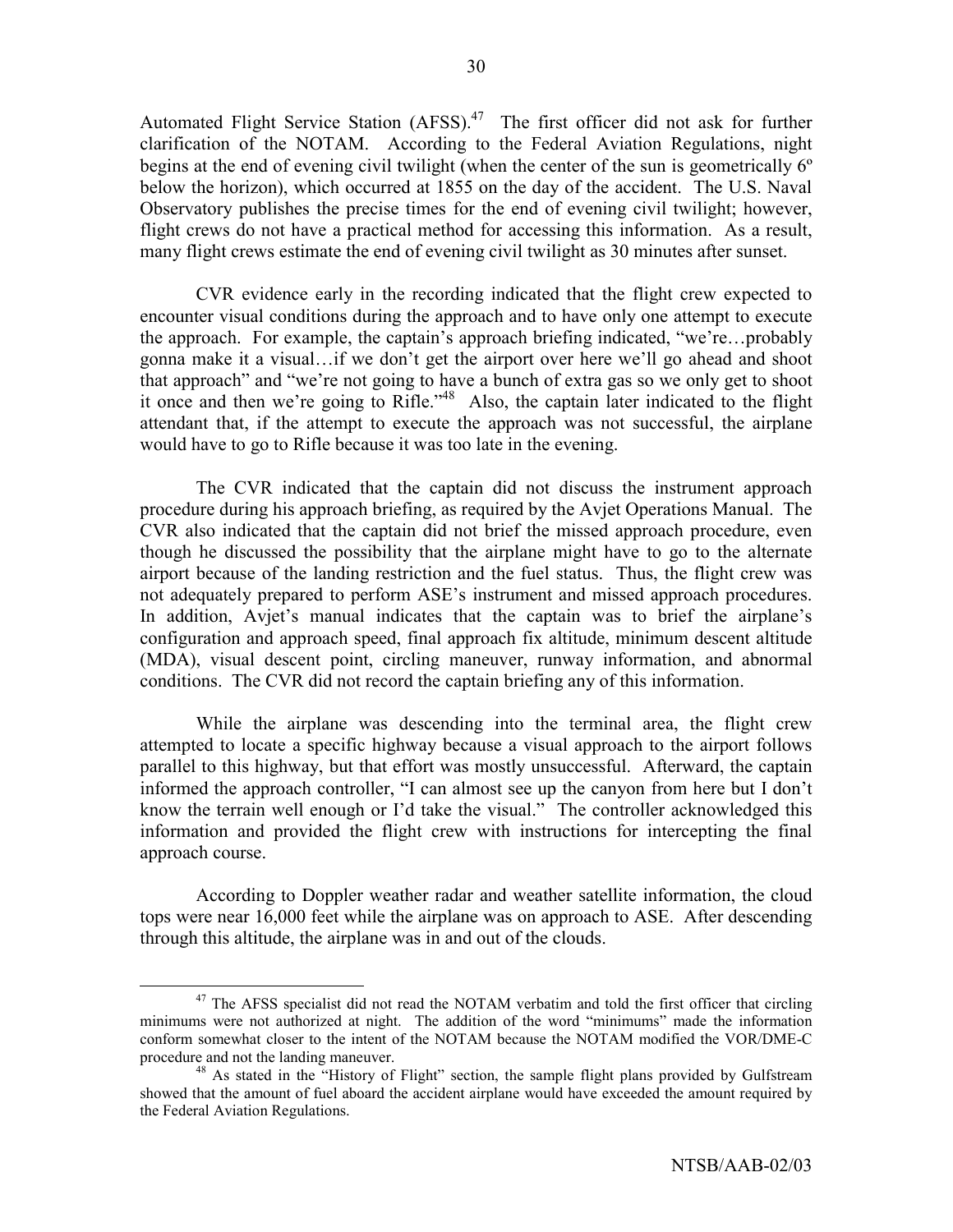### **Execution of the Instrument Approach Procedure**

According to the intent of the NOTAM, the instrument approach procedure to ASE was not authorized after 1855. As a result, the flight crew should not have been attempting this procedure to the airport. The CVR did not record any discussion between the flight crewmembers about the NOTAM. However, the flight crew was likely not aware that official nighttime began 3 minutes before the 1858 landing restriction at ASE. Also, the flight crewmembers might have believed that the NOTAM, because of its unclear wording, did not apply to a flight that would not have to execute a circling maneuver to runway 15. If the FAA had worded the NOTAM more clearly (as in the revision issued the day after the accident), it might have made more of an impression on the first officer when he received the preflight briefing from the Hawthorne AFSS and might have affected the conduct of the flight. Finally, it is also possible that the first officer did not brief the captain about the NOTAM and, therefore, that the captain might not have been aware of the NOTAM.

About 1856:06, the approach controller cleared the flight crew for the VOR/DME-C instrument approach procedure. The controller did not know about the NOTAM because the Denver Center had not sent a copy to the ASE tower. If the tower had received the NOTAM, the controller would have been required to notify the flight crew of the NOTAM either verbally or on the ATIS broadcast.<sup>49</sup> About 1856:42, the controller informed all airplanes on frequency that the visibility north of the airport was 2 miles.

The VOR/DME-C instrument approach procedure required the flight crew to maintain at least 14,000 feet until passing the Red Table VOR, the initial approach fix, and 12,700 feet until passing the intermediate step-down fix located 3 DME miles south of the Red Table VOR. (See figure 1.) The Airplane Performance Study for this accident indicated that N303GA crossed the Red Table VOR and the intermediate step-down fix at the altitudes specified by the approach procedure. (See figure 3.) The airplane crossed the Red Table VOR about 1857:49 at an airspeed of 160 knots and then crossed the step-down fix about 1858:40 at an airspeed of 150 knots. However, by this time, the flight crew could no longer comply with the local regulation that required the airplane to be on the ground by 1858. In addition, the captain was no longer in compliance with Avjet's policy that required the pilot-in-command to ensure that the flight was conducted "in complete compliance" with local regulations.

About 1858:03, the pilot of N527JA (a Canadair Challenger 600 airplane, which was preceding the accident airplane into ASE) reported that he did not have the airport in sight and that he would be going around. (Two previous reports of missed approaches had been transmitted over the ASE approach control frequency, one about 1844:43 and one about 1853:35.) The three reports of missed approaches and the deteriorating

 $^{49}$  FAA Order 7110.65, paragraph 4-7-12(b), states that, "on first contact or as soon as possible thereafter, and subsequently as changes occur, inform an aircraft... of destination airport conditions that you know of which might restrict an approach or landing. This information may be omitted if it is contained in the ATIS broadcast and the pilot states the appropriate ATIS code."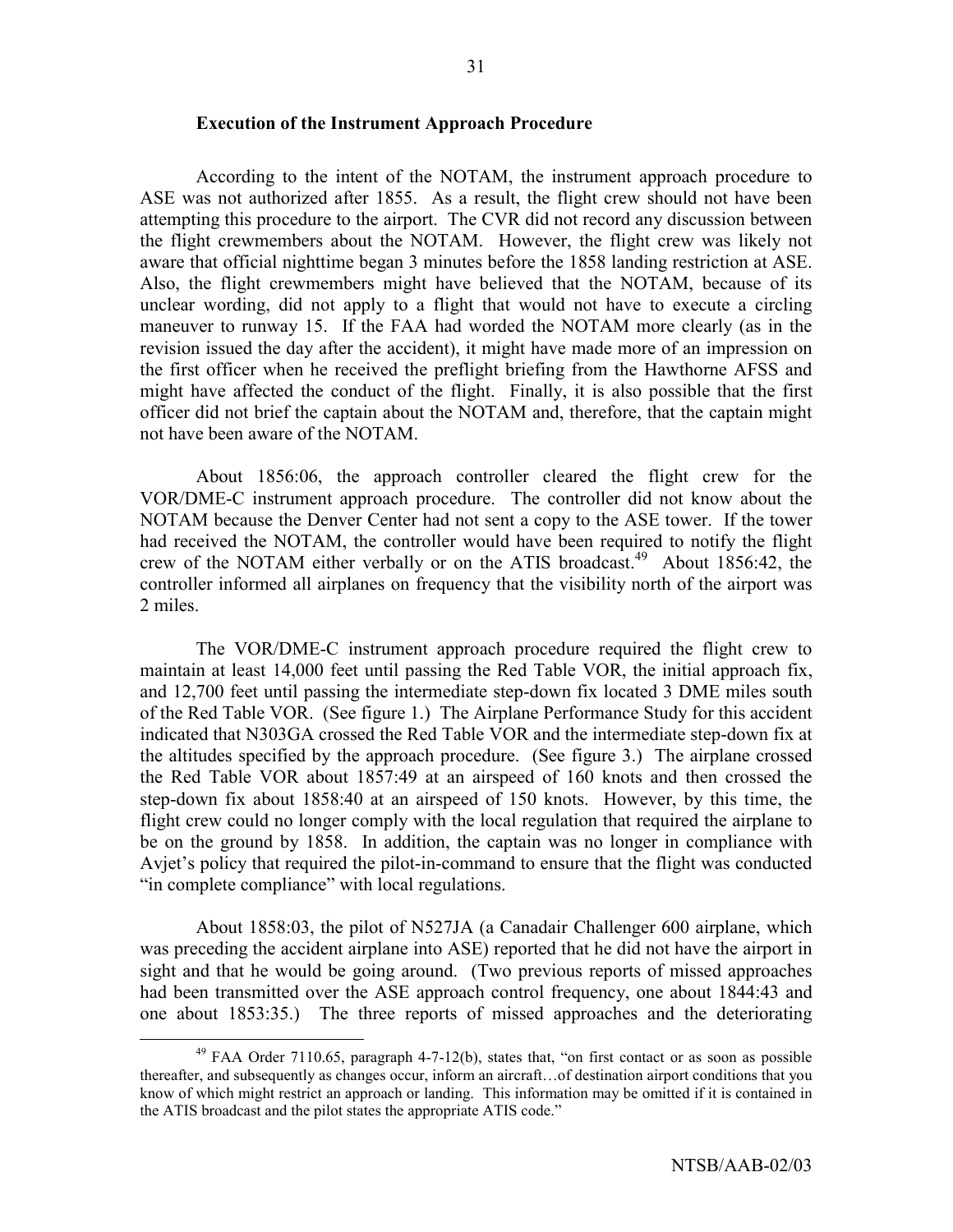visibility to the north should have alerted the flight crewmembers that they might also need to execute a missed approach because of the weather. However, the CVR did not record any discussion between the crewmembers at this point regarding a possible missed approach.

The final approach segment required the flight crew to maintain 12,200 feet until passing ALLIX, the final approach fix located 6 DME south of the Red Table VOR; 10,400 feet until passing a step-down fix located 9.5 DME south of the Red Table VOR; and 10,200 feet until passing the missed approach point located 11 DME south of the Red Table VOR. (See figure 1.) The Airplane Performance Study indicated that the airplane crossed ALLIX about 1859:40 at an altitude of 12,100 feet, 100 feet below the minimum specified altitude (see figure 3), and at a speed of about 125 knots.

 After passing ALLIX, the airplane maintained a descent rate of about 2,200 feet per minute and an airspeed of about 125 knots. When the airplane reached altitudes of 11,200, 10,700, and 10,300 feet, Avjetís Operations Manual required the first officer to call out,  $\degree$ 1000 to go [until landing minimums],"  $\degree$ 500 to go," and  $\degree$ approaching minimums," respectively. However, the CVR did not record any of these callouts.

About 1900:22, when the airplane was at an altitude of 10,400 feet and was about 4.4 miles north of the airport, the captain stated, "okay...I'm breaking out," which was the first indication that the captain might have made visual contact with the ground. About 5 seconds later, the captain asked the controller whether the lights were all the way up. Postaccident interviews and CVR evidence determined that, by this time, the ground controller had set the airport lights at their highest intensity; thus, the captain's query could suggest that he did not have the runway or its environment in sight. It is also possible that the captain could have perceived the lights as dim because of an obscuration and wanted to make sure the lights remained visible.

The airplane leveled off about 1900:39 at an altitude of 10,100 feet and about 3.7 miles north of the airport. The CVR did not record any announcement by the first officer that the airplane was 300 feet below the minimum step-down altitude of 10,400 feet. Also, the airplane was now operating below the 10,200-foot MDA without any indication, according to the CVR, that either pilot had made visual contact with the runway or its environment. The CVR indicated that the first officer did not verbally challenge the captain, and radar data showed that the captain did not correct the descent or initiate a missed approach.

About 1900:43, the captain asked the first officer whether he could see the runway, but the CVR recorded an unintelligible statement made by the first officer about 2 seconds later. About 1900:46, the captain asked the first officer whether he could see the highway. (The highway, as viewed from the approach, was located slightly to the right of the runway extended centerline and thus would have been more easily visible on the first officer's side of the cockpit.) The CVR recorded the first officer's statement "see highway" 1 second later, but this statement does not clearly indicate whether he actually had the highway in sight. Because the first officer provided no specific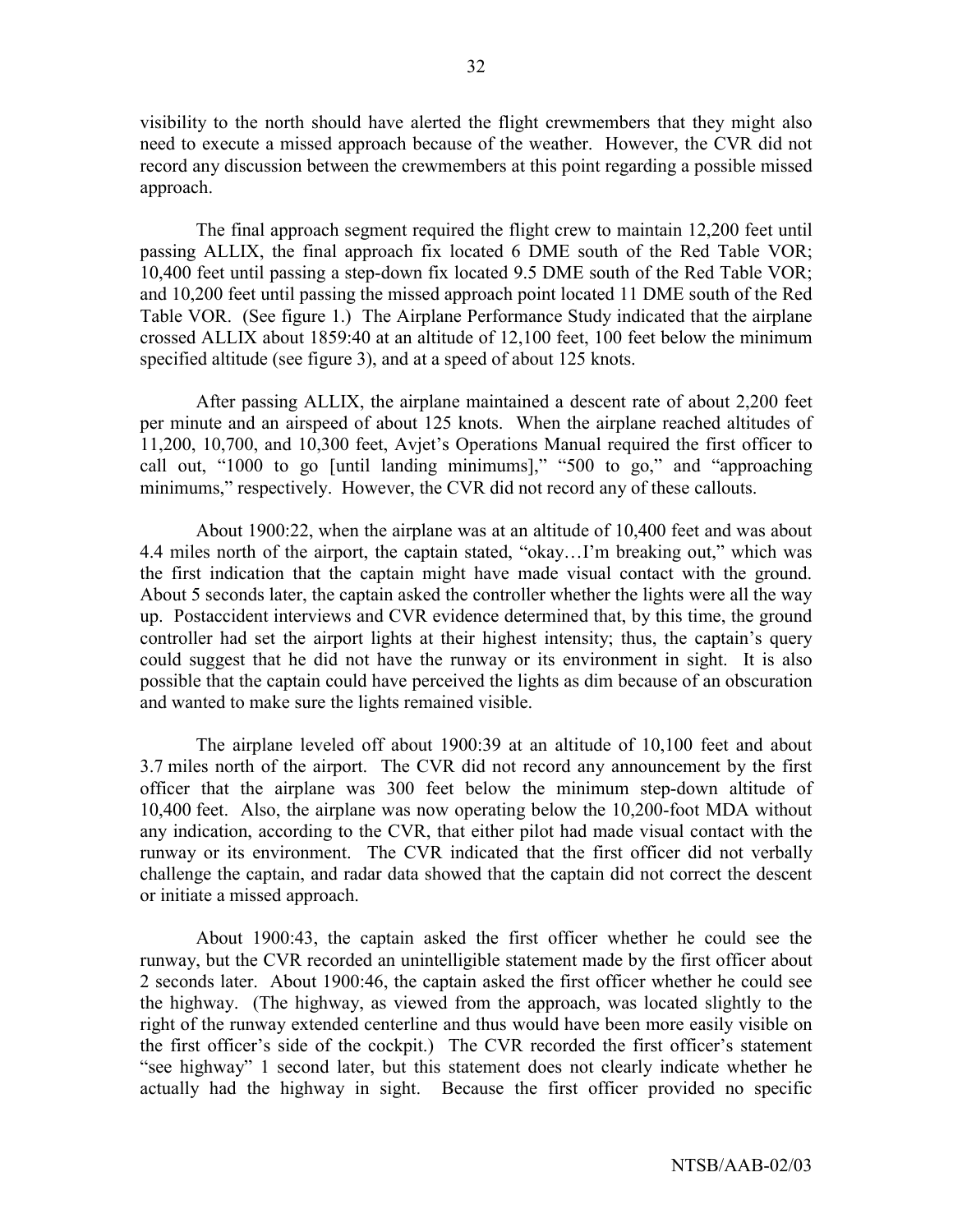information about the highway's location, it is possible that he was repeating the captain's words while looking for the highway. The captain made no statements about this time to indicate that he had established visual reference with either the runway or the highway.

The airplane began to descend again about 1900:49 at a rate of 2,200 feet per minute. The local controller noticed that the airplane had prematurely descended below the 10,400-foot step-down altitude and asked the flight crewmembers whether they had the runway in sight. About 1900:51, the first officer and the captain stated, almost simultaneously, "affirmative" and "yes now yeah we do," respectively. These statements were communicated only to the other pilot, but, about 1 second later, the first officer informed the controller that the runway was in sight. Radar data indicated that the airplane was at an altitude of 9,750 feet at the time but that it had not started maneuvering toward the airport.

Evidence indicated that, at that point, the flight crew probably did not have the runway in sight or had it in sight only briefly. Specifically, the CVR did not record any previous independent indication from either flight crewmember that he had visually identified the runway; both pilots stated that they saw the runway only after being queried by the controller. Also, the CVR did not record any further discussion throughout the rest of the flight that would be consistent with a flight crew that could see a runway. Neither flight crewmember commented about the threshold or its markings or lights; the runway end identifier lights; the precision approach path indicator; the touchdown zone or its markings or lights; or the runway or its markings or lights—one of which needed to be in sight to make a landing in accordance with  $14$  CFR  $91.175(c)(3)$ . In addition, the local controller stated that she did not see the airplane when the pilot reported the runway in sight. Further, the airplane would have had to make a left turn to align with the runway, but radar data showed that the airplane was turning slightly to the right (2.5º right wing down).

The airplane passed the step-down fix located 9.5 DME south of the Red Table VOR about 1901:00 at an altitude of 9,500 feet, 900 feet below the specified minimum altitude (see figure 3). Because the airplane was still in instrument meteorological conditions, the first officer should have announced this altitude deviation to the captain, but the CVR did not record any such callout.

The 1853 Automated Surface Observing System hourly observation indicated that the lowest cloud base was near 9,315 feet. Once the airplane had descended below this altitude, the pilots were likely encountering visibilities of about 2 miles in light snow showers. The airplane was 2.7 miles from the airport at this time.

About 1901:13, the CVR recorded the first officer's statement,  $\ldots$  to the right is good.î Radar data indicated that the airplane was at an altitude of 9,000 feet. It is not apparent what the first officer could see from the cockpit when he made his statement because the runway would have been to the left of the nose of the airplane. It is possible that the first officer could have seen the runway at this point; however, the captain did not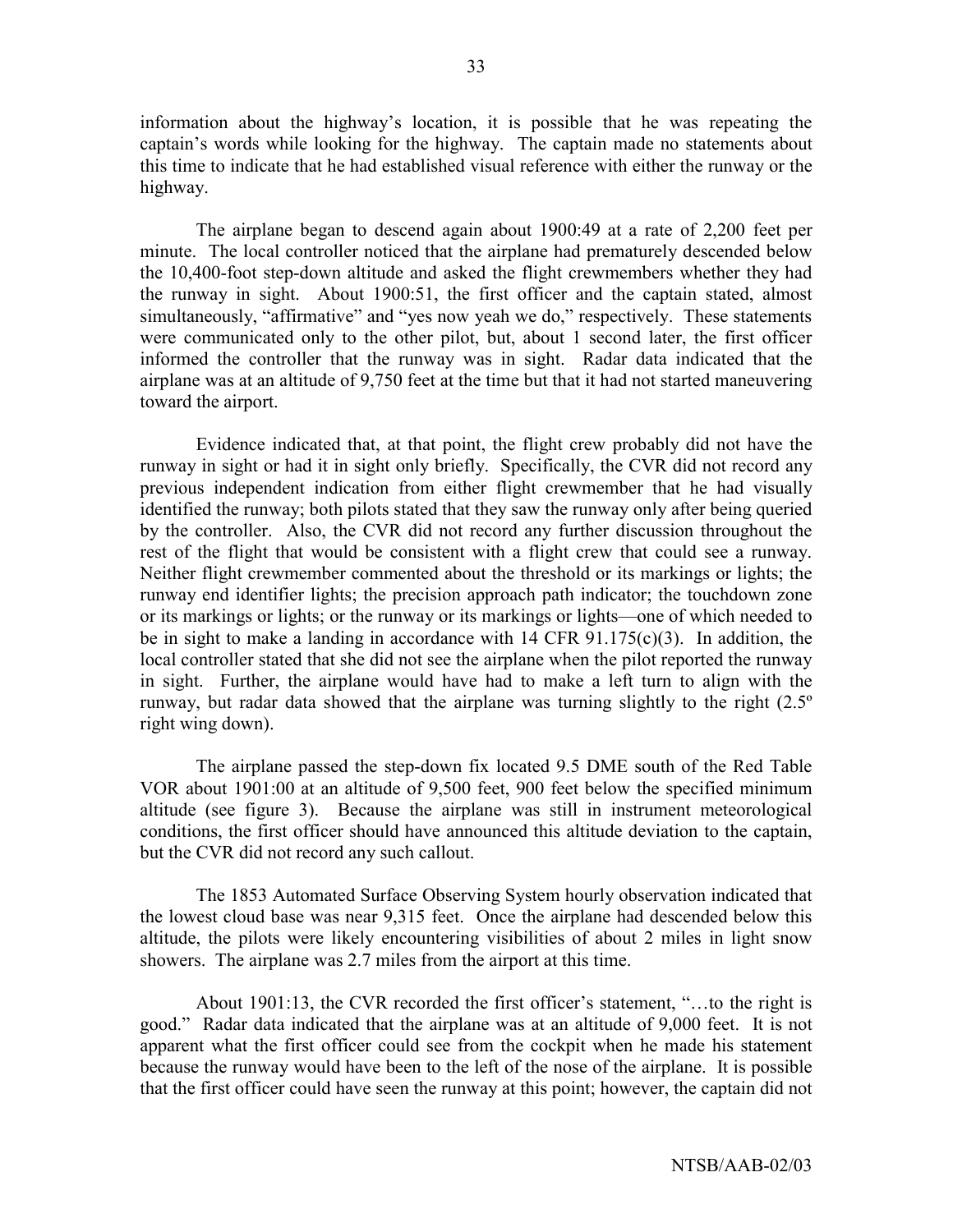verbally acknowledge the first officer's directional guidance, and radar data indicated that the airplane did not make a turn to the right. The airplane continued on its heading, which would have still positioned the airplane to the right of the runway.

About 1901:21, the CVR recorded a sound, which continued for 9 seconds, that was consistent with the airplane's configuration alarm. This warning indicated that the captain had deployed the spoilers after the landing gear had been extended and the final landing flaps had been selected.<sup>50</sup> Also, the CVR Sound Spectrum Study determined that, while the spoilers were deployed, engine power was set to 55 percent  $N_2$ . The captain likely extended the spoilers and reduced engine power to increase the airplane's rate of descent to get below the snow showers and visually acquire the runway. However, these actions were contrary to spoiler information in the Gulfstream GIII Flight Manual, which indicates that the spoilers are not to be extended with flaps in the landing configuration (39º) or with the landing gear extended and that the high-pressure rpm power setting on final approach should not be below 64 percent  $N_2$  to meet FAA-required go-around standards.

About 1901:34, the airplane's attitude started to increase in the right-wing-down direction. (The airplane should have been turning to the left to align with the runway.) The airplane passed the missed approach point about 1901:36 at an altitude of about 8,300 feet, 485 feet above field elevation rather than the specified 2,385 feet above field elevation (see figure 3). The first officer was required to call out, "missed approach point, runway in sight" or "missed approach point, runway not in sight," and the captain was required to announce his intentions. However, the CVR did not record either of these callouts.

About the same time as the airplane passed the missed approach point, the captain asked, "where's it at?" This statement suggests that the captain had not identified, or had lost visual contact with, the runway. At this point, the captain should have abandoned the approach, especially because the airplane was close to the ground in mountainous terrain.<sup>51</sup> The first officer stated, "to the right," about 6 seconds after the captain's query.<sup>52</sup> Again, it is not apparent what the first officer could see from the cockpit when he made this statement. After the first officer's response, the captain stated, "to the right," but calculations from radar data indicated that the airplane's right bank angle was

<sup>&</sup>lt;sup>50</sup> The CVR indicated that the captain had called for the landing gear and landing flaps about 1859:30 and 1859:34, respectively. (The airplane was at an altitude of 12,200 feet when the captain called for the landing gear.) The first officer's statement, "three greens," about 1859:46 indicated that the landing gear was in the down and locked position.<br><sup>51</sup> The captain and the first officer should have realized the proximity of the airplane to the ground

because the flight profile advisory (FPA) unit had announced the 1,000-, 900-, and 800-foot callouts before the captain's question about the location of the runway. Although the airplane was less than 500 feet above airport elevation at the time of the captain's question, the ground proximity warning system (GPWS) and FPA 500-foot altitude were not announced then because, according to the Airplane Performance Study, the airplane was flying over a river valley at that point and the terrain elevation directly below the aircraft was 7,600 feet—over 700 feet lower than the airport elevation. The terrain below the airplane dropped some more and then rose slightly as the airplane continued its descent.<br> $52$  The FPA announced the 700- and 600-foot callouts before the first officer's response.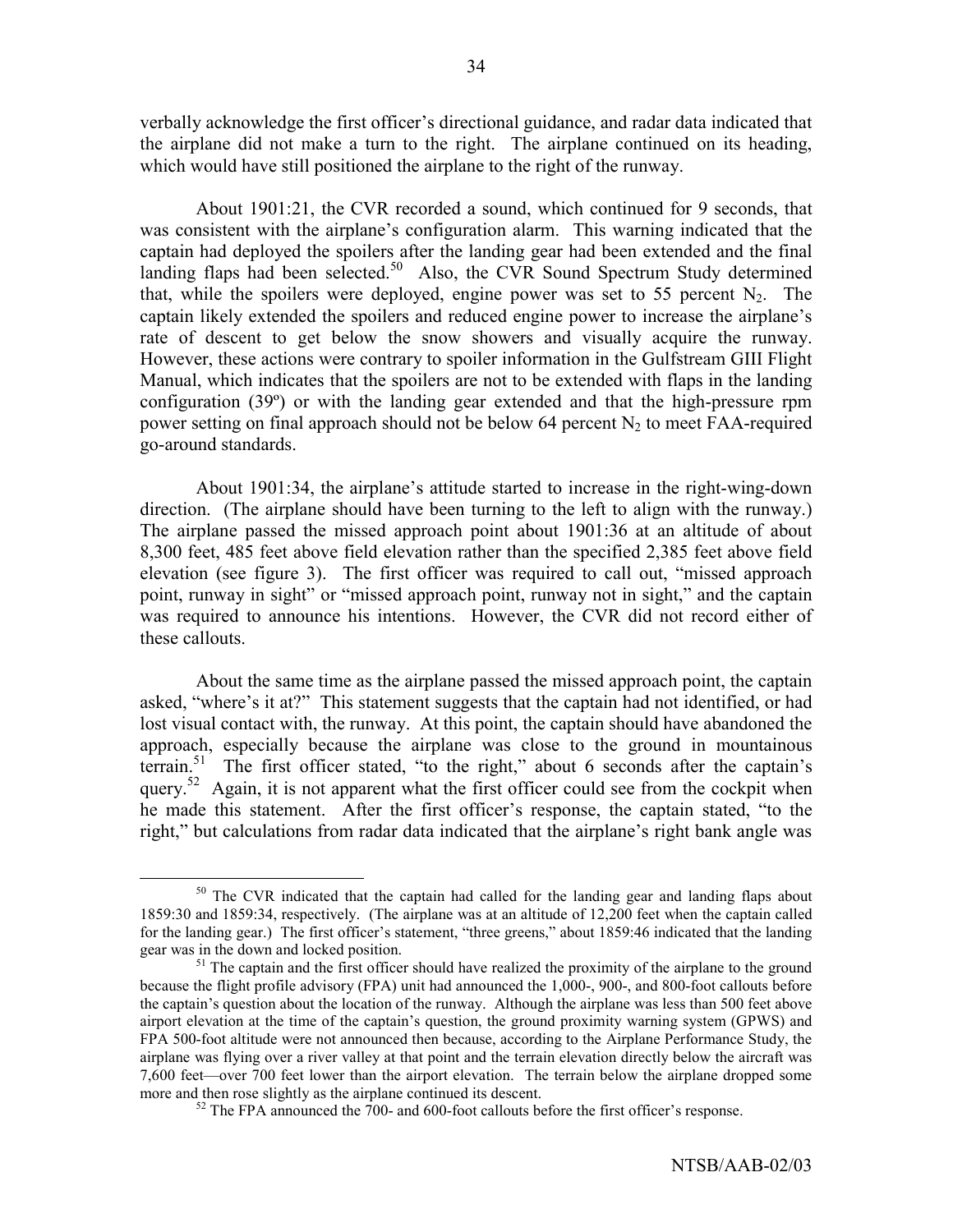decreasing.<sup>53</sup> At this point, the airplane was at an altitude of 8,100 feet and was 1.2 miles from the runway.

Title 14 CFR  $91.175(c)(3)$  states that at least one specified visual reference for the intended runway needs to be "distinctly visible and identifiable to the pilot" for the airplane to operate below the MDA. The captain's statement "where's it at?" indicated that he did not see any of these visual references. Even if the first officer had the runway in sight at this point, the captain, as the flying pilot, should not have been relying on the first officer for directional guidance during the visual transition from the instrument approach to the landing.

Radar data indicated that, about 1901:47, the airplane stopped turning to the right and began turning to the left. The Safety Board regards this maneuver as the first clear indication that the captain may have seen the runway after the MDA. About 1901:49, the airplane was at an altitude of 8,000 feet, was about 0.9 miles north of the runway, and was descending at a rate of 900 feet per minute. At that point, the airplane was banked  $10^{\circ}$  left wing down. The airplane's bank angle continued to increase.<sup>54</sup> The local controller saw the airplane emerge from a snow shower (at a low altitude and west of the runway extended centerline) and rapidly enter a steep left bank. On the basis of the ATC voice recordings and information from a postaccident interview, the Board estimates that the airplane crashed about 5 seconds after the controller saw the airplane.

At the time of the accident (1901:57), the airplane was banked more than 40º left wing down, and the left wing tip was the first airplane part that struck the terrain. The CVR contained no indication regarding why the airplane was turning so steeply to the left. It is possible that the captain saw the runway or the highway and was making a steep turn to align the airplane with the runway without a substantial overshoot.<sup>55</sup> It is also possible that the captain was starting to see terrain that had been obscured by the darkness and the weather conditions and was banking the airplane to avoid the terrain.

 The left and right main landing gear were found in their wheel wells. However, no evidence on the CVR and from the CVR Sound Spectrum Study indicated that the gear was being raised for a missed approach. In addition, the airplane manufacturer stated that a warning horn would sound if the gear were being raised while the flaps were in the landing configuration. The CVR did not record the sound of this warning horn.

<sup>&</sup>lt;sup>53</sup> While the airplane was still banked to the right, the GPWS and FPA announced the 500-foot altitude callout.<br> $54$  As the airplane's left bank angle was increasing, the FPA announced the 400-, 300- and 200-

foot altitude callouts, and the GPWS announced the 200-foot callout, two sink rate alerts, and one bank angle alert.<br><sup>55</sup> Radar data showed that the airplane was substantially to the right of the runway extended

centerline.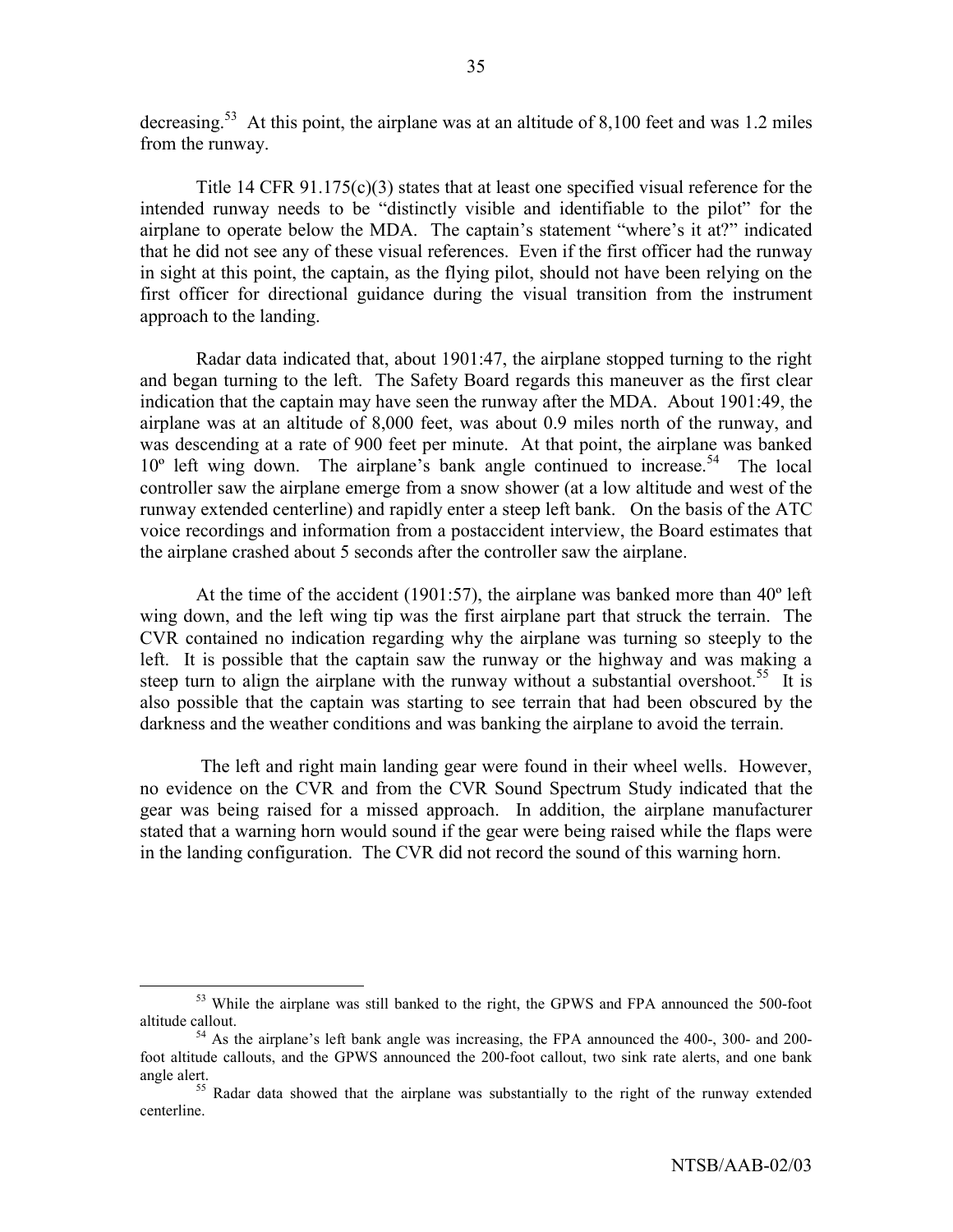### **Summary of the Flight Crew's Performance**

During the final 2 minutes of the approach, the flight crewmembers were apparently focusing more of their attention outside, rather than inside, the cockpit as they tried to locate the runway and the highway. As a result, the captain continued flight below the authorized MDA after failing to establish or maintain visual contact with the runway. The first officer did not challenge the captain's actions.

In addition to their numerous errors during the instrument approach procedure, the flight crewmembers demonstrated poor crew coordination during the accident flight. Specifically, the captain and the first officer did not make required instrument approach callouts,  $56$  the captain provided an incomplete approach briefing, and he did not follow Gulfstream's procedures regarding in-flight spoiler operation and minimum engine power during an approach.

The flight crewmembers should have abandoned the approach because the airplane descended below the MDA without an adequate visual reference of the runway. Also, the flight crew should have considered diverting to an alternate airport after receiving information about the deteriorating visibility along the approach course and the three reports of missed approaches. Operational and human factors that may have played a role in the flight crew's decision to continue the approach to an intended landing are discussed in the next section. Visual factors affecting the flight crew's ability to see and avoid the terrain are discussed later.

### **Operational and Human Factors**

The flight crew was dealing with various sources of operational pressure during the accident flight. These sources were the airplane's late departure from LAX, the ASE nighttime landing curfew, and the charter customer's strong desire to land at ASE.

Because of the late arrival of the passengers (including the charter customer), the airplane was not able to depart LAX until  $1711-41$  minutes later than scheduled. The late departure delayed the flight's estimated arrival at ASE to 1846—only 12 minutes before the airport's landing curfew. These factors would not have allowed the flight crew to perform a second approach if the first one had to be abandoned. (The captain recognized this fact, as demonstrated by his approach briefing to the first officer.) As a result, the flight crewmembers initially tried to establish and maintain contact with ground references so that they would be able to fly visually to the airport.

After the captain informed the controller that he did not know the terrain well enough to "take the visual," the first officer indicated, "could do a contact but...I don't know," but then stated, "probably we could not." A contact approach would have exposed the flight to greater risk because of that approach's 1-mile visibility requirement

 $56$  In addition to the callouts previously discussed in the "Execution of the Instrument Approach Procedure" section, the first officer also did not call out required course, fix, and altimeter information.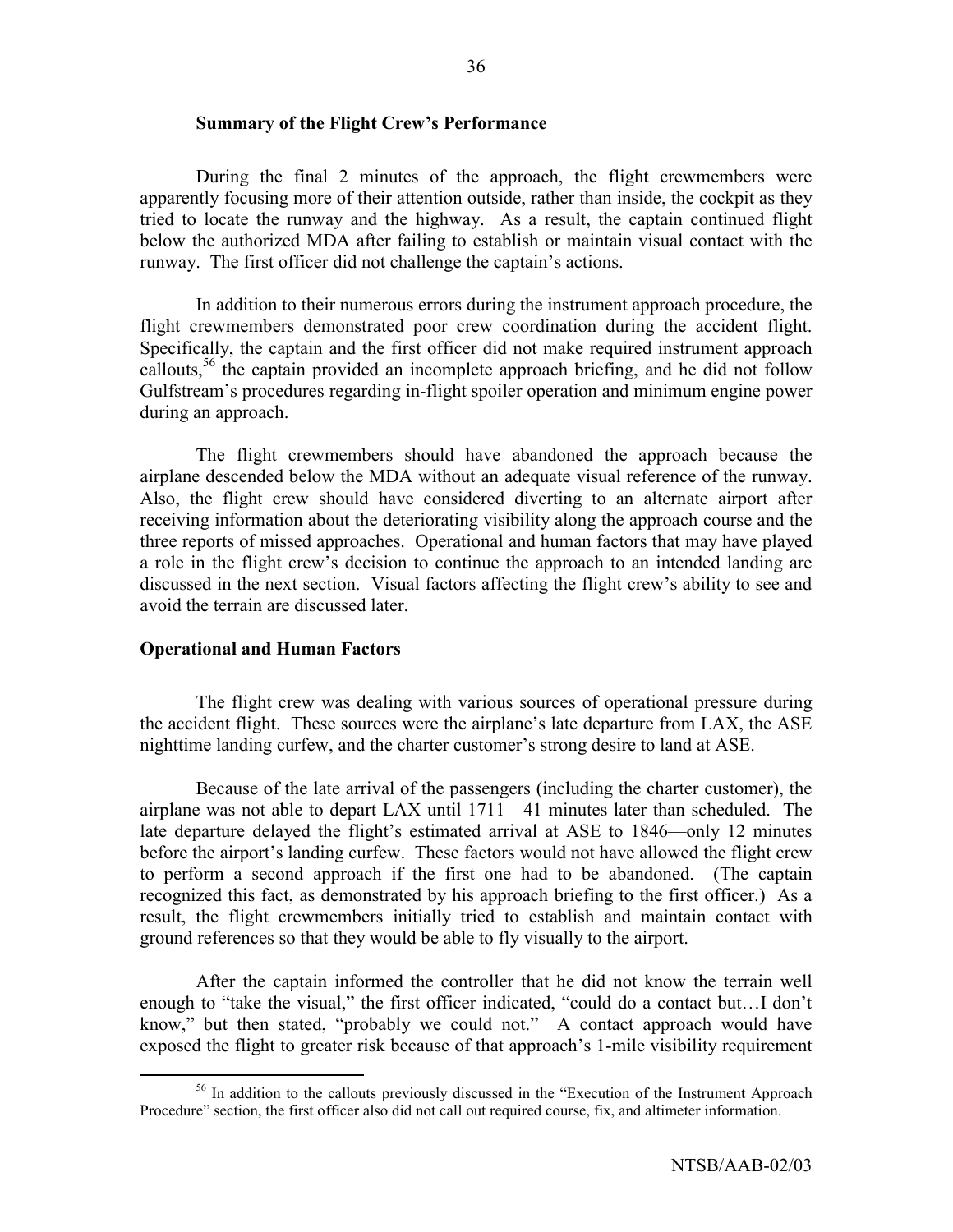and the mountainous terrain surrounding ASE. However, the first officer likely considered this approach as an option, albeit briefly, because of the limited time available to arrive at the airport.

The charter customer's communications both before and during the flight, stressing the importance of landing at ASE, most likely heightened the pressure on the flight crew. According to the charter customer's business assistant, his employer became "irate" when he was informed about the possible diversion to an alternate airport. The business assistant also stated that he was told to call Avjet and emphasize that the airplane was not going to be redirected. The Avjet charter department scheduler indicated that the captain felt that it was important to land at ASE because of the substantial amount of money that the customer spent for a dinner party.

In addition, the CVR indicated that, about 1853:57, the flight attendant escorted an unidentified male passenger to the jumpseat, which he occupied for the remainder of the flight. Comments by the captain indicated that he likely felt the need to explain the status of the approach to the passenger.<sup>57</sup> For example, about 1855:14, the captain stated, "the weather's gone down they're not making it in," to which this passenger replied, "oh really." Also, when this passenger asked "are we clear?" about 1858:13, the captain responded, "not yet" and "the guy in front of us [N898R] didn't make it in either." This passenger again replied, "oh really." The CVR did not record any other comments by this passenger, except for an unintelligible comment about 1900:08 regarding the snow. However, the presence of this passenger in the cockpit, especially if it were the charter customer, most likely further heightened the pressure on the flight crew to land at ASE.

The operational pressure on the flight crew probably resulted in the crew's intent to continue with its original plan to land at ASE. FAA Advisory Circular 60-22, "Aeronautical Decision Making," indicates that pilots, particularly those with considerable experience, try to complete flights as planned, please passengers, and meet schedules, which can compromise safety and impose an unrealistic assessment of piloting skills under stressful conditions. Also, human performance researchers have noted that pilots tend to adhere to their original plan of action, which interferes with critical analysis processes that are needed to adequately reevaluate the suitability of the original plan and explore an alternate course of action. As a result, "plan continuation errors" occur; that is, pilots elect to continue with an original plan of action despite the presence of cues suggesting that the course of action needs to be modified.<sup>58</sup> In addition, research has demonstrated that individuals, when faced with a choice between alternatives, generally seek out information that confirms a chosen hypothesis and ignore or fail to fully

<sup>&</sup>lt;sup>57</sup> As previously indicated, 14 CFR 135.100 did not prohibit the captain from allowing this passenger to sit on the jumpseat and from conversing with him because the airplane had not yet reached the sterile cockpit altitude of 10,000 feet msl.<br><sup>58</sup> J. Orasanu, "Plan Continuation Errors: A Factor in Aviation Accidents?" *Proceedings of the* 

*Fourteenth Triennial Congress of the International Ergonomics Association and Forty-forth Annual Meeting of the Human Factors and Ergonomics Society* (Santa Monica, CA: Human Factors and Ergonomics Society, 2000).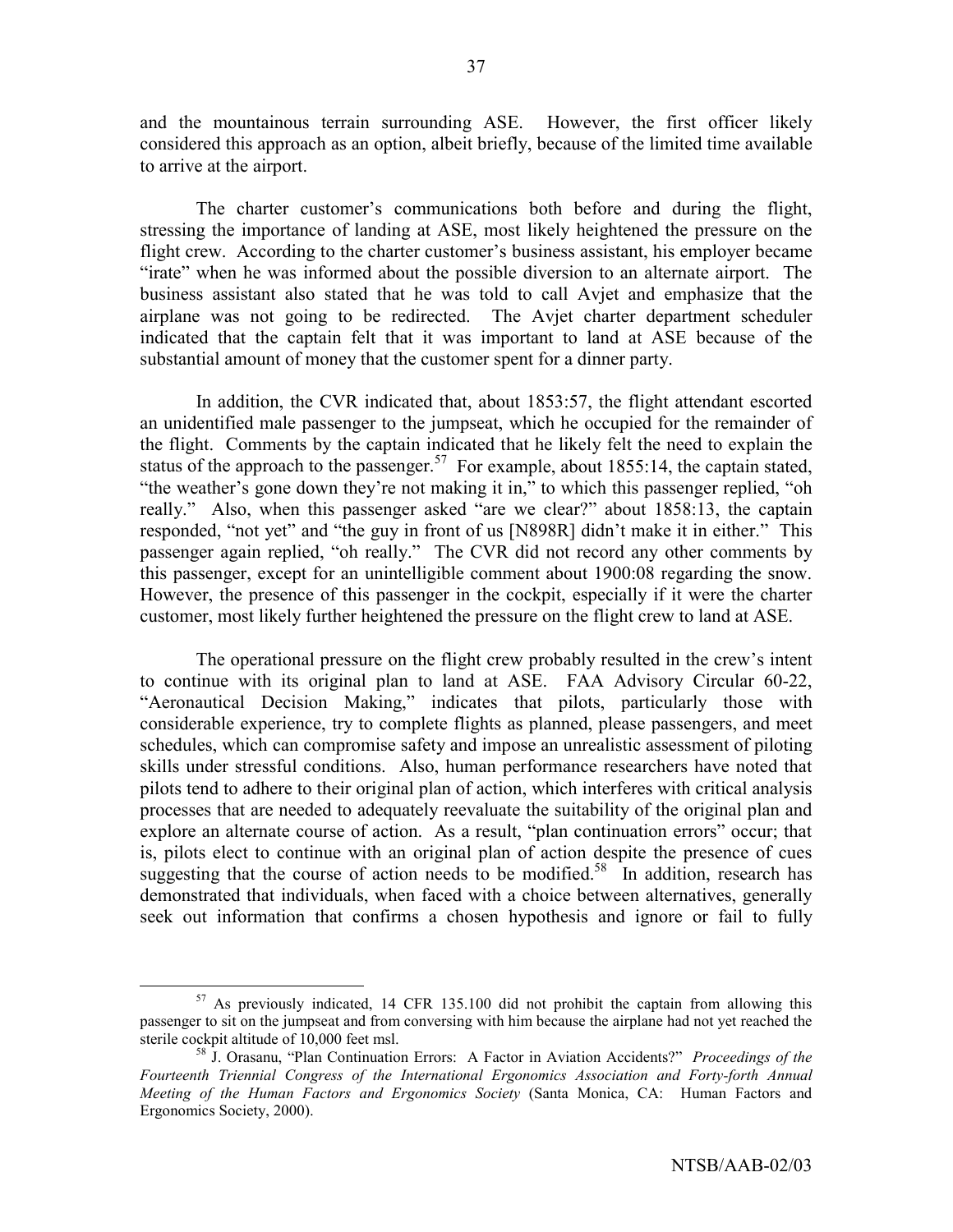consider contradictory information, particularly when workload is high and time constraints are imposed.<sup>59</sup>

In this accident, the flight crew focused on cues that supported the goal of landing at ASE, such as occasional breaks in the clouds and the report of one airplane (N900MF) that had landed at the airport without incident. By focusing on such cues, the crew did not adequately consider information that supported a change of plans, such as the deteriorating visibility, the three reports of missed approaches (the last of which, involving N527JA, occurred after the accident airplane passed the Red Table VOR), and the failure to establish and maintain visual contact with the runway environment as the approach proceeded. Instead, the flight crewmembers might have viewed this information as a barrier to achieving their intended goal of landing at ASE, causing them not to recognize the increasing evidence supporting the need for an alternate course of action.

## **Visual Factors**

When the VOR/DME-C instrument approach procedure was first established at ASE in December 1988, the procedure was not authorized at night. The FAA removed the night restriction from the procedure in October 1994 because of complaints from user groups. In March 2001, the instrument approach procedure was again restricted at night after an FAA flight inspection determined that areas of unlighted terrain conflicted with traffic patterns and circling descent maneuvers near the airport.

The night restriction on the VOR/DME-C instrument approach procedure did not restrict the procedure during evening civil twilight. However, the decrease in ambient illumination during civil twilight results in a decrease in contrast between objects and the background scene, which diminishes a pilot's ability to visually distinguish between terrain features and the sky and to visually detect unlighted objects.

The amount of ambient light decreases by two orders of magnitude (that is, about 100 times) from the beginning to the end of evening civil twilight. Also, the sky during civil twilight can be much brighter than terrain features, and pilots may be exposed to higher ambient light levels at altitude before descent. Pilots may also experience rapid decreases in ambient illumination during approach and descent, especially in mountainous areas where terrain features may rise above the horizon and reduce the amount of ambient illumination at lower elevations. The mountainous terrain surrounding ASE reduces the amount of ambient lighting during evening civil twilight at lower elevations, including positions on and near the airfield.

Although this accident occurred only 7 minutes after the end of evening civil twilight and the beginning of night, the mountainous terrain created twilight and nighttime conditions much earlier. The controller-in-charge stated, in a postaccident interview, that the sky was "very dark" in the minutes before the accident. In fact, the

<sup>&</sup>lt;sup>59</sup> C.D. Wickens, *Engineering Psychology and Human Performance*, 2<sup>nd</sup> ed. New York: Harper Collins, 1992.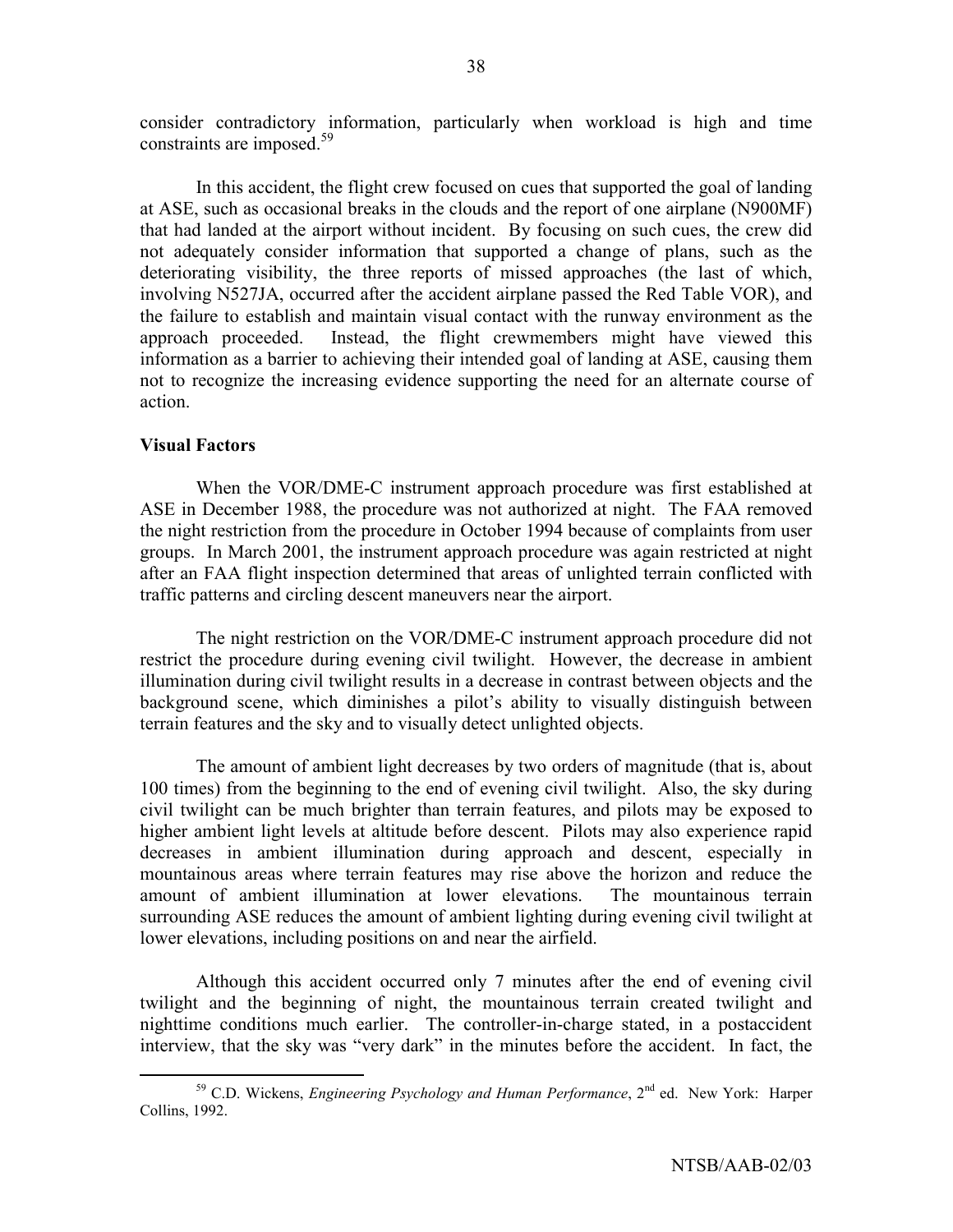Safety Board calculated that the sun had set below the mountainous terrain about 25 minutes before the official sunset time<sup>60</sup> and that evening civil twilight ended about 1830 rather than 1855. Also, the shadow for the ridge immediately to the west of the accident site would have crossed the accident site 79 minutes earlier than official sunset. As a result, the dark conditions would have significantly degraded the flight crew's ability to see and safely avoid terrain while making the visual transition from the instrument approach to an intended landing. The reduced visibility and light snow showers near the airport would have further degraded the flight crew's ability to see and safely avoid the terrain.

This accident reveals that the aeronautical definition of night does not adequately take into account darkness in mountainous terrain. Specifically, because pilots do not have sufficient ambient lighting to see and safely avoid unlighted terrain during periods of darkness before official night, the night restriction on the VOR/DME-C approach is not enough to ensure safety of flight. Thus, nighttime restrictions may not sufficiently mitigate potential hazards associated with flight operations into ASE and other airports with mountainous terrain during periods of darkness.<sup>61</sup>

 $60$  On February 21, 2002, an ASE tower controller observed the sun fully set behind the terrain about 1725. At that time, the elevation of the sun was 4.2º, resulting in a visible sunset that was about 26 minutes earlier than the official sunset of 1751. On the night of the accident, the sun was at an elevation of 4.2° about 1803, resulting in a visible sunset that was about 25 minutes earlier than official sunset.<br><sup>61</sup> To address this issue, the Safety Board issued Safety Recommendation A-02-08 on April 15,

<sup>2002.</sup> Safety Recommendation A-02-08 asked the FAA to "revise any restrictions and prohibitions that currently reference or address 'night' or 'nighttime' flight operations in mountainous terrain so that those restrictions and prohibitions account for the entire potential period of darkness or insufficient ambient light conditions, and establish a method to clearly communicate to flight crews when such restrictions and prohibitions apply."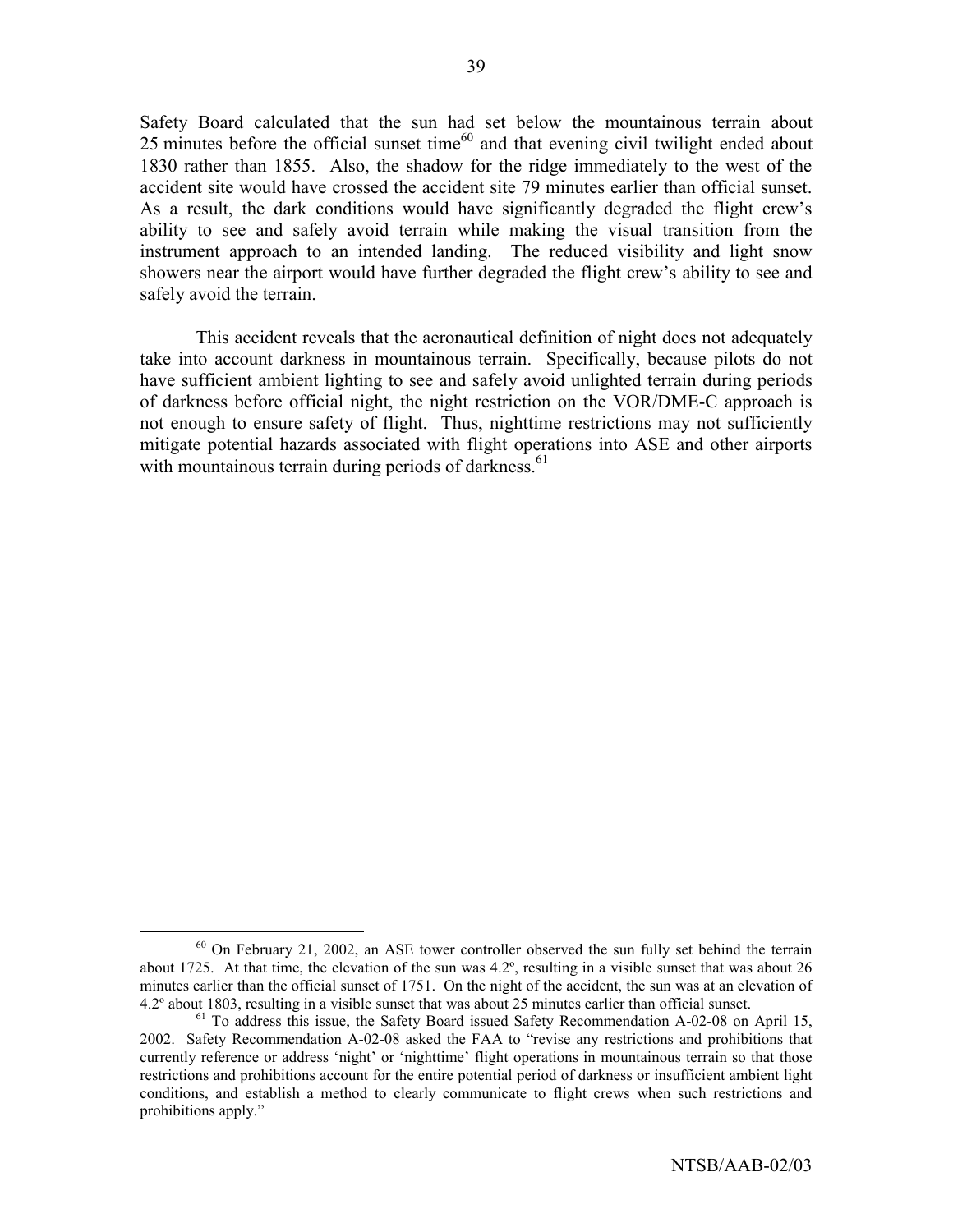### **SUMMARY**

# **1. The flight crew made numerous procedural errors and deviations during the final approach segment of the VOR/DME approach to Aspen (ASE).**

- The flight crew crossed step-down fixes below the minimum specified altitudes.
- The flight crew descended below the minimum descent altitude (MDA), even though airplane maneuvers and comments on the cockpit voice recorder (CVR) indicated that neither pilot had established or maintained visual contact with the runway or its environment.
- Contrary to the airplane manufacturer's procedures, the captain deployed the spoilers after the landing gear had been extended and the final landing flaps had been selected, and he set engine power to 55 percent  $N_2$  rather than 64 percent  $N_2$ .
- When the airplane was 1.4 miles from the runway (about 21 seconds before the accident), the captain asked, "where's it at?" but did not abandon the approach, even though he had not identified, or had lost visual contact with, the runway.
- Radar data and CVR comments indicated that, until the airplane began turning to the left about 10 seconds before the accident, the flight crew probably did not have the runway or its environment in sight.

# **2. The crew demonstrated poor crew coordination during the accident flight.**

- The captain did not discuss the instrument approach procedure, the missed approach procedure, and other required elements during his approach briefing because he expected to execute a visual approach to the airport.
- The captain and the first officer did not make required instrument approach callouts, and the first officer did not call out required course, fix, and altimeter information.
- The flight crew did not discuss a missed approach after receiving a third report of a missed approach to the airport and a report of deteriorating visibility in the direction of the approach course.

# **3. The flight crew was under pressure to land at ASE.**

- Because of the flight's delayed departure from Los Angeles International Airport and the landing curfew at ASE, the flight crew could attempt only one approach to the airport before having to divert to the alternate airport.
- The charter customer had a strong desire to land at ASE, and his communications before and during the flight most likely heightened the pressure on the flight crew.